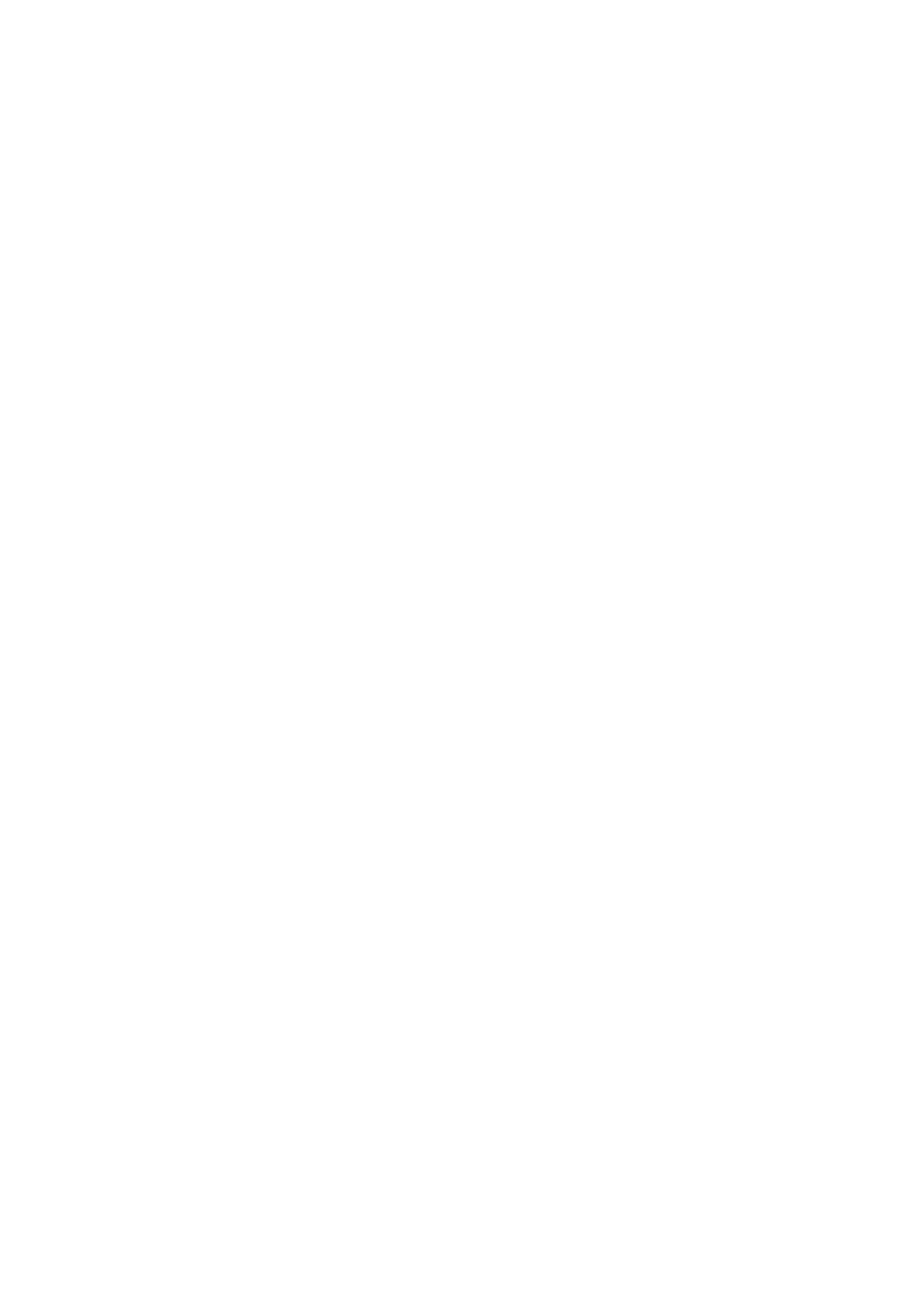# **Preface**

Inland Revenue has prepared two volumes of briefing papers on tax policy issues to supplement its briefing.

The first volume, comprising four chapters, outlines the functions of, and the types of issues addressed by, the Policy Advice Division.

Chapter 1 discusses the *policy process*. Its purpose is to outline the types of services supplied by the division to assist you to perform your important role in tax, social, and fiscal policy. It highlights the need for you to develop a protocol with the Treasury Ministers to clarify the precise role you are expected to play in these important policy areas.

Chapter 2 then discusses *tax design issues*. Its purpose is to assist you in understanding your tax policy role as Minister of Revenue by discussing a number of topical tax policy issues. The chapter outlines the objectives of the tax system and highlights a number of important constraints to the process of tax reform.

Chapter 3 discusses the *tax policy work programme*. The focus of tax reform has shifted over the last decade from an emphasis on fundamental tax base issues to an emphasis on base maintenance (anti-avoidance measures) and tax simplification. This chapter outlines and discusses the main issues that comprise the current tax policy work programme. A review and update of the work programme is a priority issue for you to discuss with the Treasury Ministers.

Chapter 4 provides an *overview of the New Zealand tax system.* It illustrates how the tax system has changed since the early 1980s as a result of the process of tax reform. It describes personal taxation, company taxation, GST, and international tax, as well as the taxation of savings, and outlines the manner in which those taxes are assessed and collected. It also provides statistics on the revenue collected by the tax system.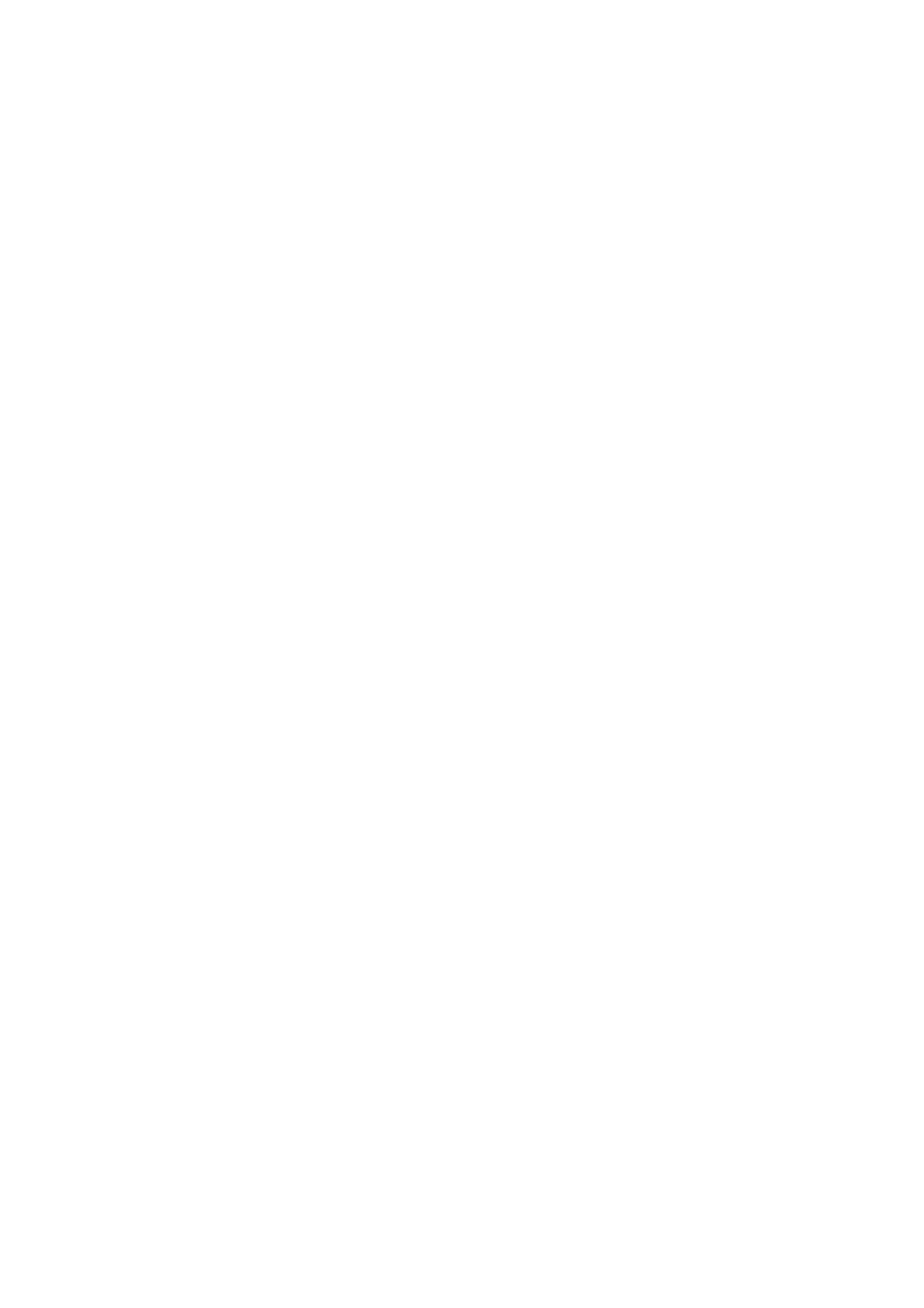| <b>Chapter 1</b> |                                                                          |  |
|------------------|--------------------------------------------------------------------------|--|
|                  | Operation of the Policy Advice Division                                  |  |
|                  |                                                                          |  |
|                  |                                                                          |  |
|                  |                                                                          |  |
|                  |                                                                          |  |
|                  |                                                                          |  |
|                  |                                                                          |  |
| <b>Chapter 2</b> |                                                                          |  |
|                  | The issues facing the Policy Advice Division                             |  |
|                  |                                                                          |  |
|                  |                                                                          |  |
|                  |                                                                          |  |
|                  |                                                                          |  |
|                  |                                                                          |  |
|                  |                                                                          |  |
|                  |                                                                          |  |
|                  |                                                                          |  |
|                  |                                                                          |  |
|                  |                                                                          |  |
|                  |                                                                          |  |
|                  |                                                                          |  |
|                  |                                                                          |  |
|                  |                                                                          |  |
|                  | International trend towards lower rates of tax on income from capital 16 |  |
|                  |                                                                          |  |
| <b>Chapter 3</b> |                                                                          |  |
|                  | The work of the Policy Advice Division                                   |  |
|                  |                                                                          |  |
|                  |                                                                          |  |
|                  |                                                                          |  |
|                  |                                                                          |  |
|                  |                                                                          |  |
|                  |                                                                          |  |
|                  |                                                                          |  |
|                  |                                                                          |  |
|                  |                                                                          |  |
|                  |                                                                          |  |
|                  |                                                                          |  |
|                  | Distributions and the tax consequences of death 26                       |  |
|                  |                                                                          |  |
|                  |                                                                          |  |
|                  |                                                                          |  |
|                  |                                                                          |  |
|                  |                                                                          |  |
|                  |                                                                          |  |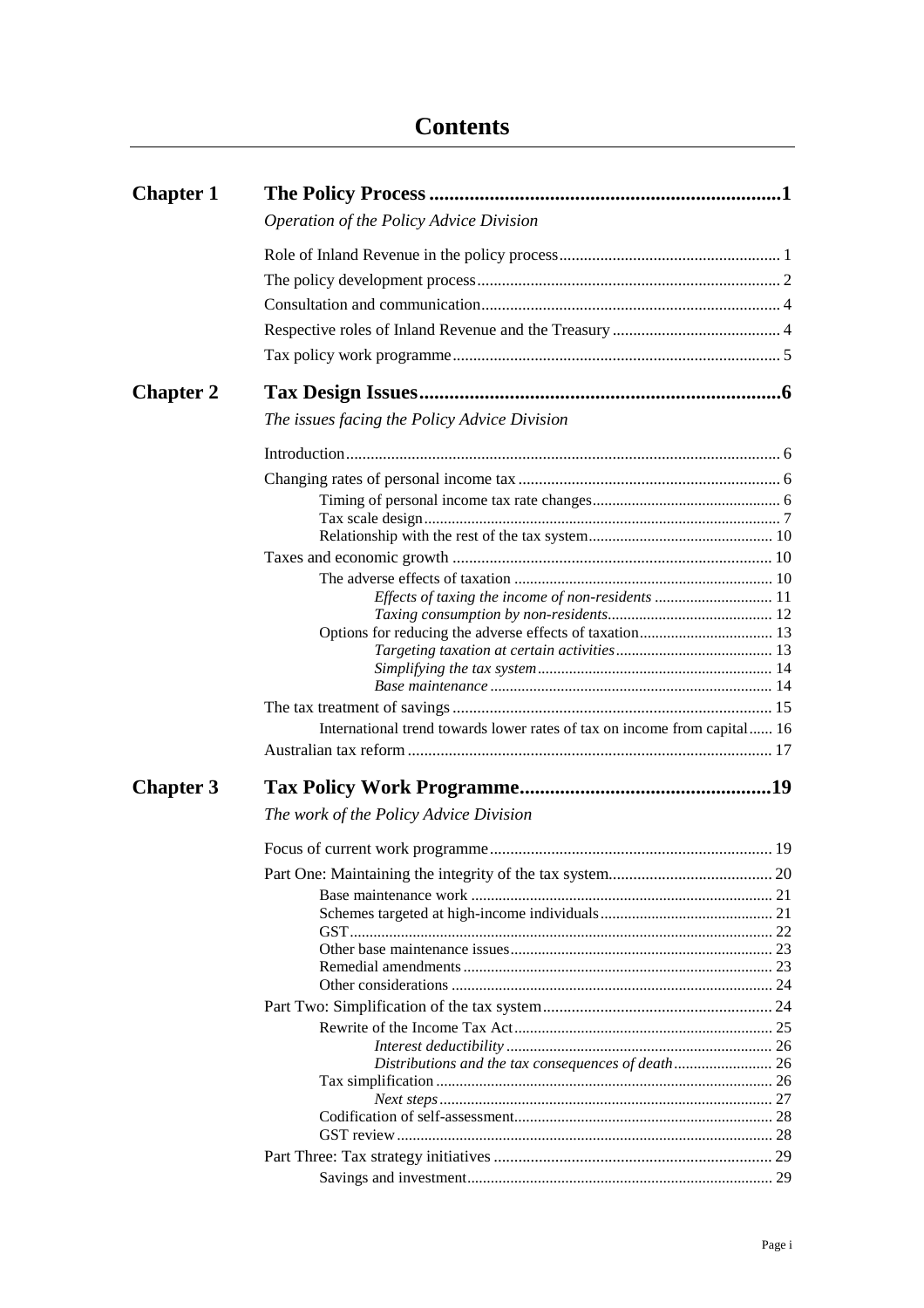| <b>Chapter 4</b> | Overview of the New Zealand Tax System35                           |  |
|------------------|--------------------------------------------------------------------|--|
|                  | The tax system the Policy Advice Division works with               |  |
|                  |                                                                    |  |
|                  | Broadening the tax base and lowering marginal income tax rates  36 |  |
|                  |                                                                    |  |
|                  |                                                                    |  |
|                  |                                                                    |  |
|                  |                                                                    |  |
|                  |                                                                    |  |
|                  |                                                                    |  |
|                  |                                                                    |  |
|                  |                                                                    |  |
|                  |                                                                    |  |
|                  |                                                                    |  |
|                  |                                                                    |  |
|                  |                                                                    |  |
|                  |                                                                    |  |
|                  |                                                                    |  |
|                  |                                                                    |  |
|                  |                                                                    |  |
|                  |                                                                    |  |
|                  |                                                                    |  |
|                  | Sources of New Zealand's income tax revenue by industry sector 44  |  |
|                  |                                                                    |  |
|                  |                                                                    |  |
|                  |                                                                    |  |
|                  |                                                                    |  |
|                  |                                                                    |  |
|                  |                                                                    |  |
|                  |                                                                    |  |
|                  |                                                                    |  |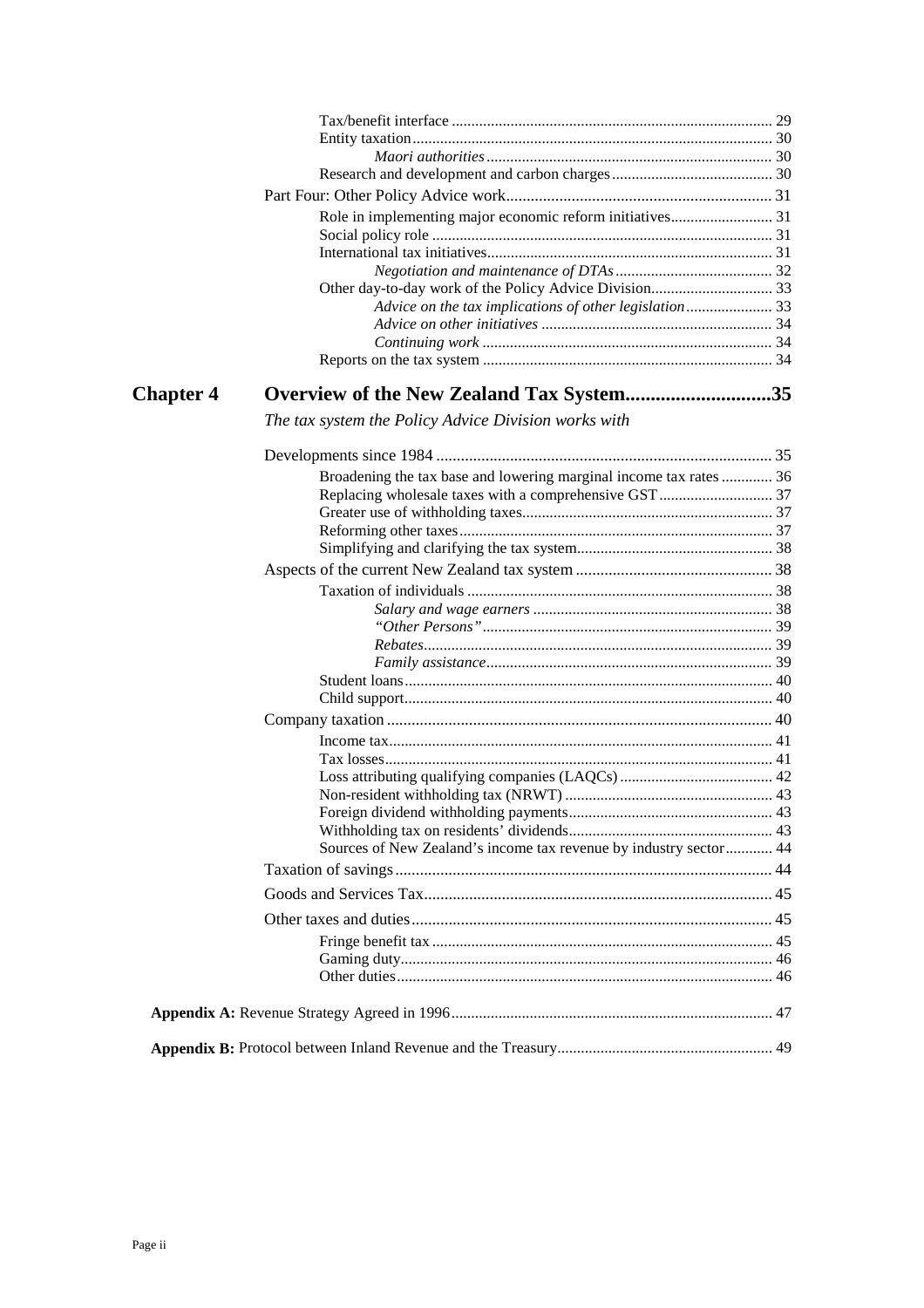## **Chapter 1**

# **The Policy Process**

*Operation of the Policy Advice Division*

## <span id="page-6-0"></span>**Role of Inland Revenue in the policy process**

Inland Revenue advises the Government on all aspects of tax policy. This is the responsibility of the department's Policy Advice Division. The division is a small, multi-disciplinary team of professionals that includes lawyers, accountants, economists, statisticians, and other people with experience in tax and business. The division has 31 tax policy analysts out of 65 total staff members. It comprises eight units, in addition to its internal management support unit:

- The **GST Unit** is responsible for the review of GST, codifying taxpayer selfassessment, and several income tax base maintenance issues.
- The **Business/International Unit** is responsible for policy issues related to tax simplification, the review of the compliance and penalties legislation, and the timing of business income and deductions. It is also responsible for international tax policy issues; negotiating, maintaining and interpreting New Zealand's double tax agreements with other countries; and contributing to international organisations involved in tax issues, including the OECD and APEC.
- **Company Tax Projects** is responsible for projects such as company interest deductibility for tax purposes.
- The **Tax and Social Policy Unit** is responsible for business and personal tax policy and social policy measures that interact with the tax system – such as family support, the family-plus package of tax credits, child support and the student loan scheme.
- The **Law Drafting Unit** drafts all tax legislation except regulations and assists with the passage of bills through Parliament. The specialist unit was set up in 1995 on the recommendation of Sir Ivor Richardson (now President of the Court of Appeal), who headed the organisational review of Inland Revenue. In many cases tax legislation had become very difficult to read and understand, which added to the costs of administering and complying with the law. The new Law Drafting Unit was set up to overcome these problems. The Richardson review considered it highly desirable that tax law drafting be carried out by the same organisation that provided tax policy advice.
- The **Rewrite Project Team** is responsible for rewriting the Income Tax Act 1994. The aim is to improve the Act's structure, make the interrelationship between the parts of the Act explicit, and use a plain language style of drafting. Clarification of the law will minimise the compliance costs faced by taxpayers. The team consists of a number of legislative drafters as well as policy analysts.
- The **Forecasting and Analysis Unit** forecasts future tax flows independently of the Treasury, and appraises Treasury forecasts before they are finalised. It also forecasts other Crown Revenues and Expenses administered by Inland Revenue, reports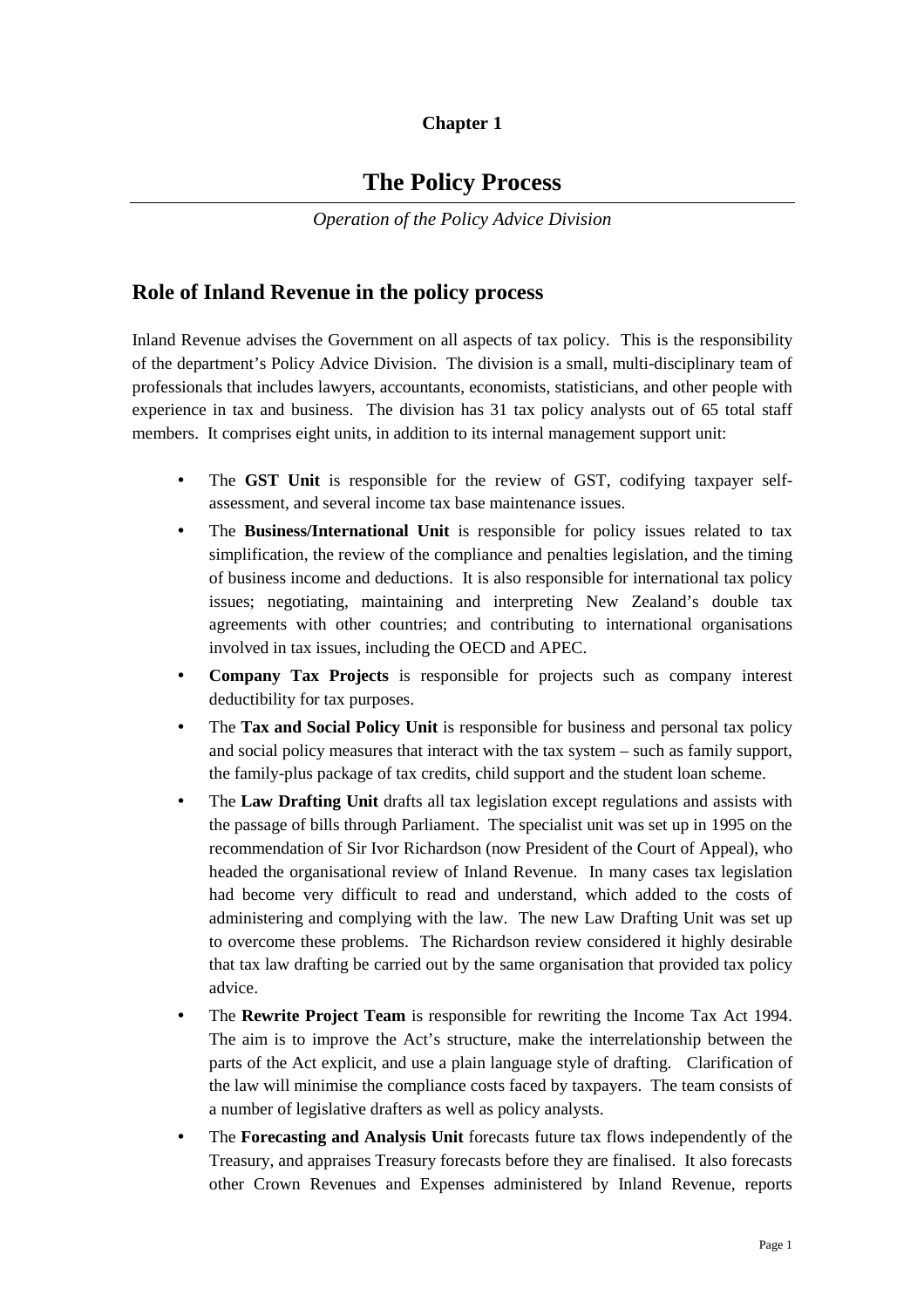<span id="page-7-0"></span>monthly on accrued revenues and cash receipts against forecasts, and analyses the revenue implications of tax and social policy proposals.

• The **Ministerial Services Unit** provides staff for the Minister of Revenue's office to act as an interface with the department, and co-ordinates the drafting of responses to correspondence and parliamentary questions received by the Minster of Revenue. It also provides services to the Commissioner of Inland Revenue relating to correspondence with individual taxpayers, including official information and privacy issues and dealings with the office of Ombudsmen.

The Finance and Expenditure Committee in its report, *Inquiry into the Powers and Operations of the Inland Revenue Department*, recommended that consideration be given to transferring our legislative drafting functions back to Parliamentary Counsel's Office. The report does not refer to Sir Ivor Richardson's review, nor the reasons given in that review for establishing tax law drafting responsibilities within Inland Revenue. Any decisions to alter current tax law drafting responsibilities would have a significant impact on our Law Drafting Unit and Rewrite Project Team, as well as on the functions of the Policy Advice Division.

## **The policy development process**

Since 1995 tax policy has been developed in accordance with the Generic Tax Policy Process (GTPP), a process designed to produce better, more effective tax policy. The main objectives of the GTPP are to:

- encourage earlier, explicit consideration of key policy elements and trade-offs by Ministers;
- provide opportunities for substantial external input into the policy formulation process, which is intended to increase transparency and to provide for greater contestability and quality of advice at both the conceptual and detailed design stages;
- clarify the responsibilities and accountabilities of participants in the process;
- improve the management of the tax policy process; and
- ensure that the performance of tax policy initiatives, as well as the process of reform, is reviewed regularly.

The GTPP represents a significant improvement in the way tax policy is developed and in tax reform generally. Major tax initiatives are now subjected to much greater public scrutiny at key stages in their development. The process enables us to develop more practical options for change, through consultation with professional associations, tax practitioners and those who will be affected by the proposed reforms.

The ability of the GTPP to produce better tax policy than prior processes has been recognised domestically and internationally. For example, the key theme of establishing processes for consultation has been adopted as a recommendation by the Ralph Committee's 1999 report reviewing the Australian tax system.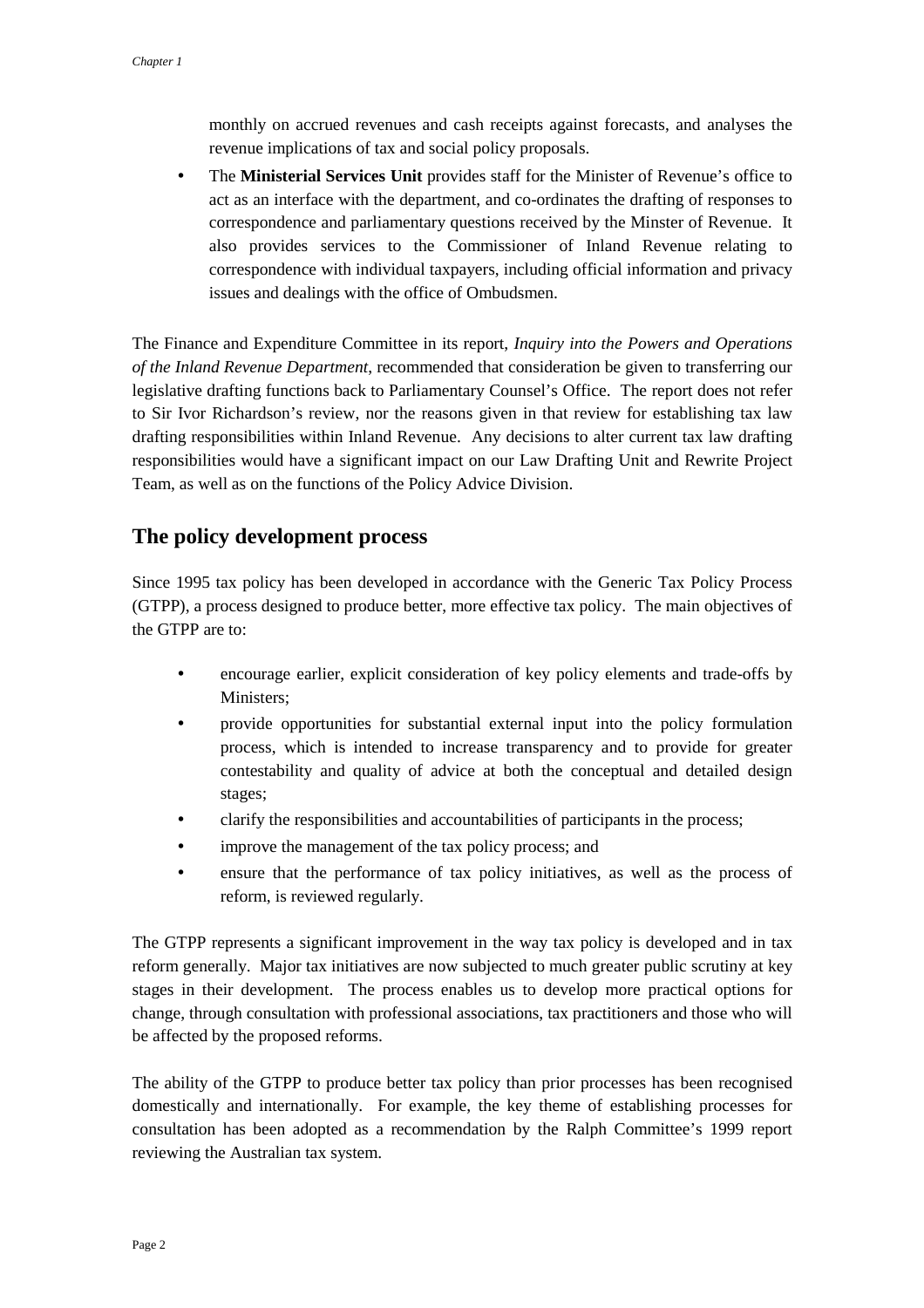The GTPP, detailed in figure 1, has five key development stages:

- **Strategic**: This involves the development of an economic strategy, a fiscal strategy and a three-year revenue strategy.
- **Tactical:** This involves the development of a three-year work programme and an annual resource plan.
- **Operational:** This involves detailed policy design, formal detailed consultation, and Ministerial and Cabinet approval of detailed policy recommendations.
- Legislative: This stage, which can occur concurrently with the operational stage, involves the translation of the detailed policy recommendations into legislation.
- **Implementation and review:** This involves the implementation of legislation, the post-implementation review of legislation, and the identification of remedial issues.



**FIGURE 1:** GENERIC TAX POLICY PROCESS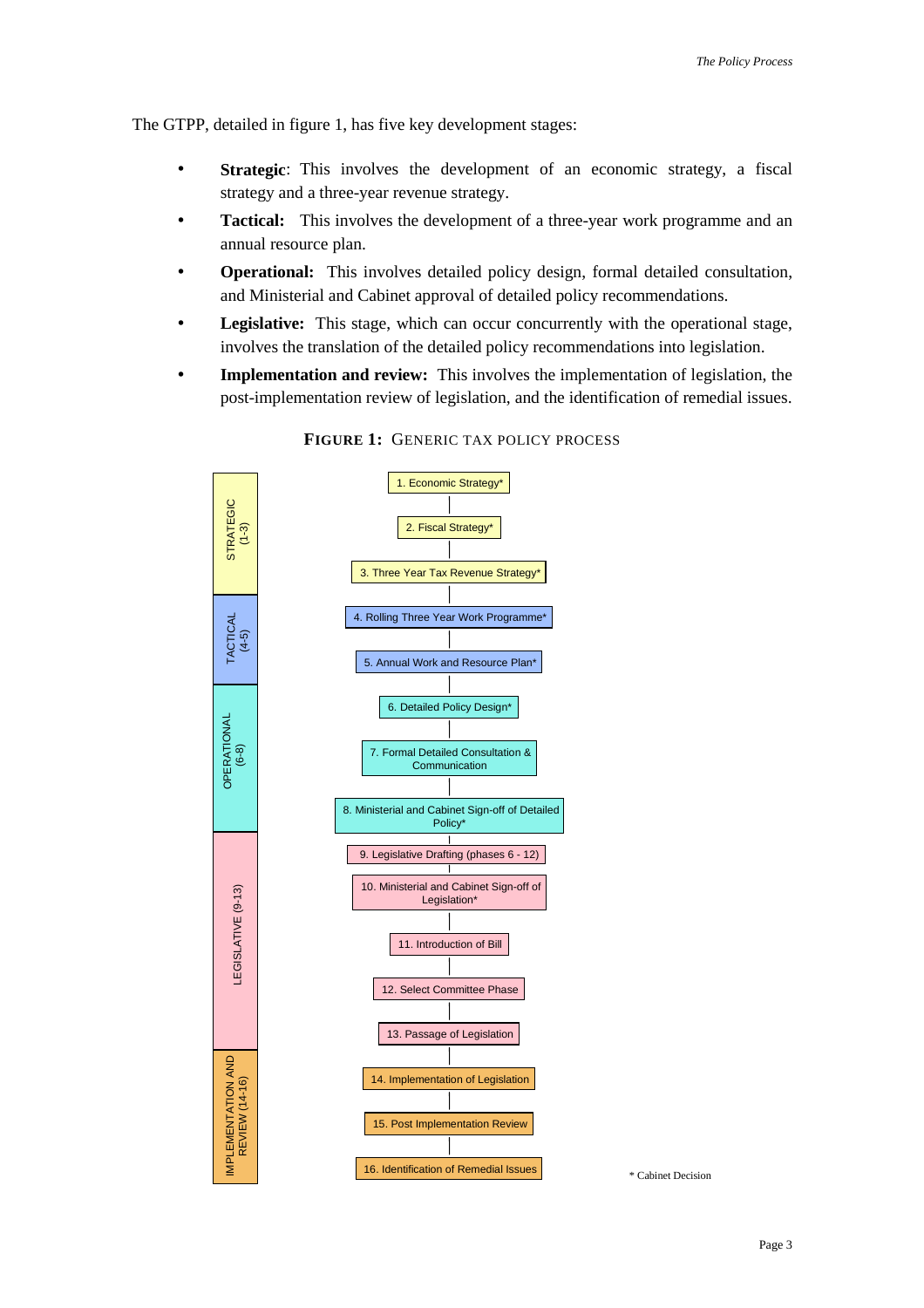## <span id="page-9-0"></span>**Consultation and communication**

A key feature of the GTPP is the emphasis it places on communication and consultation at each of the main stages of the process.

As manager of the process, Inland Revenue devotes a large proportion of the Policy Advice Division's resources to:

- facilitating discussions between Ministers on tax issues;
- preparing discussion documents and issues papers that identify problems with the tax system and evaluate alternative options for reform;
- ensuring that interested parties are consulted and their concerns are taken into account in the policy development process;
- publishing commentaries on taxation bills before Parliament
- drafting legislation and assisting the passage of bills though Parliament and parliamentary select committees;
- reviewing the effectiveness of new legislation after it is implemented; and
- keeping the interested public informed of policy and legislative developments through various means, including our specialised tax policy web site at **http://www.taxpolicy.ird.govt.nz**.

## **Respective roles of Inland Revenue and the Treasury**

One of the main aims of the GTPP is to clarify the responsibilities and accountabilities of all participants in the process of tax policy development, particularly the respective roles to be played by Inland Revenue and the Treasury.

The Policy Advice Division has been primarily responsible for the detailed design, implementation and review of tax policy, meaning the operational, legislative, implementation and review stages of the process. We manage the policy process through these stages.

The Treasury has been primarily responsible for the strategic stage of the process, although we take part in it. This involves integration of the Government's economic, fiscal and three-year revenue strategies. The revenue strategy sets the Government's broad objectives in the tax area and this establishes priorities for setting the tax policy work programme. The last revenue strategy, agreed in 1996, is included as Appendix A.

Within these broadly defined roles, it is up to the two departments and their respective Ministers to determine where the comparative advantage of each department lies, and to ensure that the roles and responsibilities of the two departments are defined in accordance with those comparative advantages.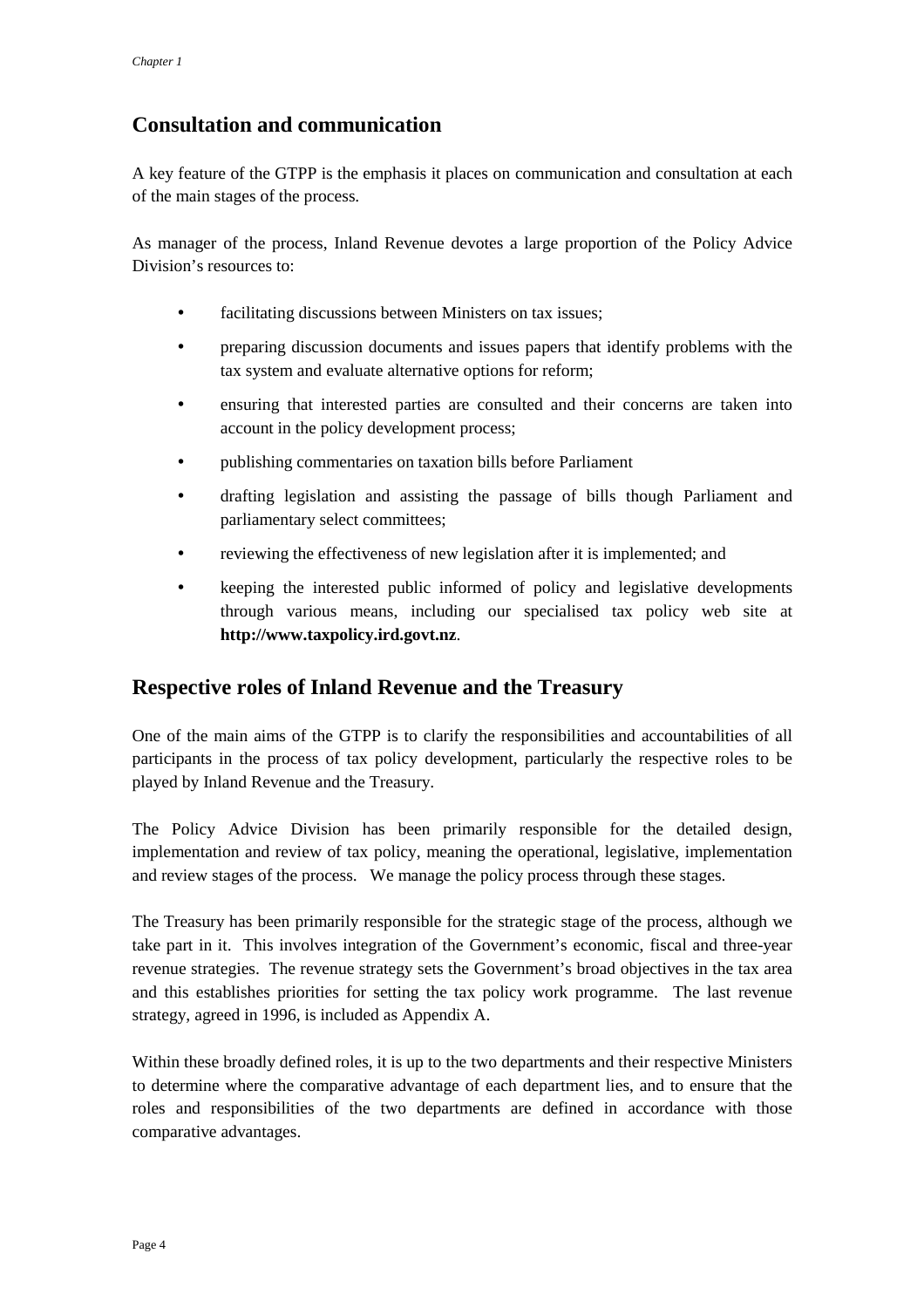<span id="page-10-0"></span>An important aspect of this is the need for Ministers to develop a protocol between themselves, establishing their respective policy roles. The protocol between Inland Revenue and the Treasury could then be updated to reflect Ministers' respective responsibilities. Because there have been a number of Ministers with overlapping responsibilities in the tax area, the early development of protocols has been important to ensure the smooth functioning of tax policy development. Past protocols have emphasised the need for information-sharing on joint advice and decision-making. Included as Appendix B is the protocol between Inland Revenue and the Treasury that has been applicable to date.

## **Tax policy work programme**

The objective of the tactical stage of the GTPP is to develop a tax policy work programme that gives effect to the Government's three-year revenue strategy.

The preparation of the rolling three-year work programme involves:

- The initial scoping and conceptualisation of broad policy proposals. External input can be useful at this stage of the process.
- Prioritising and sequencing the development of tax policy initiatives.

In the course of refining the rolling three-year work programme, the annual work and resource plan is developed. This involves consideration of:

- the budgeted resource requirements to develop the initiatives specified in the rolling three year work programme;
- the estimated time-frames for developing, legislating and implementing these policy initiatives in the year ahead; and
- the strategy for obtaining external input through the public release of a more detailed "white paper" and communicating policy decisions.

The tactical stage of the GTPP culminates in a joint report by Inland Revenue and Treasury to the Treasury Ministers and the Minister of Revenue that provides a detailed outline of the tax policy work programme proposed by officials. Officials will report to Ministers on a proposed work programme as soon as possible.

Once approved by Ministers and Cabinet, that joint tax policy work programme in effect becomes a detailed tax policy purchase agreement between Treasury Ministers and the Minister of Revenue and their respective departments.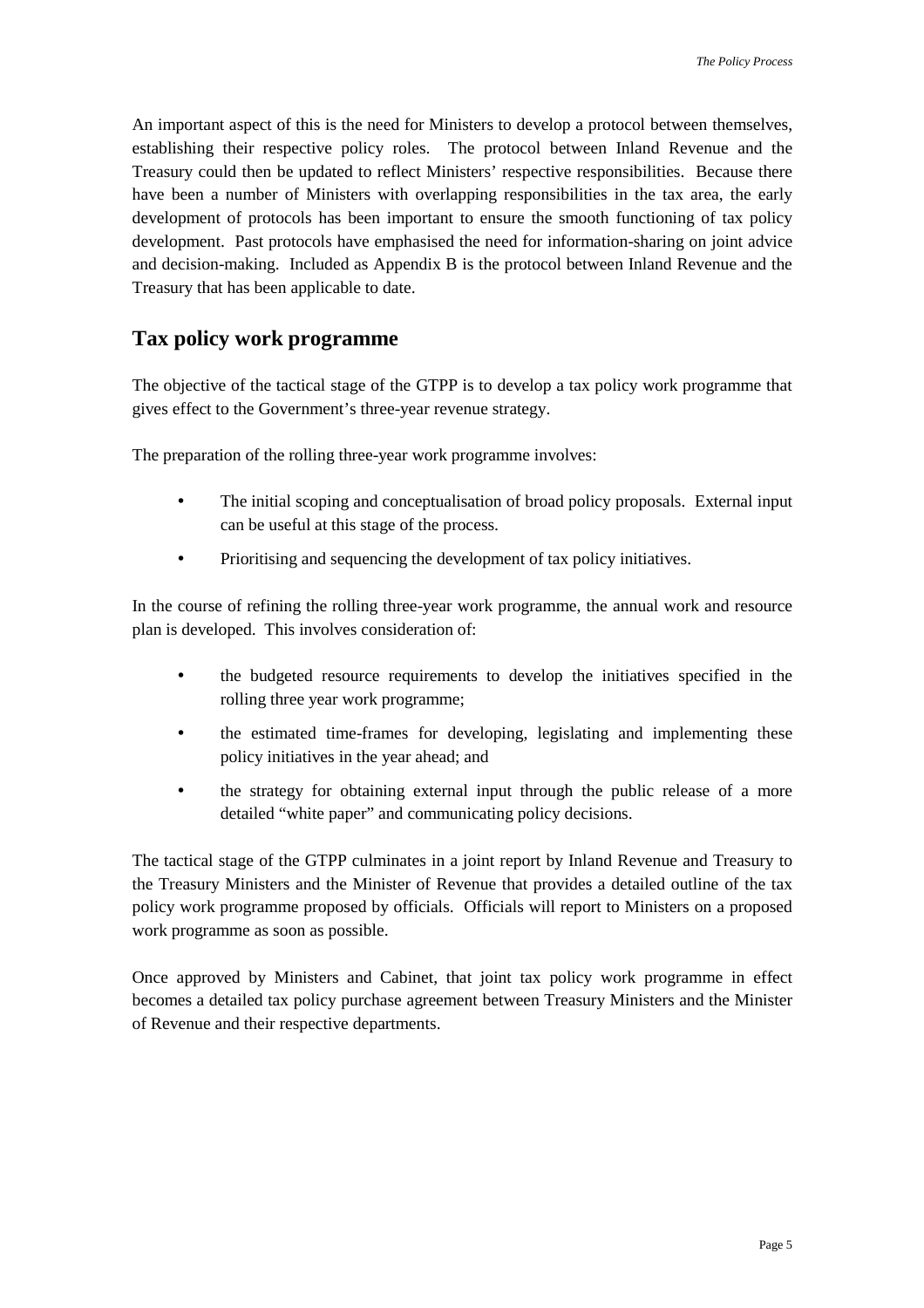## **Chapter 2**

# **Tax Design Issues**

*The issues facing the Policy Advice Division*

## <span id="page-11-0"></span>**Introduction**

The past few years have seen considerable public debate over the appropriate direction of tax reform in New Zealand.There is a reasonable consensus that New Zealand needs a tax system that is capable of raising sufficient revenue to finance expenditure and debt repayment in a manner that is consistent with the economic and social policy objectives of the Government of the day. However, there is considerable debate about the precise nature of a tax system that is capable of achieving such objectives.

Much of the debate arises from the inherent conflict between the objectives of the tax system. The most efficient tax systems, which raise money at the least cost to the nation as a whole, such as poll taxes, are not necessarily the most equitable. Similarly, simpler taxes may be inefficient and unfair.

As a result, complex trade-offs need to be made between the conflicting objectives of efficiency, simplicity and equity. This requires the exercise of considerable judgement, and inevitably results in differences of opinion over where to strike the appropriate balance.

The purpose of this chapter is to illustrate the complex nature of some of these trade-offs by reference to some topical tax policy issues.

## **Changing rates of personal income tax**

Appropriate tax scale design, a prominent issue in the lead-up to the election, raises three very important matters. The first is the time required for any changes to the personal tax rates to be enacted. The second is the appropriate progressivity of the personal tax rate structure. The third is the relationship between individual tax rates and the rest of the income tax system.

## **Timing of personal income tax rate changes**

The introduction of a tax rate change requires a minimum of two months between enactment and implementation. This period of time is required by businesses to make necessary administrative changes to allow them to comply with the law (although some private sector payroll firms have indicated that even this minimum time is really too short, and three to four months is the desirable lead-time). Payroll software developers require this time to incorporate Inland Revenue's new payroll software specifications into their payroll packages and to test and market the new products. Employers also need to make changes to and test their payroll systems.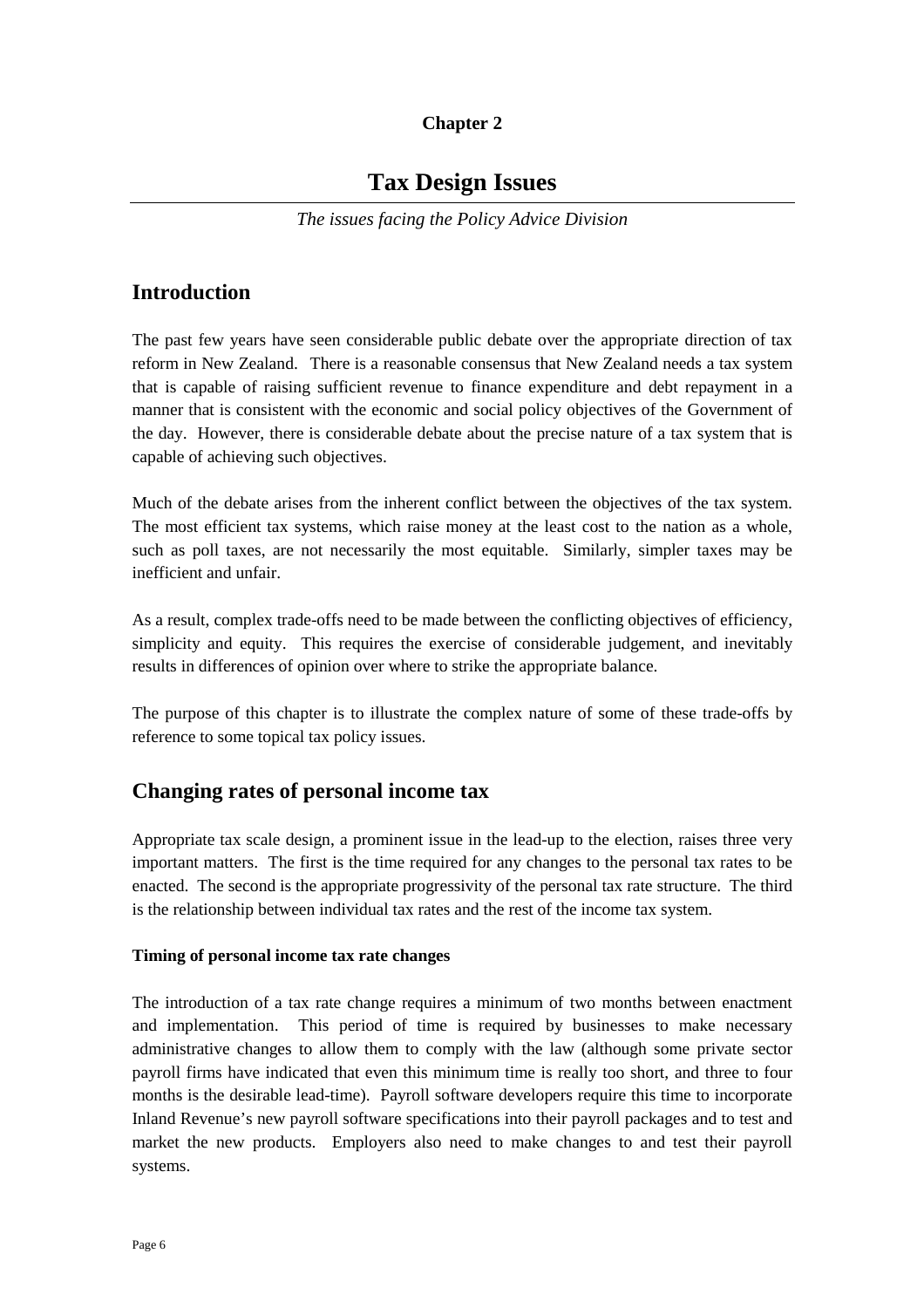<span id="page-12-0"></span>From a policy perspective, this means that legislation for tax rate changes needs to fit within a tight timeframe. For example, legislation changing tax rates from the 2000-01 income year would have to be enacted by late January 2000 for the new scale to apply from 1 April 2000 and for retrospective legislation to be avoided.

A similar process is required for resident withholding tax collected by banks if tax rate changes affect these rates. Payers of interest such as banks would then need to modify their resident withholding tax systems. If a new withholding rate needs to be implemented, payers of interest may also be required to seek elections from account holders.

A tax rate change also has consequences for provisional tax payments, particularly if the rate change takes effect part way through an income year. Provisional taxpayers are able to determine their provisional tax payments either by direct reference to the amount of tax payable in a proceeding year, or by estimating their liability. If tax rates are changed part way through a year, use of money interest implications could arise for payments that have already been made.

A tax cut could result in the Government paying interest to taxpayers who overestimate their tax liabilities. A tax increase could result in taxpayers underestimating their tax liabilities, thus incurring interest. The Government would not receive the full amount of tax revenue until terminal tax is paid (for the 2000-01 year, generally 7 April 2002).

Therefore the Government should exercise caution when deciding on the timing of any changes to tax rates. Consideration should be given to administrative measures required for the introduction of tax rate changes, the impact on taxpayers and the effect on the timing of Government revenue.

For these reasons, if changes in tax rates are to be effective by 1 April 2000, and if retrospective effect is to be avoided, tax rate changes need to be legislated by late January 2000.

### **Tax scale design**

Ideally, tax reform should improve the ability of the tax system to raise and redistribute income in an equitable and efficient manner. Attempts to improve efficiency, however, may result in a reduction of the overall equity of the tax system. Conversely, increasing the progressivity of the tax scale may decrease the efficiency of the tax system.

Although raising marginal tax rates for individuals may be seen as resulting in greater equity, it may also cause:

- increased disincentives to save and invest:
- distortions in patterns of investment and choice of organisational form (that is, lowering the quality of investment);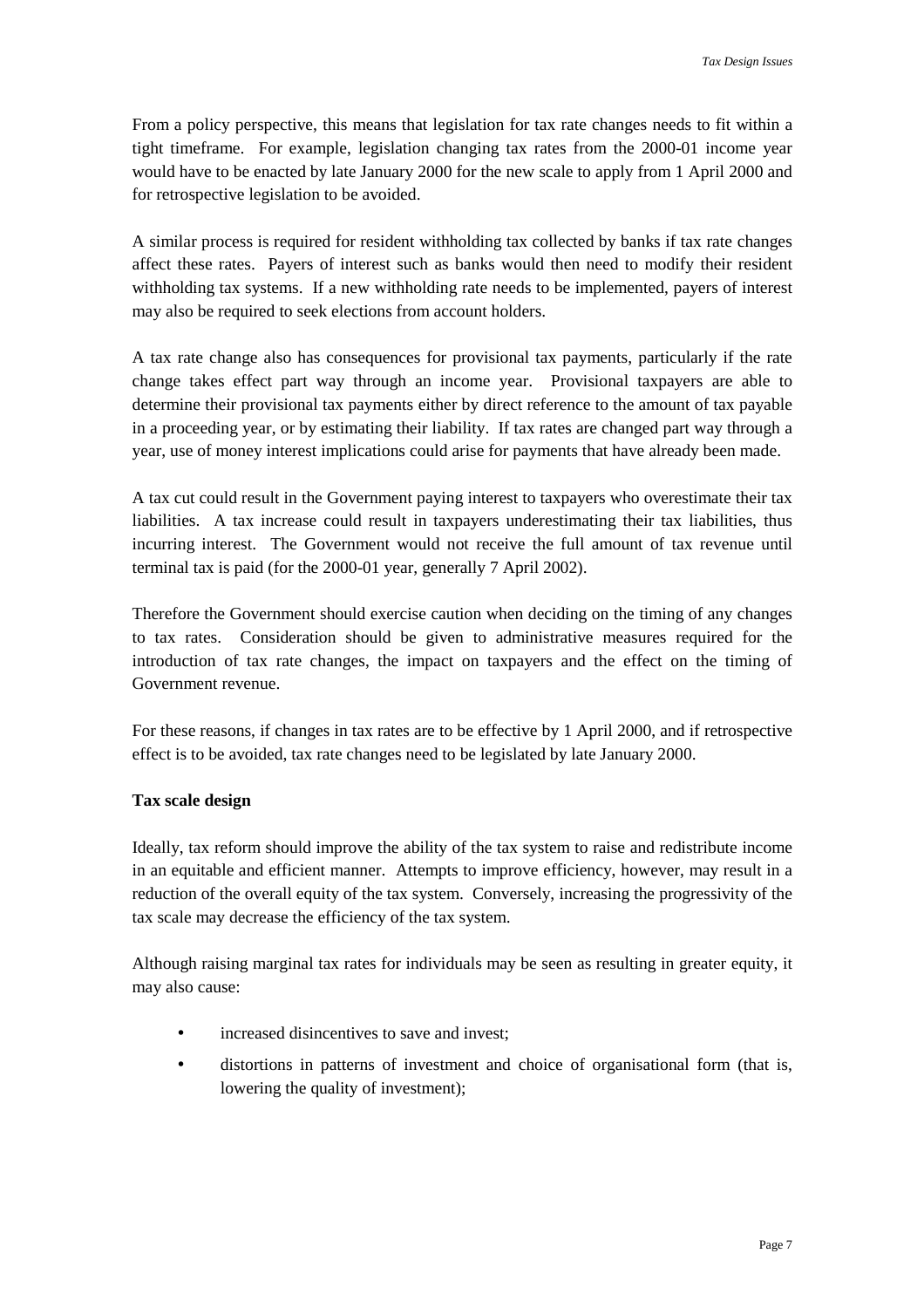- increased compliance costs, because of:
	- the increased incentive for high-income taxpayers to increase their involvement in tax planning schemes (see, for example, the section on schemes targeted at high income individuals in chapter 3);
	- the likelihood that tax law will be more complex in attempting to reduce the scope for such schemes, which is inconsistent with the objective of simplifying the tax system;
- the increased administrative costs associated with the increased need to audit highincome taxpayers, exercise anti-avoidance provisions and introduce additional provisions in the Income Tax Act to reduce the scope for tax planning schemes.

Figures 2 and 3 illustrate the progressivity of New Zealand's income tax system. As individuals' income rises, so does their average income tax rate, reflecting the higher marginal income tax rates for income earned over  $$38,000$ , and the abatement of family assistance.<sup>1</sup>



**FIGURE 2:** AVERAGE INCOME TAX RATES OF INDIVIDUALS FOR YEAR ENDED MARCH 1998

 $\overline{a}$ 

 $1$  Income tax is net of family assistance, hence the existence of taxpayers with no taxable income and negative income tax (income tax refunds).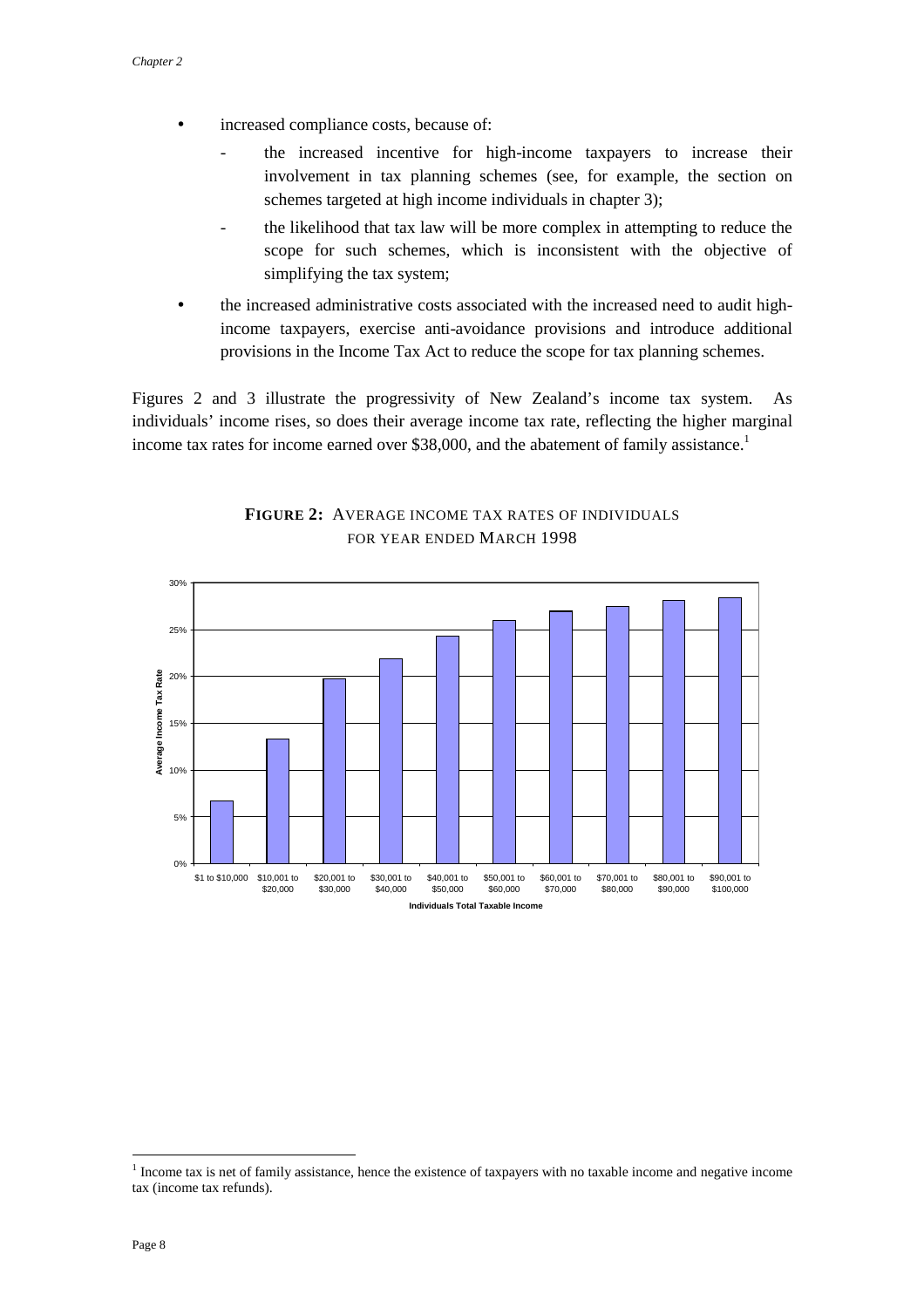

## **FIGURE 3:** INCOME TAX COLLECTED FROM INDIVIDUALS FOR YEAR ENDED MARCH 1998

Most personal income tax is collected from individuals whose incomes exceed \$30,000. They comprise 26% of all individual taxpayers, but pay 73% of the personal income tax collected. It should be noted, however, that only about half of this tax relates to income over \$30,000.

The greatest amount of revenue raised by income band is on the first \$10,000 of taxpayers' income, which raises \$3,730 million, or 27% of all personal income tax collected. This is illustrated in figure 4.



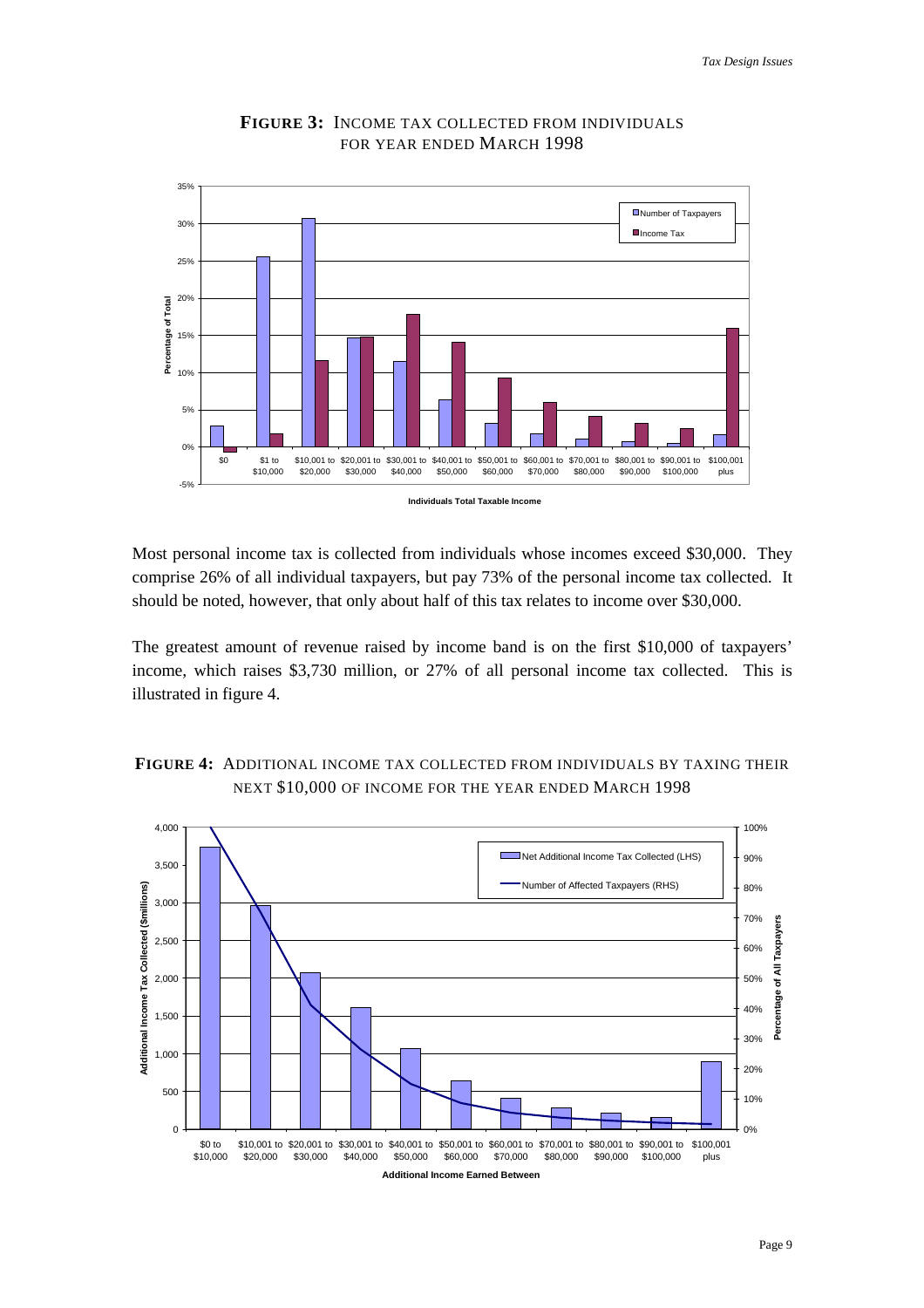### <span id="page-15-0"></span>**Relationship with the rest of the tax system**

In determining tax scale design, consideration must be given to the interaction of personal income tax rates with tax rates on other forms of income. The top personal marginal tax rate is currently aligned with withholding tax rates on interest and dividends. It is also aligned with the company, trustee, fringe benefit and superannuation contribution tax rates. Changing the top personal marginal tax rates while leaving these other tax rates unchanged could affect the efficiency, simplicity and equity of the tax system.

Although alignment could be preserved by changing the tax rates on other forms of income, this would also entail efficiency costs and increased complexity, and may not meet the equity objectives that alignment is designed to achieve. In particular, the administrative and compliance costs from the introduction of a greater number of statutory tax rates would be higher. Resident withholding tax on interest income, for example, is currently collected by banks. Increasing the number of statutory tax rates on interest income would require banks to withhold either at the varying tax rates or at one rate, with taxpayers filing a tax return at the end of the income year under the later option. Inland Revenue would then reconcile any overpayment or underpayment of tax. This would re-introduce the requirement for a large number of salary and wage earners to file returns.

## **Taxes and economic growth**

## **The adverse effects of taxation**

There is a growing concern internationally about the adverse effects of taxation on domestic savings and investment, and potentially on economic growth. The general trend amongst OECD countries has been towards lower rates of tax on income from capital. There remains, however, uncertainty surrounding the effects of taxation on economic growth. This uncertainty is highlighted both in Inland Revenue's report on research commissioned by the department (see the *Report on Research Commissioned by Inland Revenue* in Volume 2 of this Supplementary Briefing) and in a 1997 OECD report on taxation and growth<sup>2</sup>.

Although the precise relationship between taxes and growth is unclear, taxes can and do have significant unintended effects on decisions. Such unintended effects are likely to affect adversely New Zealand's economic performance.

It is well recognised that taxes impose costs on the community by:

- discouraging saving and investment, consumption and production; and
- encouraging inefficient patterns of consumption, production and resource use (including the costs that Inland Revenue incurs in administering the tax system, as well as the costs taxpayers incur in order to comply with their obligations under the tax system).

 $\overline{a}$ 

<sup>2</sup> Leibdfritz, W., Thornton, J. & Bibbee, A. (1997) *Taxation and Economic Performance*, Economics Department Working Paper No.176, Organisation for Economic Co-operation and Development, Paris.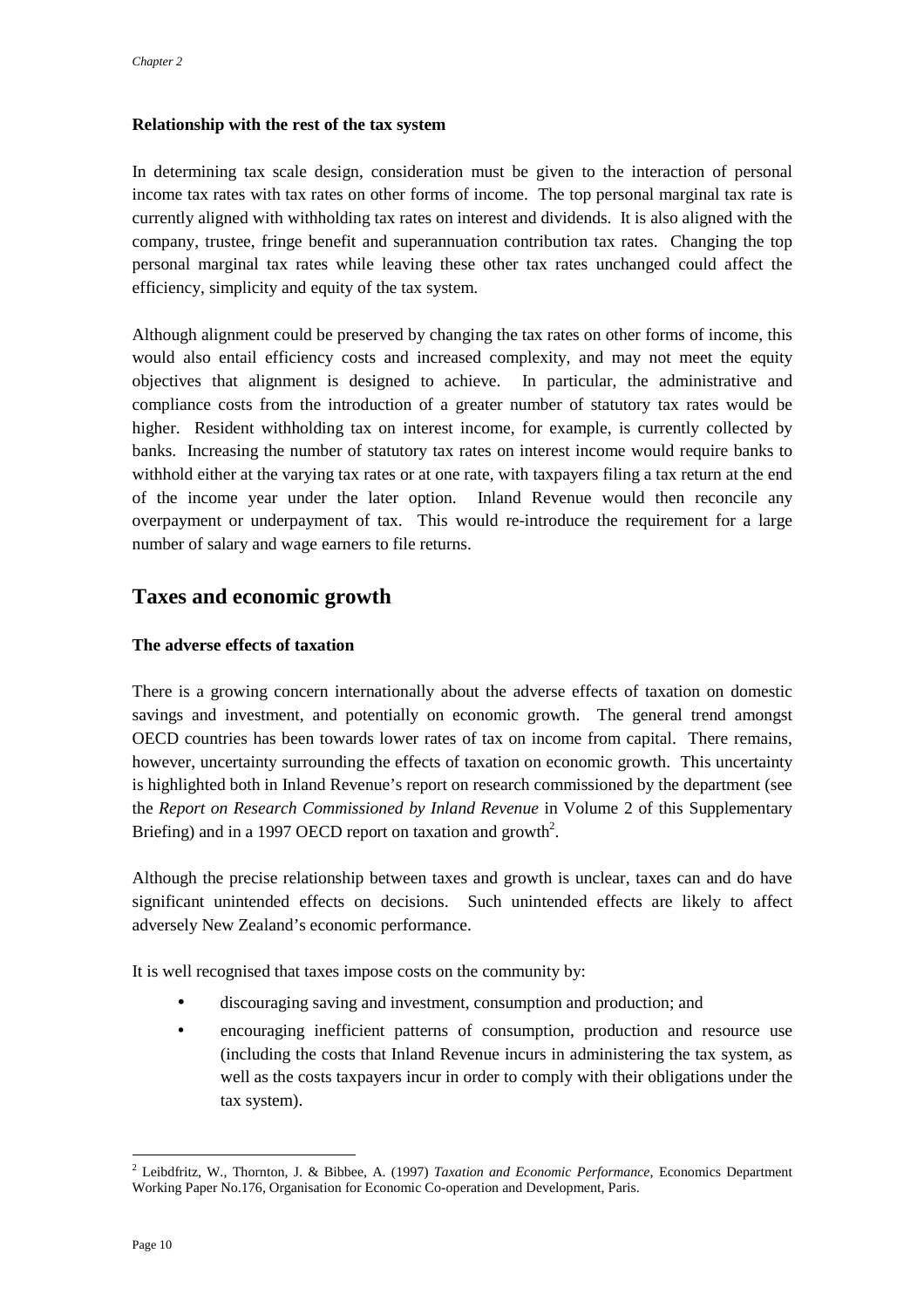<span id="page-16-0"></span>Although some of these costs are difficult to measure, analysis to date indicates that the overall costs of taxation are high. Tax reform may be reducing those costs to some extent, but there remains a concern that the costs of taxation may be rising as a result of an increased sensitivity of decisions to taxation. These sensitivities arise from factors such as:

- the opening up of world markets and the removal of obstacles to trade and foreign investment; and
- the increasing mobility of financial, human and physical capital hence the increasing relevance of tax disparities.

It is important, therefore, that tax reform be aimed at improving the efficiency of the tax system, and that it recognise the costs of raising tax revenue when evaluating the benefits of further Government expenditure financed through taxation.

## *Effects of taxing the income of non-residents*

It is reasonable to seek to impose taxes on non-residents on income sourced from New Zealand. This recognises that domestic resources (including infrastructure) are being used to generate profits. Taxing non-residents, however, deters inbound investment. It is also possible that the cost of the tax may be passed on to the domestic economy, distorting domestic production and investment decisions such that the economy may be potentially worse off than if no tax were imposed.

The issue, therefore, is how to raise a given amount of revenue at minimal cost to the New Zealand economy. This in turn raises the question of the appropriate rates at which to tax foreign investment. There is a trade-off between the desire to raise a given level of tax revenue from investment while still attracting that foreign investment.

The sensitivity of foreign investment to income tax rates will depend on the availability of alternative investments. Foreign portfolio investment, which is highly mobile, is likely to be very sensitive to New Zealand tax rates. Foreign direct investment, by contrast, is likely to be less sensitive to New Zealand tax rates, because of the longer-term nature of such investment – tax is only one factor amongst many that are considered in the decision to locate such investments in New Zealand, and may not necessarily be the most influential factor.

Most foreign investment into New Zealand is in the form of debt or corporate equity. Interest paid to foreigners is generally taxed at a very low rate (1.34%) under the approved issuer levy rules. The tax on corporate equity investment (shares owned by foreigners) is determined by a combination of the company tax rate and withholding taxes on dividends. Because of the foreign investor tax credit rules, the maximum tax rate on foreign equity investment from the combination of company and withholding taxes is set at 33% – the company tax rate. It is important to note, therefore, that the real rate of tax on foreign investment is not set by reference to the company tax rate alone, but is a combination of the tax impost on debt and equity investment. This allows more room for the company tax rate to be set to meet domestic tax policy objectives.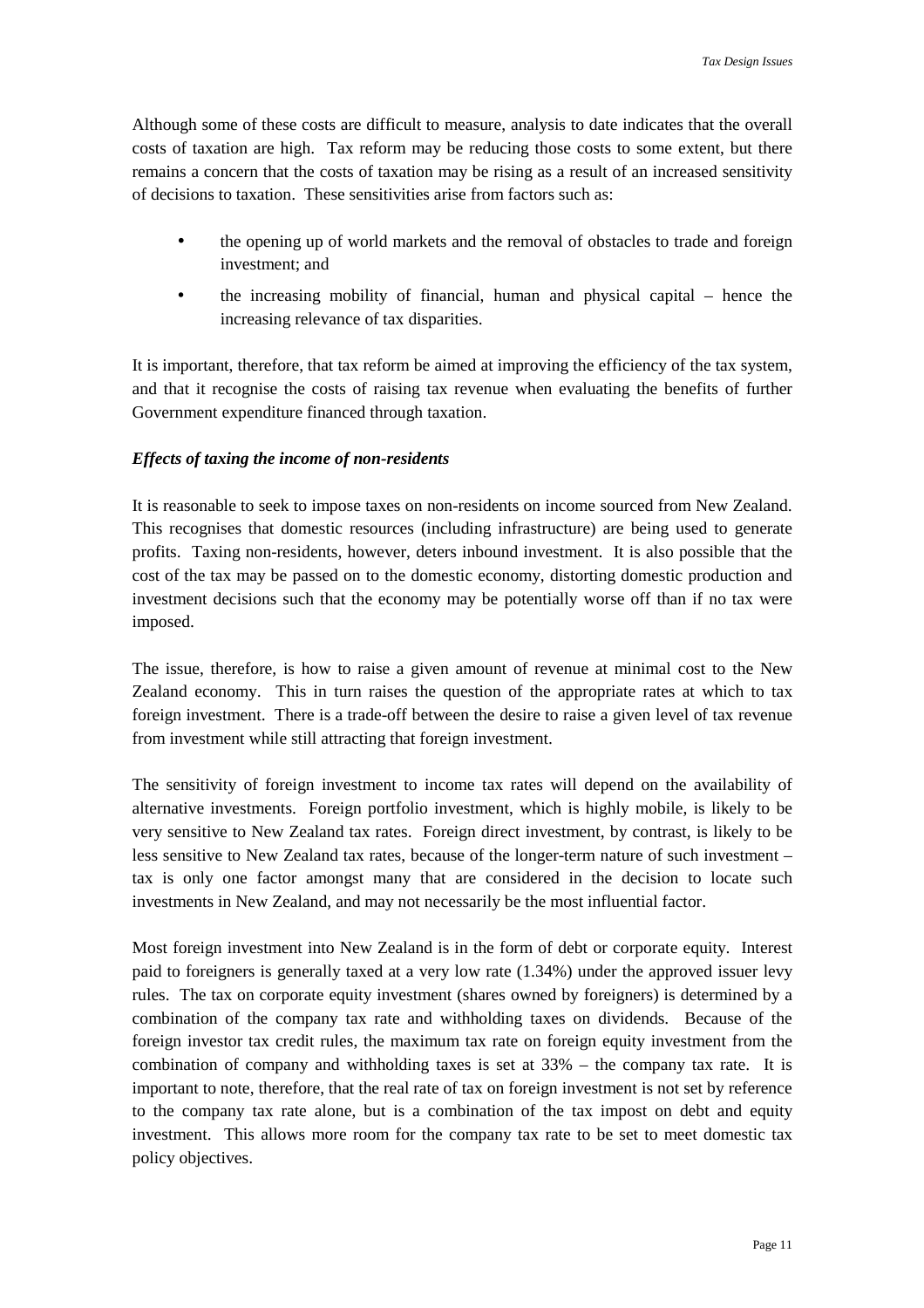<span id="page-17-0"></span>The proper balance for appropriately taxing inward foreign investment is an ongoing issue requiring careful analysis. For example, a recently released discussion document on interest deductibility proposes an increase in the minimum equity financing of companies controlled by a single non-resident.

### *Taxing consumption by non-residents*

New Zealand's goods and services tax (GST) aims to tax consumption that occurs in New Zealand. To a limited extent, this will deter the consumption of goods and services in New Zealand by non-residents. Again, there exists a trade-off between raising the required revenue and minimising the deterrent effect of New Zealand's GST.

At issue is the appropriate rate at which to apply GST to goods and services consumed in New Zealand by non-residents. This rate depends upon the sensitivity of consumption by nonresidents to New Zealand rates of GST.

The GST rules zero-rate goods and services destined for consumption by non-residents while they are overseas. This is because demand for most New Zealand exports is expected to be highly price-sensitive. If GST were imposed on exports, most of the incidence would be shifted back onto New Zealand exporters since New Zealand is a price taker in world markets.

New Zealand does, however, impose GST on imported goods. Just as goods exported from and consumed outside New Zealand should not attract GST, goods imported and consumed within New Zealand should be subject to GST. Since GST taxes consumption in New Zealand, this prevents imports being tax-favoured over domestically produced goods.

Imported services (other than domestic freight and insurance services associated with imported goods) were not originally included in the GST base because of the practical difficulties in doing so and the limited volume of services imported into New Zealand in the late 1980s. However, the consequences of not taxing imported services are that some businesses and consumers may have a preference for purchasing imported rather than domestically supplied services. The relative price of imported services as consumer products or as inputs into production is lower than domestically supplied services.

The effect of this distortion on relative prices will depend upon the degree to which imported and domestically supplied services are substitutes and the sensitivity of consumers and producers to the difference in the relative prices. For example, New Zealand's telecommunications sector is particularly sensitive to the decision not to impose GST on imported telecommunications services because of the high degree of substitutability of their products. The tax policy work programme includes work identifying the advantages and disadvantages of introducing GST on imported services (see chapter 3).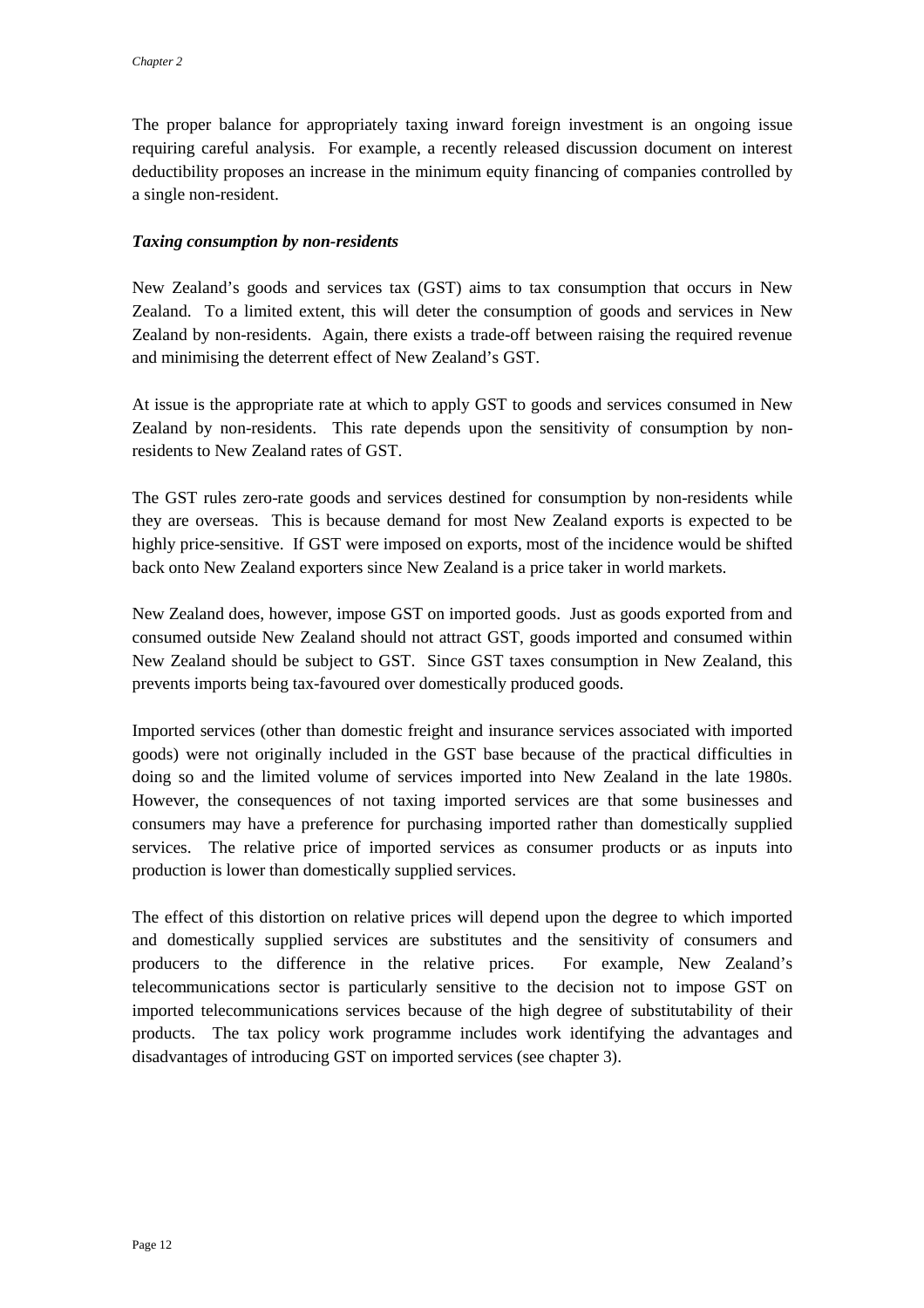### <span id="page-18-0"></span>**Options for reducing the adverse effects of taxation**

#### *Targeting taxation at certain activities*

Generally, the objective of targeted taxation is to change the level of investment, production or consumption of a certain activity in a way that provides net benefits to the economy. For example, the current tax system imposes specific excises on certain goods such as alcohol and tobacco. The aim is to use the tax system to penalise the consumption and reduce the production of these goods because of the adverse externalities they cause, such as higher health care costs.

Similarly, lower tax rates are often proposed for certain activities to:

- reduce the adverse effects of the tax system on New Zealand's economy (such as distortions caused by too-high rates of tax on the income of non-residents, or on consumption in New Zealand by non-residents);
- address some perceived failure in the market mechanism to allocate sufficient resources to a particular activity (such as the provision of explicit tax concessions to stimulate certain activities such as research and development).

To evaluate whether initiatives for tax relief are necessary, detailed information is required on just how sensitive such activities are to changes in tax rates.

When evaluating the use of tax concessions as a means of addressing perceived market failure, a threshold question is whether there is a case for Government intervention. If a case does exist, the question must then be asked: are tax concessions the most appropriate instrument with which to achieve the Government's objectives? In theory, tax concessions may encourage investment and production in a certain activity. In practice, however, they may not achieve this objective. Tax concessions tend to be relatively inefficient instruments because of difficulties associated with:

- monitoring and controlling the amount of the subsidy provided tax concessions can provide an open-ended and non-transparent form of assistance; and
- restricting access to the subsidy to the intended recipients it is extremely difficult to prevent the benefits of the subsidy from flowing to unintended persons (for example, to high-income taxpayers in the form of increased tax deductions).

Research and development has recently been highlighted as an area where tax concessions might provide benefits to the economy as a whole. This area forms part of the current tax policy work programme (see chapter 3). Again, the general problem in contemplating tax concessions for research and development is that they can be difficult to target. For example, tax credits tend to favour more established firms over new firms because the latter are more likely to be in a tax loss position and will not be able to take advantage of the incentives. Similarly, accelerated depreciation allowances favour investment in capital goods that depreciate quickly because frequent investment results in greater claims on the allowance.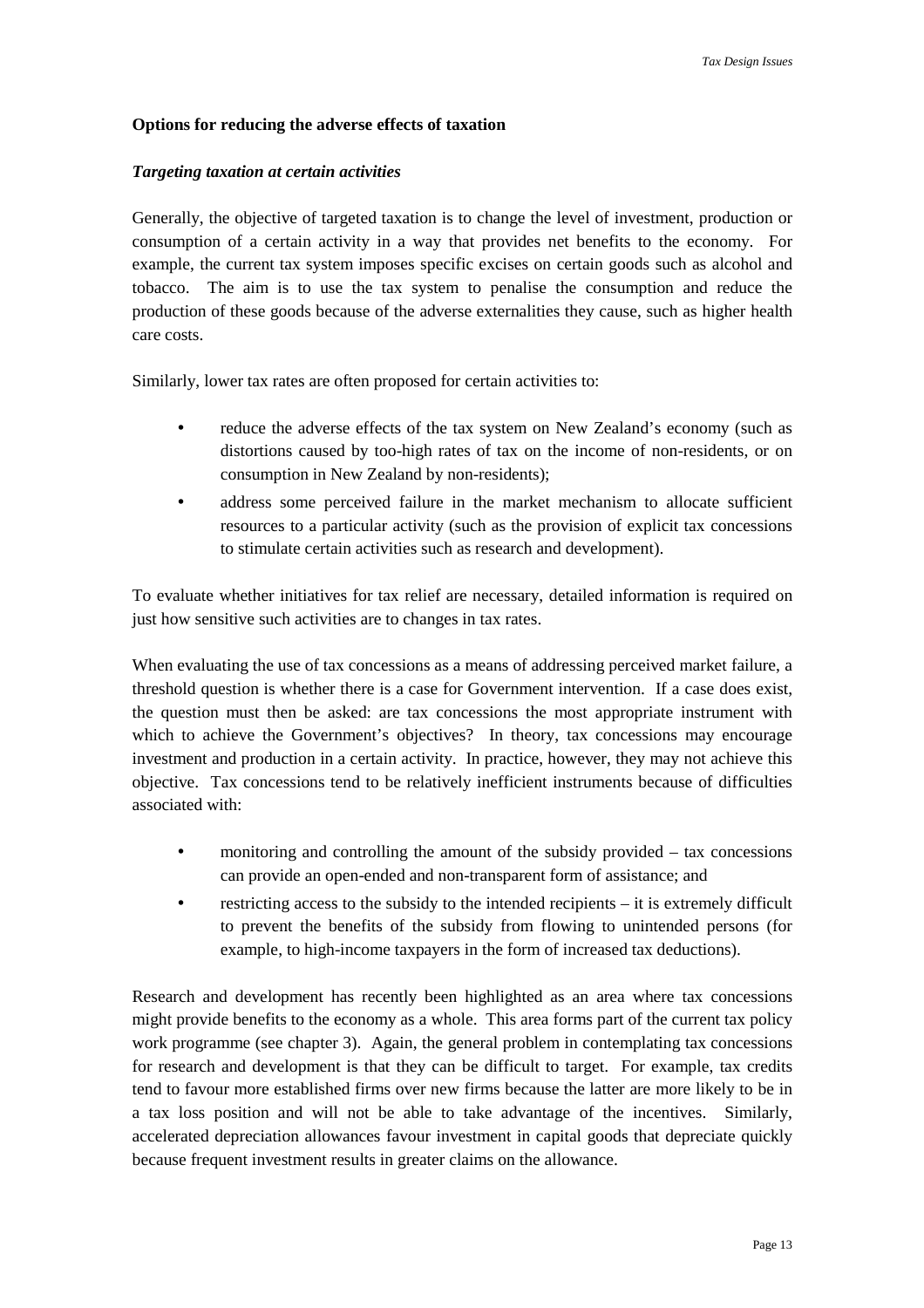<span id="page-19-0"></span>It is necessary, therefore, to weigh the advantages and disadvantages of tax concessions against other forms of assistance, such as direct subsidies.

Similar considerations apply when looking at using the tax system to discourage certain activities. Analysis of carbon taxes falls into this category.

## *Simplifying the tax system*

Administrative and compliance costs also form part of the economic costs of the tax system. Minimising the adverse effects of these costs can be achieved by simplifying the tax system, which is an important part of the current tax policy work programme (see chapter 3).

It should be noted, however, that simplification often conflicts with the neutrality and equity of the tax system. This was recognised by the Committee of Experts on Tax Compliance in its report *Tax Compliance* (December 1998). An example highlighted in that report is the taxation of income from superannuation funds. Income in a savings institution that belongs to an individual whose marginal tax rate is less than 33% is still taxed at the highest marginal rate. Proposals last year to tax individual savers at their appropriate marginal rate were necessarily complex because superannuation funds pool the contributions of their members and do not regularly pay dividends. Ultimately, they were not enacted. This case illustrates the trade-off that often exists between the equity of the tax system and the need for simplicity.

The Committee of Experts on Tax Compliance (at Paragraph 1.11) noted that the efficiency costs of the tax system far exceed the more visible compliance and administrative costs imposed by taxes. Care needs to be taken before simplifying taxes at the cost of a less efficient tax system.

Work is being undertaken on initiatives to simplify the tax system aimed at reducing the compliance costs faced by small businesses. It is anticipated that this will best be achieved through reducing the costs imposed on businesses in meeting their day-to-day tax obligations, such at those imposed by provisional tax, PAYE, GST and fringe benefit tax. For example, better aligning tax payment dates with businesses' cash flows may reduce compliance costs while potentially also easing cash flow management. Seeking to reduce the stress associated with tax is also of considerable importance.

Current tax simplification initiatives are discussed further in chapter 3.

## *Base maintenance*

Maintaining the integrity of the tax base from erosion arising from tax planning schemes is also a means to reduce the unintended effects of taxation. This is true regardless of the tax scale. Base maintenance protects the tax revenue required by the Government to meet its expenditure commitments. It also prevents the inefficient allocation of resources to the design and use of tax planning schemes, and the resultant undermining of the effectiveness of targeted tax policy. For this reason, base maintenance issues form an important part of the current tax policy work programme (see chapter 3).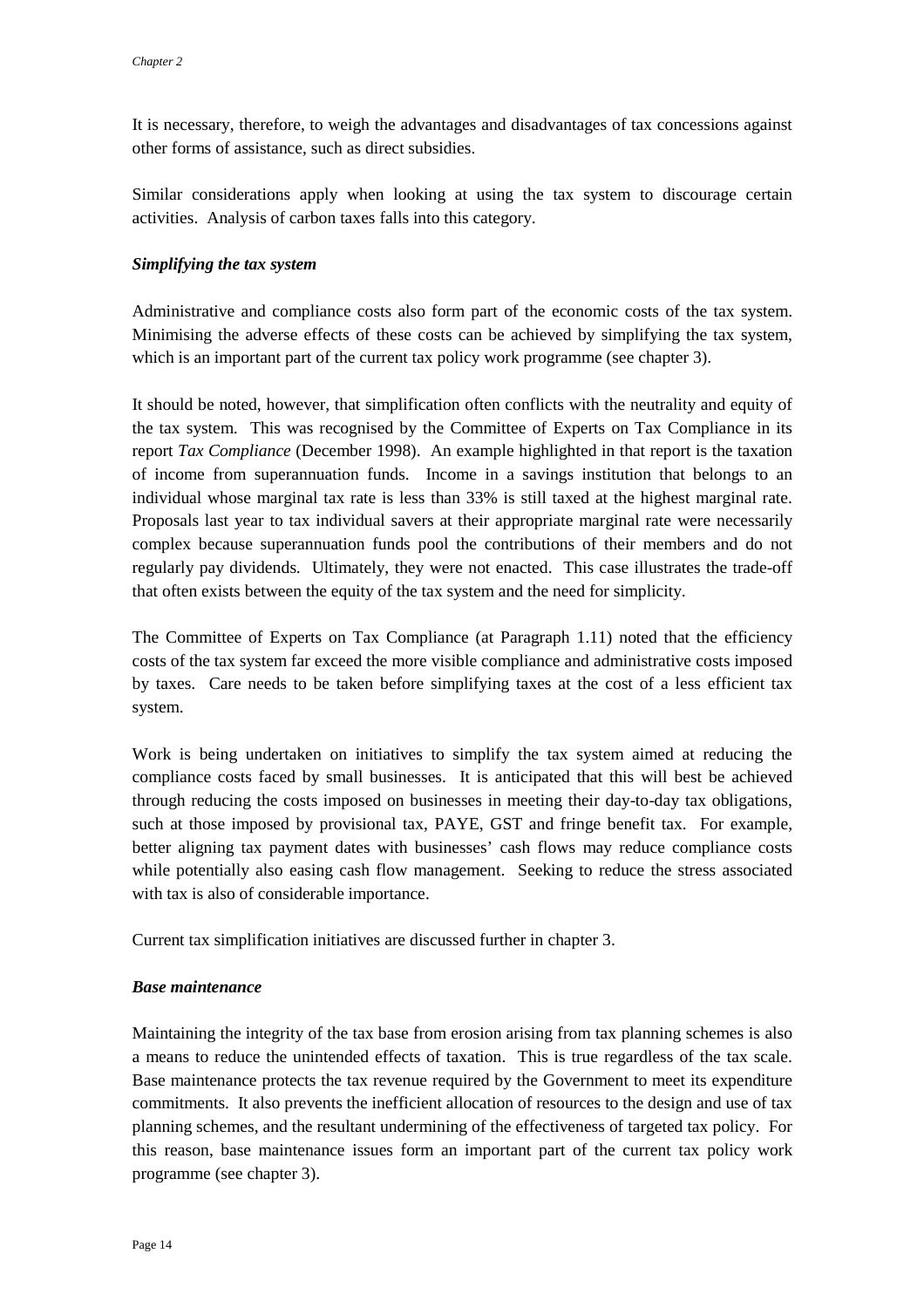<span id="page-20-0"></span>The Policy Advice Division collates information from Rulings and other areas of Inland Revenue on base risks. Although we have maintained an active base maintenance legislative programme, identified risks tend to exceed the ability to legislate against them.

The New Zealand company tax base is especially susceptible to base erosion. That is because it is especially reliant on the banking/finance sector (see chapter 4), a sector that has the cash flow and technical resources to implement sophisticated tax planning.

There is also evidence in more recent times of increased tax planning by high-income individuals. Examples of this were the film schemes legislated against in September this year.

## **The tax treatment of savings**

The taxation of savings is commonly perceived to encompass only the taxation of long-term, low-risk investment schemes, namely superannuation and life insurance policies. In fact, such schemes form only part of the income from capital available to individuals. Other forms of investment include the purchase of residential housing, shareholdings or bank deposits. When considering the tax treatment of savings, it is important to do so in the context of all other investment alternatives.

The taxation of savings is efficient if investment decisions are not driven by their respective tax treatment. That is, the tax treatment of savings should be consistent with the tax treatment attributed to all forms of income from capital. To avoid distortions in investment decisions, savings must be taxed at the same rate at which other forms of investment are taxed.

Under a comprehensive income tax system, all income from savings is taxed as it is derived. Savings are taxed on a *taxed-taxed-exempt* basis. This approach operates as follows:

- Contributions by an investor to an investment entity are made out of taxed income.
- The investment entity is subject to tax on income derived from the use of the investor's funds.
- Withdrawals and distributions of the tax-paid investment income are non-taxable in the investor's hands.

Our tax system broadly applies this approach, whether investors' funds are invested in superannuation funds, life insurance funds, banks or companies. Other forms of investment, however, are treated differently. For example, the tax system favours investment in owneroccupied housing (as it does in many OECD countries) because, generally, neither any capital gain arising from the investment nor the imputed rent is taxed. Most investment gains, such as the gains from shares on revenue account by a company, are taxed. However, when a person holds shares on capital account, any gains are untaxed capital gains. This encourages individuals to invest in their own assets rather than through collective investment vehicles (such as funds managed by financial intermediaries).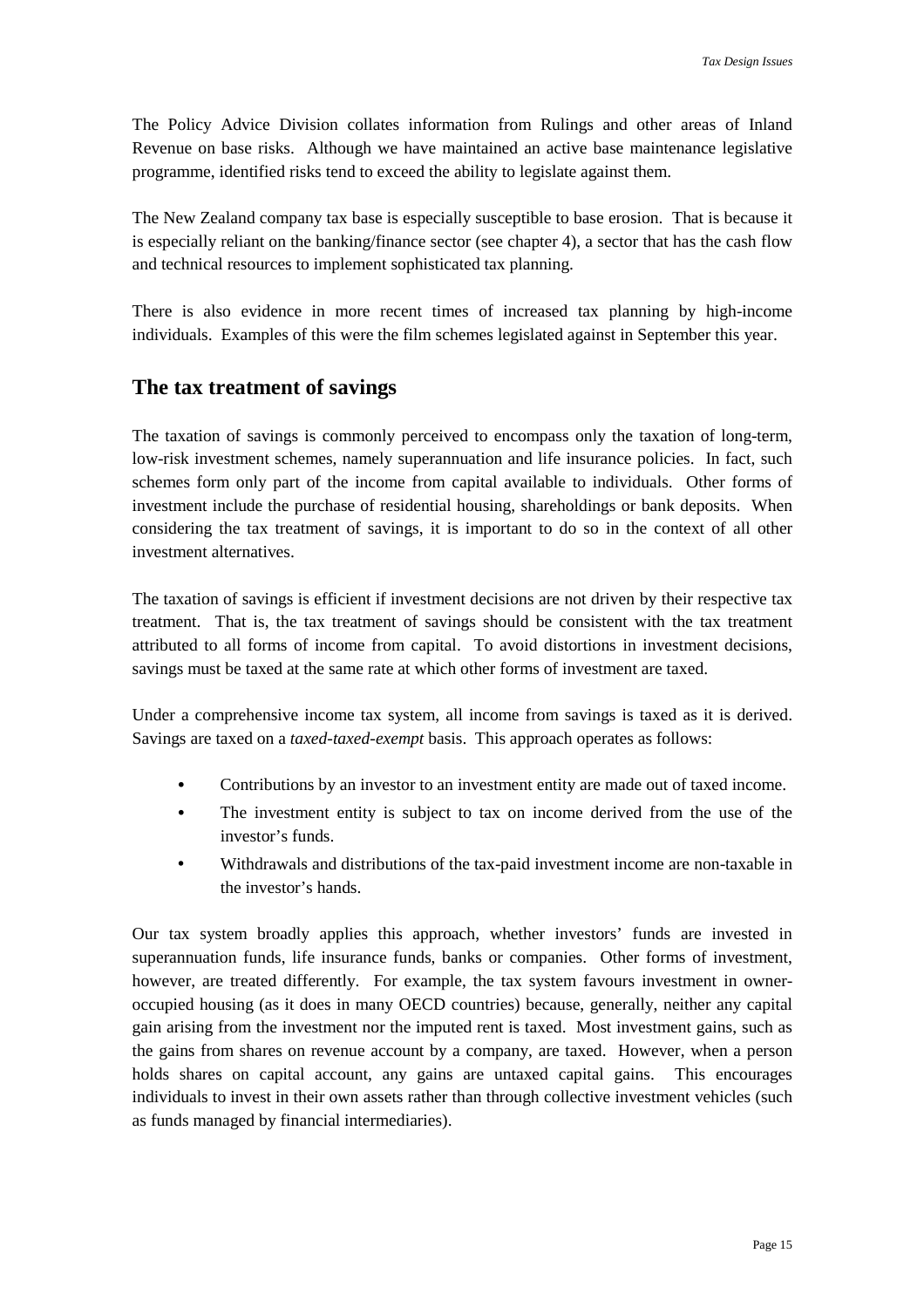<span id="page-21-0"></span>As a practical matter, determining the boundary between non-taxable capital gains and taxed investments can be difficult because of the ease with which investors can substitute one form of investment for another. The base maintenance section of the tax policy work programme addresses problems of this kind, such as arrangements in which high-income individuals invest in schemes that yield non-taxable capital gains. Schemes that highlight the relative ease in some cases with which income from labour can be recharacterised as capital gains are also on the base maintenance work programme. An example of this is the use of restrictive covenants to replace remuneration.

Although taxing capital gains would address the boundary issue, Government policy to date has been not to tax such gains. Instead, the aim has been to improve the efficiency of the present income tax system. Taxing capital gains in a more systematic and comprehensive manner than the current system would provide some benefits, including possibly increased revenue. The main advantage, however, would be to improve the neutrality, fairness, and efficiency of the current system.

Taxing capital gains would not, however, be without its difficulties. For example, if capital gains were to be taxed comprehensively, it would be necessary to impose tax on gains on an accruals basis. In practice, such an approach is unlikely to be feasible. The main difficulty associated with taxing capital gains is the measurement of the changes in asset values on an accrual (unrealised) basis. Such measurement involves considerable compliance costs from valuing assets on a regular basis, and it may be necessary to continue to tax some forms of income only on a realisation basis. Capital gains also implicitly include some measure of inflation that could potentially be captured by taxation.

The issue of how to tax savings, and investment generally, is therefore complex. Whether the tax system exempts certain forms of capital gains does not alter the fact that income tax discourages savings by reducing the return that the saver or investor receives. The current tax policy work programme focuses more on minimising the effect of taxation on favouring some forms of investment over others, rather than trying to influence the overall level of investment.

### **International trend towards lower rates of tax on income from capital**

Given the difficulties associated with taxing capital gains, and the adverse effects of taxing income from capital, many countries have sought to reduce tax rates on income from capital. Amongst the range of methods that have been suggested for taxing income from capital are:

- The split rate system, introduced by the Nordic countries in the early 1990s, in which:
	- "Personal income", which includes labour income, private and public pensions and government transfers, is taxed at progressive rates; and
	- "Capital income" such as interest, dividends and some forms of capital gains, is taxed at a uniform proportional rate equal to the corporate tax rate.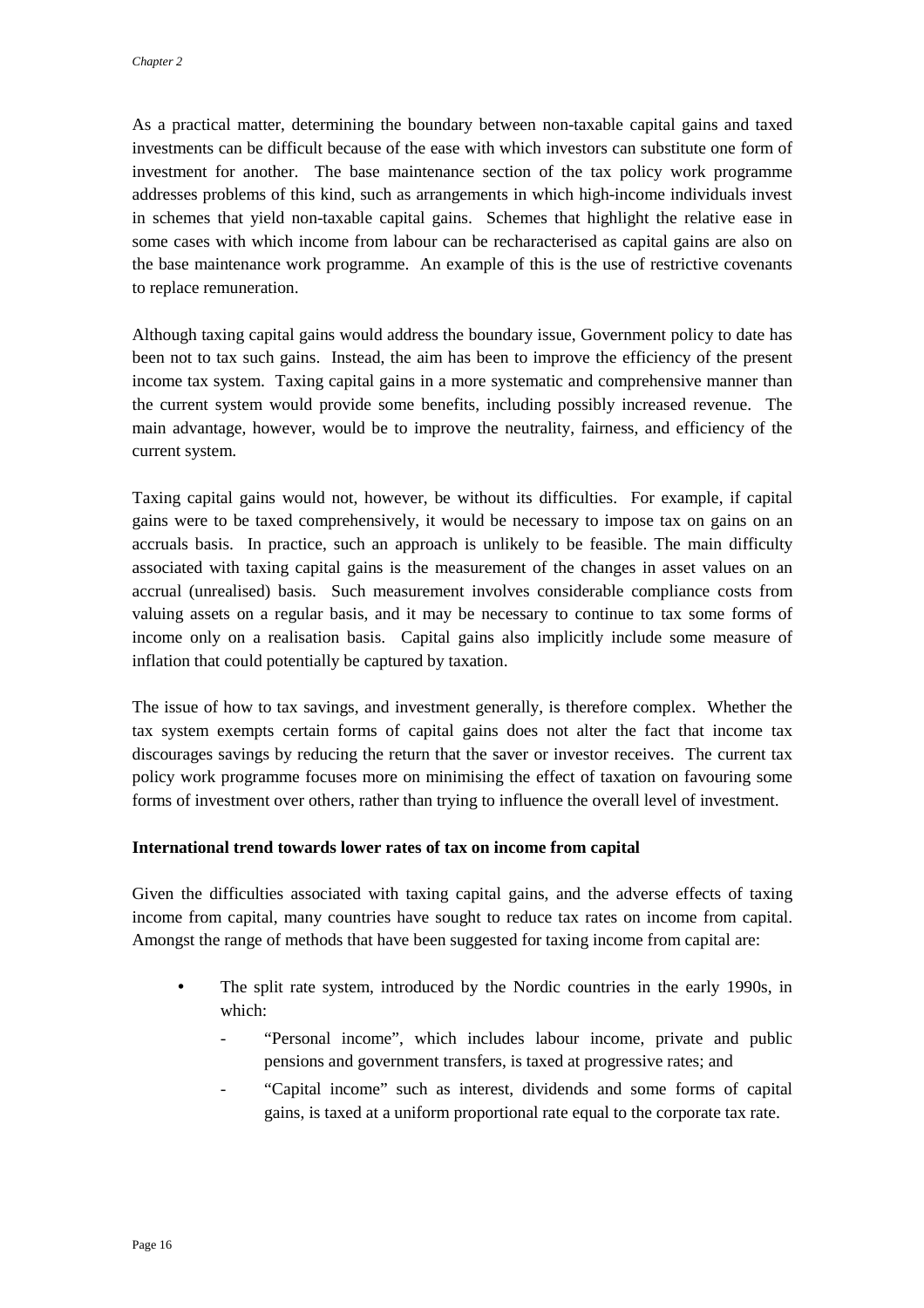- <span id="page-22-0"></span>• The reduction of tax rates on certain forms of income from capital. The United States, and more recently Australia, have reduced (or are proposing to reduce) tax rates on some forms of capital.
- Exempting certain forms of income from capital such as the disposal of land, shares and other assets.

All these approaches to taxing income from capital result in adverse effects on the quality of investment. Providing exemptions or lower tax rates for certain forms of income causes inequities and inefficiencies. Individuals who can choose the form in which they derive their income will be able to take advantage of any preferential treatment of income from capital. These inequities may then be capitalised into the value of assets, creating distortions in the patterns of investment.

Ultimately, however, it is the increasing mobility of factors of production in the modern age that is responsible for many of the difficulties. Because factors of production, and capital in particular, are increasingly mobile, investment in different assets is becoming increasingly sensitive to their respective tax treatment. In taxing income from capital, there is a need to be concerned not only with the effect of the tax system on the level of investment, but also the quality of that investment. Our approach to date has been to apply uniform taxation on income from capital and deal with the international mobility issue by taxing New Zealanders on their worldwide income, while carefully constructing rules for the taxation of foreign investment into New Zealand.

## **Australian tax reform**

Within the past 18 months, the Ralph Committee has undertaken an extensive review of Australia's business taxation. The Committee released its recommendations to the Australian Government in September 1999. The Australian Government has signalled that it will adopt most of the review's recommendations, with implementation expected incrementally over three years. The recommendations are linked to the introduction of GST and Australia's recent overhaul of withholding and provisional taxes.

The proposed Australian tax reforms generally mirror New Zealand's reforms since 1984. However, because of our close economic connections, it is important that developments in Australia be monitored.

Some of the more notable proposals in Australia are to:

• Reduce the corporate tax rate progressively from 36% to 30% by 1 July 2001. A large part of the resulting revenue loss will be funded by replacing accelerated depreciation with effective life depreciation. Given that New Zealand has a 20% loading to depreciation rates, it may be possible to make a similar trade-off here.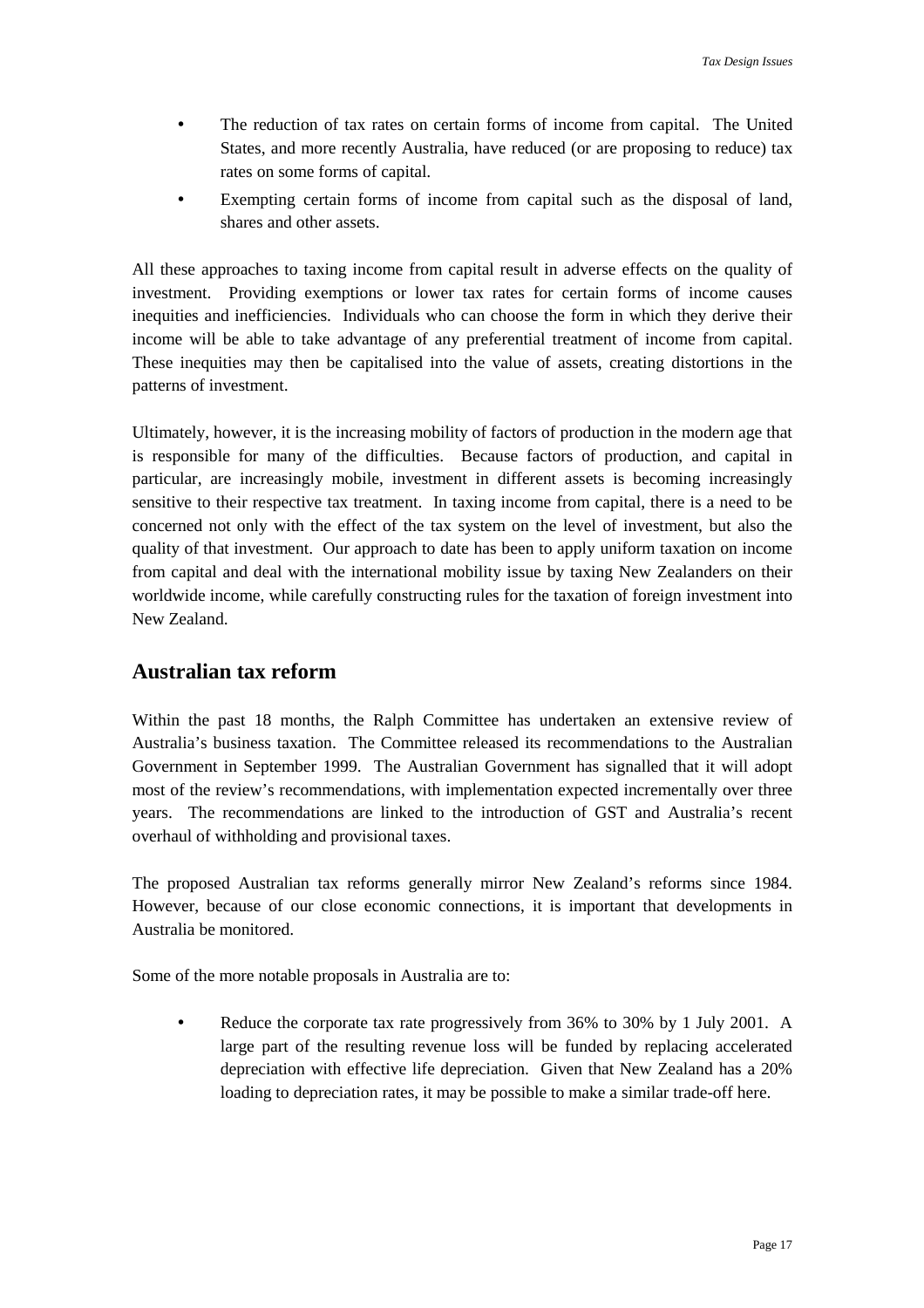- Introduce a simplified system of calculating tax for small businesses, where eligible businesses will be able to calculate income tax on a modified "cash accounting" basis rather than on an "accrual" basis and to pool and depreciate assets on a concessionary basis.
- Make substantial changes to future tax policy development. Broadly, the review's approach is patterned on our own Generic Tax Policy Process.

The Ralph Report also raised the possibility of Australia allowing at the shareholder level credits for Australian tax paid by New Zealand companies (and vice versa). The review recognised that a bilateral solution would be preferable to a unilateral solution. We expect to continue working with our Australian counterparts to see if a practicable and mutually beneficial mechanism can be developed.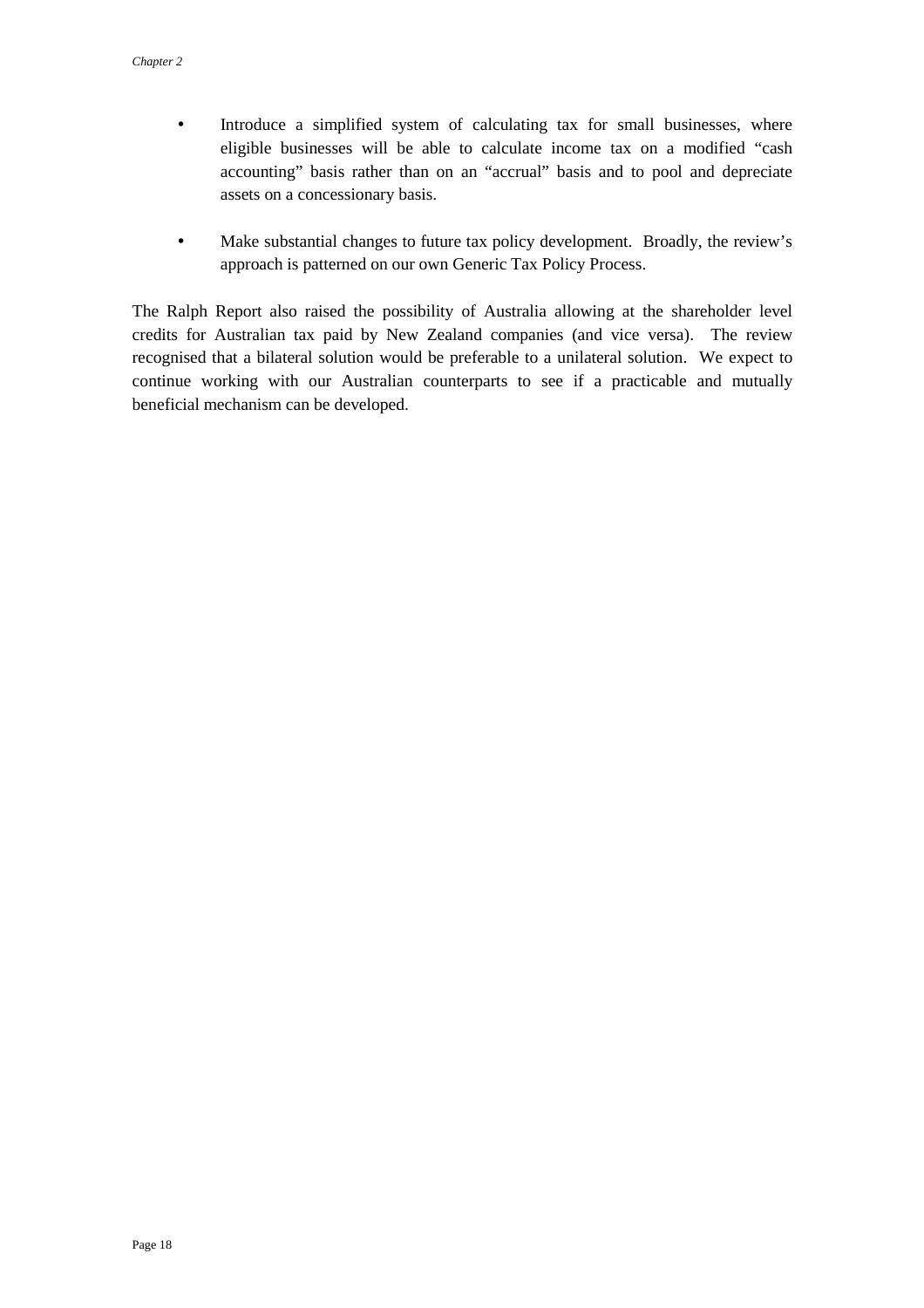## **Chapter 3**

# **Tax Policy Work Programme**

*The work of the Policy Advice Division*

<span id="page-24-0"></span>The precise role that the Policy Advice Division plays is determined largely by the priorities of the Government. The Policy Advice Division is accountable for commenting on and assisting with the implementation of tax policy directed by the Government.

However, a lot of the work of the Policy Advice Division, such as reviewing the effectiveness of existing legislation and seeking to address weaknesses that compromise the integrity of the revenue base, is internally generated, and is a natural and critical function of the policy advice role.

Given that resources are finite, the Government will need to direct how the division's resources are employed, based on the Government's revenue priorities. This will involve trade-offs, and could result in the Government needing to choose between a number of worthwhile policy initiatives in determining what work is to be pursued. One of the priorities for the new Government, therefore, will be to confirm or amend the work programme. This will also involve considering the priority of a number of remedial issues on which the private sector expects early action.

You should also be aware that you will have to consider several issues in your first three months as Minister of Revenue. One example is the statutory obligation to set the interest rate for student loans.

We will provide you with a full briefing of current issues, including those that need attention in the immediate future, in our report on developing a tax policy work programme. This report will be sent to you shortly.

## **Focus of current work programme**

Government focus in the 1980s and early 1990s was on general tax reform. With that significant reform now completed, the focus has shifted more recently to:

- addressing issues that might otherwise compromise the integrity of the tax base;
- making the tax system more efficient and simpler to comply with; and
- resolving tax issues that arise from broader economic reforms, such as the restructuring of various government agencies.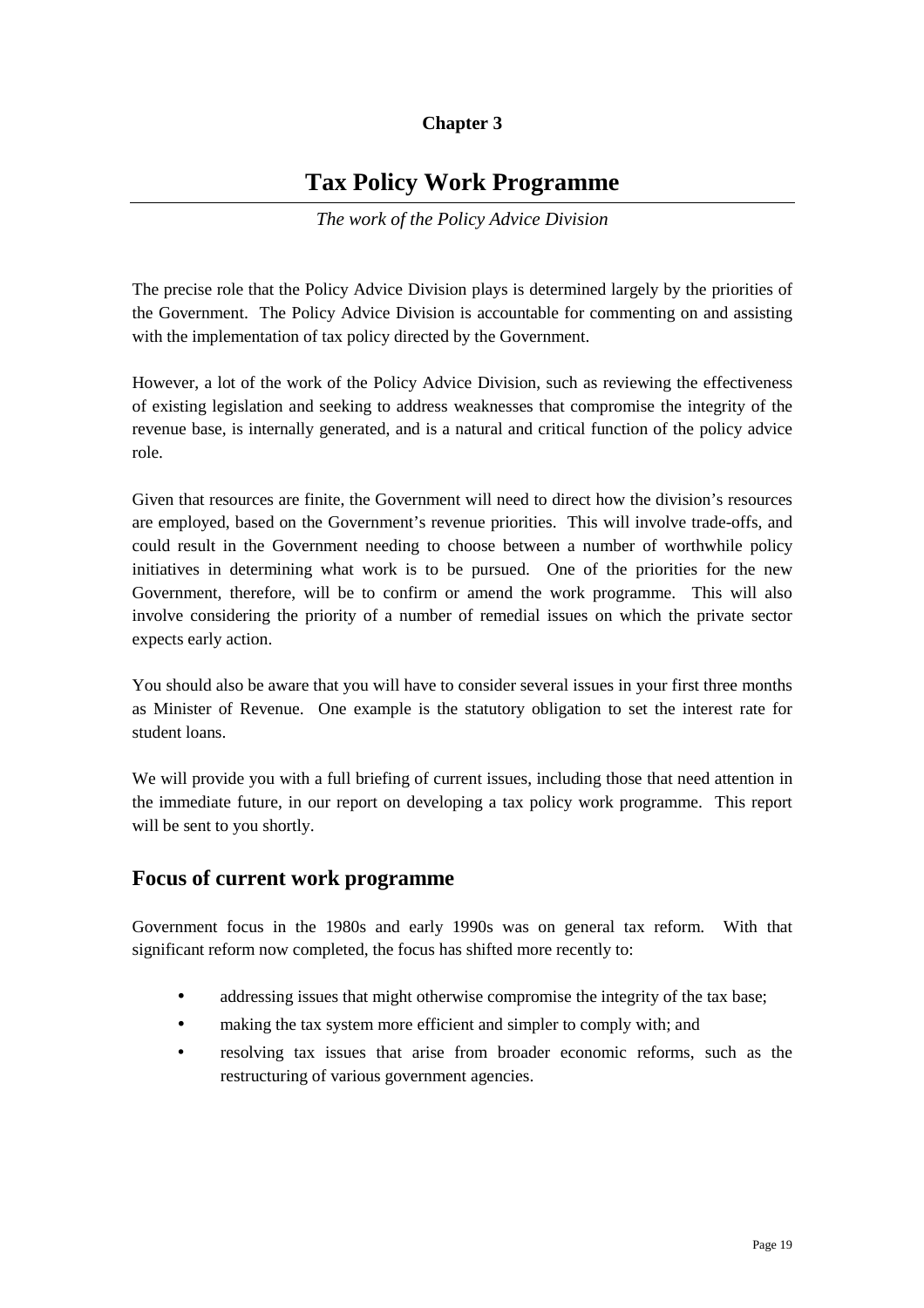<span id="page-25-0"></span>This chapter focuses on the nature of the work currently undertaken by the Policy Advice Division:

*Part One* deals with *maintaining the integrity of the existing tax system*. This is a critical role of the Policy Advice Division, regardless of what broader direction the tax system might take, as it is central to preserving the credibility of existing tax law.

*Part Two* discusses work being undertaken on *initiatives to simplify the tax system*. These initiatives aim to make it easier for taxpayers to comply with the law, as well as seeking to reduce the adverse effects imposed by the tax system, such as compliance and administrative costs.

*Part Three* considers various *tax strategy initiatives*. These initiatives seek to give policymakers a better understanding of the effect of certain tax policies, particularly in relation to entity taxation and savings and investment. The conclusions drawn will enhance the formulation of coherent tax policy in the future.

*Part Four* canvasses the *day-to-day work* of the Policy Advice Division which, although not always high-profile, is important to the continuing health of the tax system. It also highlights the important role that the Policy Advice Division can play in Government initiatives that superficially may not appear to fall under the tax umbrella.

## **Part One: Maintaining the integrity of the tax system**

A key feature of tax policy work is the importance of maintaining the integrity of the tax system. Enacting new policy as legislation is not the end of the process. If taxpayers can restructure their affairs to circumvent the intended effect of legislation, all that is achieved is that resources that might more productively be used elsewhere are committed instead to avoiding tax, while the Government and the broader economy reap no benefits from what might otherwise be very effective policy. A significant role of the Policy Advice Division is, therefore, to monitor the effectiveness of tax legislation that has been implemented.

The Policy Advice Division is in a unique position to undertake this function. As well as employing the staff that have been involved in the process of developing much of existing tax policy and law, our links with the Operations and Rulings Divisions within Inland Revenue, and with numerous tax professionals outside the department, give us access to information other parties are unable to access, and allow us to readily develop an up-to-date picture of potential threats to the tax base.

It must be noted, however, that it is not the Policy Advice Division's responsibility to apply the anti-avoidance provisions in the Tax Acts, nor to police tax evaders. Our role is to identify policy features within the law that are deficient, and to develop solutions to address any weaknesses that are identified.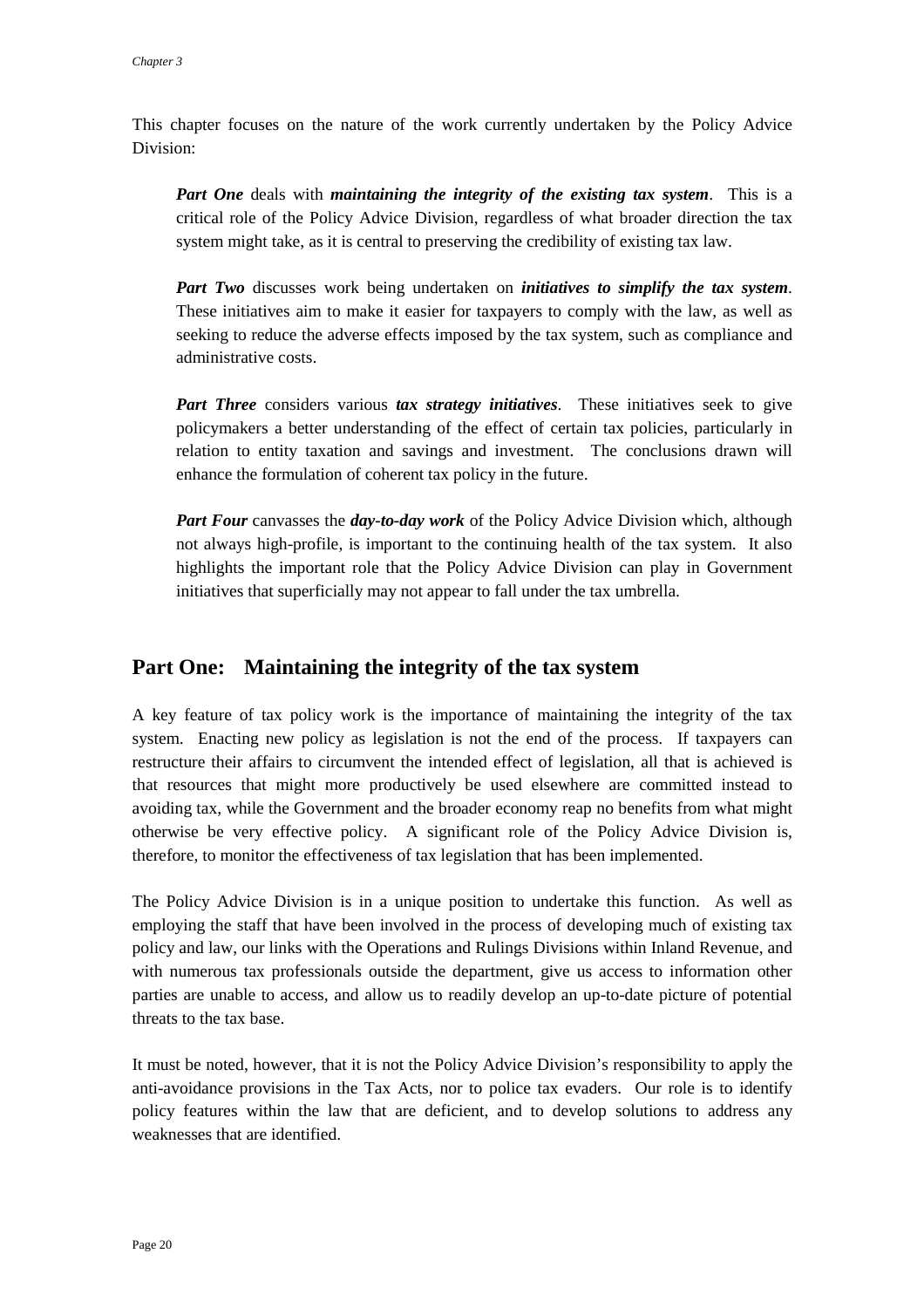<span id="page-26-0"></span>To this end, an important aspect of the process is consultation. An underlying principle of effective tax administration is that taxpayers are encouraged to comply voluntarily with their tax obligations. If the Government is open about its reasons for pursuing certain policies, the result is a better understanding in the taxpayer community, and better compliance. Thus, as far as is practicable without compromising the tax base, the Policy Advice Division consults widely, within both the private and public sectors, on any tax policy initiatives. Having said this, there is a limit to how far the consultative process can successfully be pursued – consulting on some base maintenance concerns could, for example, open a window of opportunity for those being consulted, which would be inappropriate.

Measures to maintain the integrity of the tax system fall into two broad categories – base maintenance work and remedial amendments. These are discussed in more detail below.

#### **Base maintenance work**

"Base maintenance" initiatives are designed to protect the tax base from erosion arising from tax planning schemes. This should be distinguished from "base broadening", the latter being the result of a deliberate policy decision to expand the tax base to include forms of income that were previously excluded. In practice, however, this distinction can become blurred as it may be necessary in some cases to broaden the tax base in order to close a particular loophole in the tax system.

When base maintenance problems are identified, they are quantified, prioritised and fed into the tax policy work programme, the preparation of revenue forecasts and the Government's fiscal risk estimates. However, because the number of base maintenance problems exceed immediately available resources, the only practical course of action is to prioritise them to ensure that the most severe, solvable problems are addressed first.

A number of base maintenance concerns have been addressed by legislation this year. In recent years, some base maintenance issues have been included in each tax bill considered by Parliament.

A number of base maintenance issues remain, however, to be addressed. The following discussion focuses on two key issues: schemes targeted at high-income individuals, of which films have been an example, and goods and services tax (GST). These issues have been selected because they are ones the Government will need to consider closely in the near future. The discussion highlights features of the tax system that have given rise to the specific concerns, and outlines work that has been undertaken on the issues to date and is still required to be done in the future.

### **Schemes targeted at high-income individuals**

Recently, evidence suggests an increase in the number of tax planning schemes being widely marketed to high-income individuals. These schemes have involved forestry, computer software, insurance and films.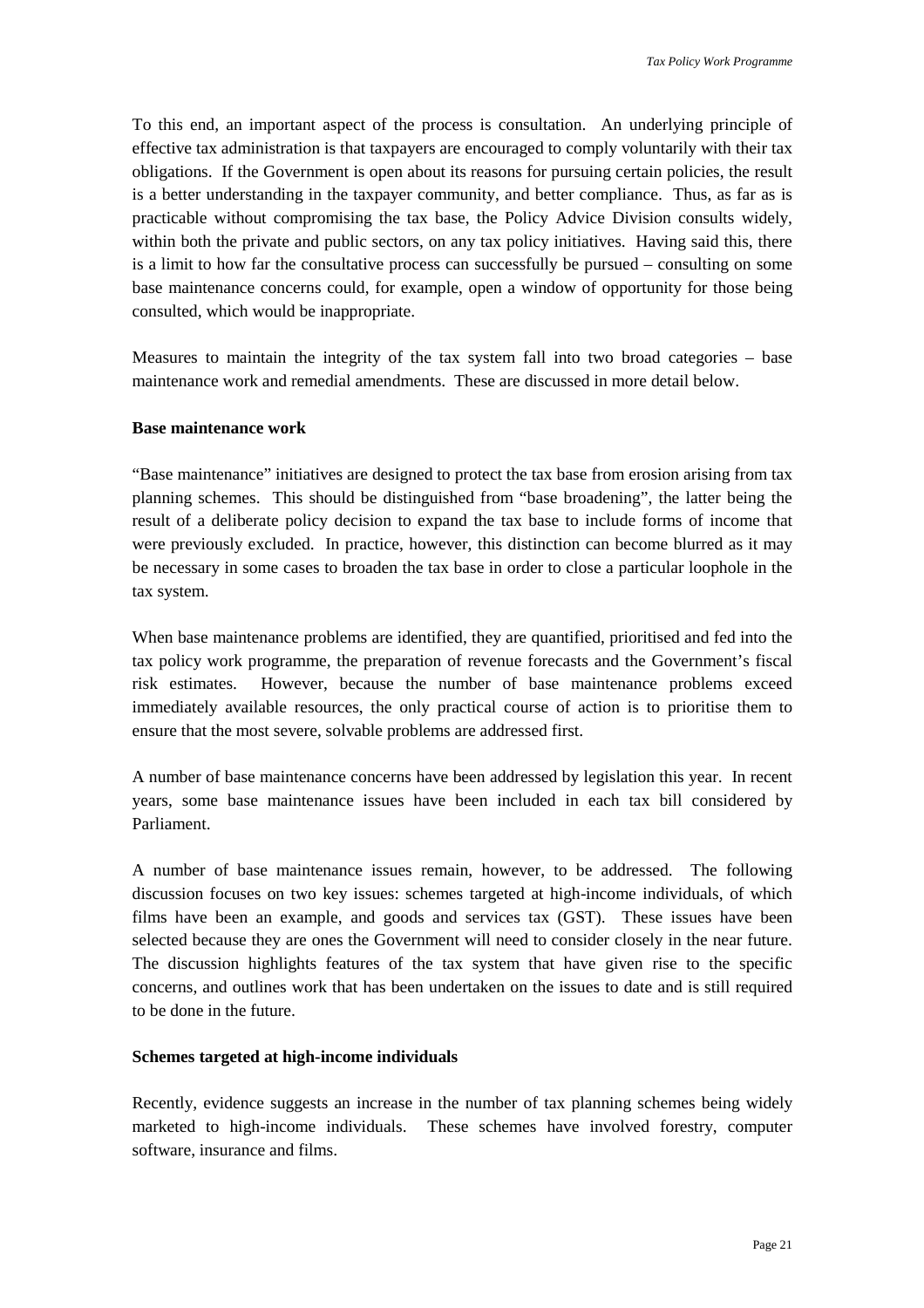<span id="page-27-0"></span>The schemes seek to exploit weaknesses in the Income Tax Act, such as the non-taxation of certain income from capital, or timing mismatches created by deliberate Government policy (as in forestry and films). Deductions are taken for expenditure under the schemes. However, the recognition of income is typically deferred (as in forestry), if it is recognised at all. (For example, the income is shifted outside the tax base.) It is also common for taxpayers who benefit from the deductions not to have to risk their own capital to claim the deductions.

Some of the schemes may fall within the current anti-avoidance provisions, or otherwise fail to meet the requirements of the Income Tax Act. This is being tested as tax returns are filed and assessed. We are, however, working on more comprehensive solutions to the schemes. These could involve recommendations for significant change to specific features of the Income Tax Act. The schemes operate by exploiting boundaries in the Act (such as the non-taxation of certain forms of income from capital, and the active/passive income boundary). An initial question is whether these boundaries should be retained. If they are, the question becomes how they should be preserved so that they cannot be exploited inappropriately.

We are continuing to work on developing a comprehensive solution to tax planning schemes. To some extent, what has been done to date, such as the legislative changes made this year to address film schemes, is best described as "sand in the works" – it makes the threshold more difficult to meet if such schemes are not to be struck down by the anti-avoidance rules. However, a comprehensive solution remains the most desirable response to the issue.

### **GST**

GST is designed to be imposed on all goods and services that are consumed in New Zealand. To effect this, GST is imposed on any taxable supply made in New Zealand by a registered person in the course or furtherance of a taxable activity.

An amendment was made in the Taxation (Remedial Matters) Act 1999 to ensure that GST continues to be charged on "exported" services that are actually performed and consumed in New Zealand. The change was aimed at services that are contracted for overseas by nonresidents, but consumed in New Zealand. An example here is travel vouchers which are sold outside New Zealand to non-residents, but redeemed for services consumed in New Zealand.

Technological developments have, however, created new difficulties for the design and application of the GST rules, and we are considering these further. For example, when GST was introduced, imported services were not subject to the rules. This was because they were not common at that time (legal and technological constraints meant that services were typically consumed in the jurisdiction where they were produced). Furthermore, there were – and still are – practical difficulties associated with levying and collecting GST on them.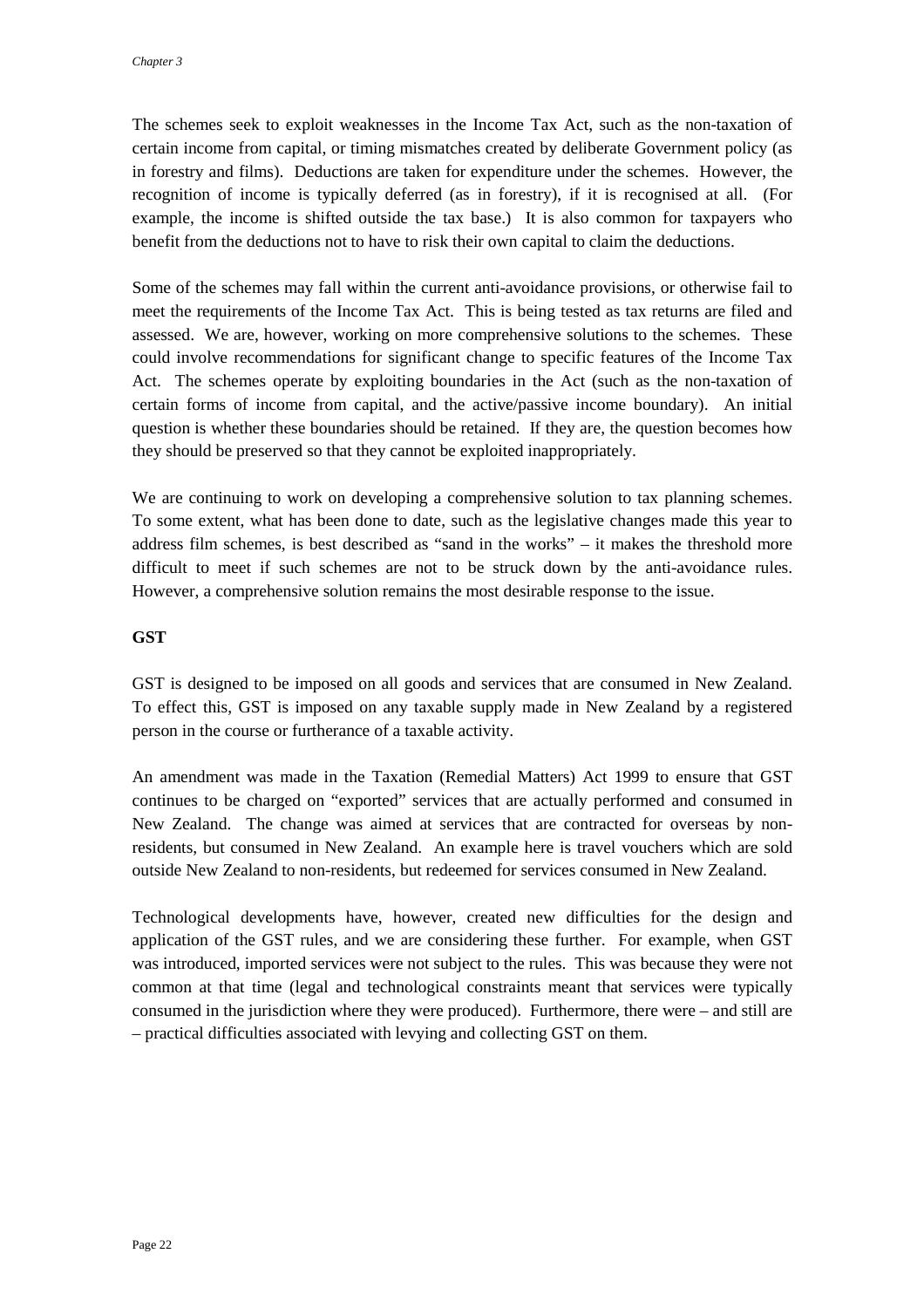<span id="page-28-0"></span>Deregulation of the telecommunications and financial services market, coupled with rapid advances in communication and computer technology, mean that it is now possible to consume a wide range of services in New Zealand that have been produced offshore. For example, telephone call-back services are consumed by New Zealanders, but because the service provider is outside New Zealand, GST is not currently imposed.

This raises issues of competitiveness between taxed and untaxed services consumed in New Zealand. We are continuing to work on the issue, which includes consideration of whether it might be feasible to introduce a "reverse-charge" mechanism (one that requires the consumer to account for the tax, rather than the supplier) in relation to imported services.

A number of other base maintenance issues in the GST area (relating to second-hand goods, deregistration and deferred settlements) were included in the discussion document *GST: A Review*, released in March this year. It is intended that legislation on these issues will be ready for inclusion in a tax bill next year.

### **Other base maintenance issues**

There are other base maintenance issues, but the ones discussed above are the most significant. Other issues to be addressed include reviews of:

- the use of passive investment funds by superannuation funds; and
- the taxation of restrictive covenants and lease inducement payments.

### **Remedial amendments**

In the course of redesigning and reviewing the tax system, and discussing the operation of the tax system with other areas of the department and practitioners, the Policy Advice Division identifies a large number of unintended effects of tax legislation.

These problems are considered when formulating the tax policy work programme. Issues relevant to projects currently on the work programme are included in those projects. By contrast, issues that are outside the scope of the current work programme are prioritised and added to the existing work programme if sufficiently important. In that regard, it is useful to consult with the private sector and professional bodies (such as the Institute of Chartered Accountants) about their priority concerns.

In contrast to base maintenance initiatives, "remedial amendments" to legislation are not directed primarily at protecting the tax base and the Government's fiscal position. Rather, they are directed at correcting the unintended consequences of legislation. These can be due to either a legislative error, or effects that were not envisaged at the time the legislation was designed.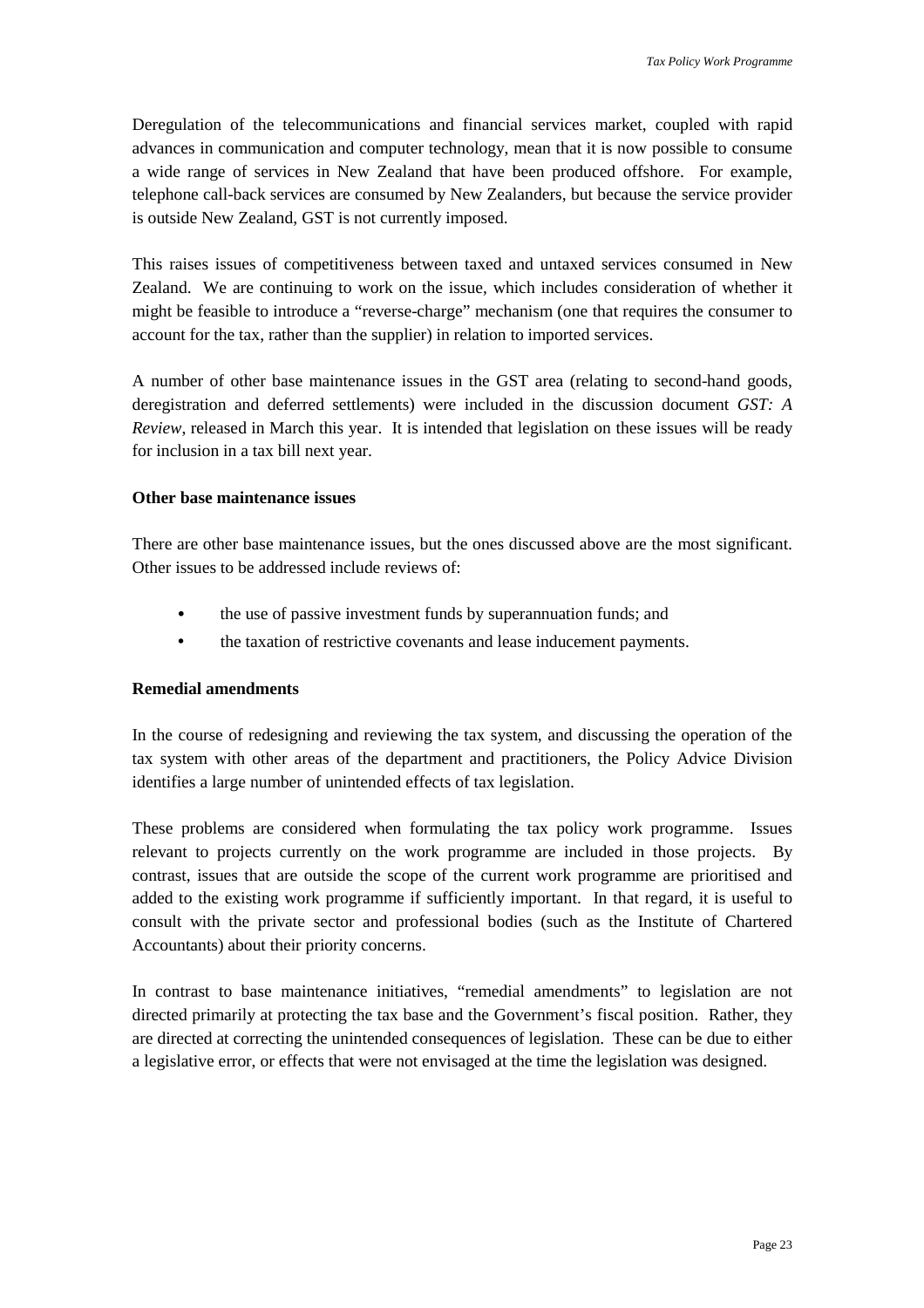<span id="page-29-0"></span>Once again, the distinction between base maintenance initiatives and remedial amendments can become blurred where an unintended consequence of legislation is being used to erode the tax base. In these cases, the correction of that legislative anomaly can be viewed as being both a remedial and a base maintenance initiative.

This year, a large variety of remedial amendments have been enacted.

#### **Other considerations**

The Policy Advice Division also conducts post-implementation reviews of new legislation. This enables us to check whether the legislation is working effectively, and that it is achieving its policy intent. An important review that is being undertaken at present is the postimplementation review of the compliance and penalties legislation. As well as reviewing the effectiveness of the current rules, the review will also consider a number of the recommendations in the report of the Committee of Experts on Tax Compliance, and the report of the FEC Inquiry into the Powers and Operations of the Inland Revenue Department, both released in the past 12 months.

## **Part Two: Simplification of the tax system**

The Policy Advice Division is currently working on a number of initiatives to simplify the tax system. Under a simplified tax system, taxpayers will find it easier to comply with the law. The adverse effects of the tax system, such as compliance and administrative costs, will also be reduced.

It is important, however, that simplification initiatives be consistent with improving the overall tax system. Although compliance and administration are significant "deadweight" costs of the tax system (costs that are not expended directly on consumption or wealth-generating activities), the implications the tax system has for individuals' decisions on improving their skills, participating in the labour force, working, saving, investing, and taking risks can be even more significant.

Tax simplification is best advanced, therefore, as part of an overall tax strategy, not as a series of ad hoc, discrete measures. The approach that has formed one of the central themes of recent tax policy has been to consider simplifications in terms of a wider strategy of improving the tax system. It involves moving to statutory self-assessment on the basis that taxpayers are in the best position to calculate their income and determine their tax liability. Revised penalty rules were introduced in 1996 to provide incentives for taxpayers to calculate their tax liabilities correctly.

The rewrite of the Income Tax Act aims to make it easier for taxpayers to self-assess. Nevertheless, it is recognised that there will always be areas of legal uncertainty, and the binding rulings system, introduced in 1995, provides a mechanism for gaining certainty. Although this will produce a more efficient tax system, the need to self-assess does place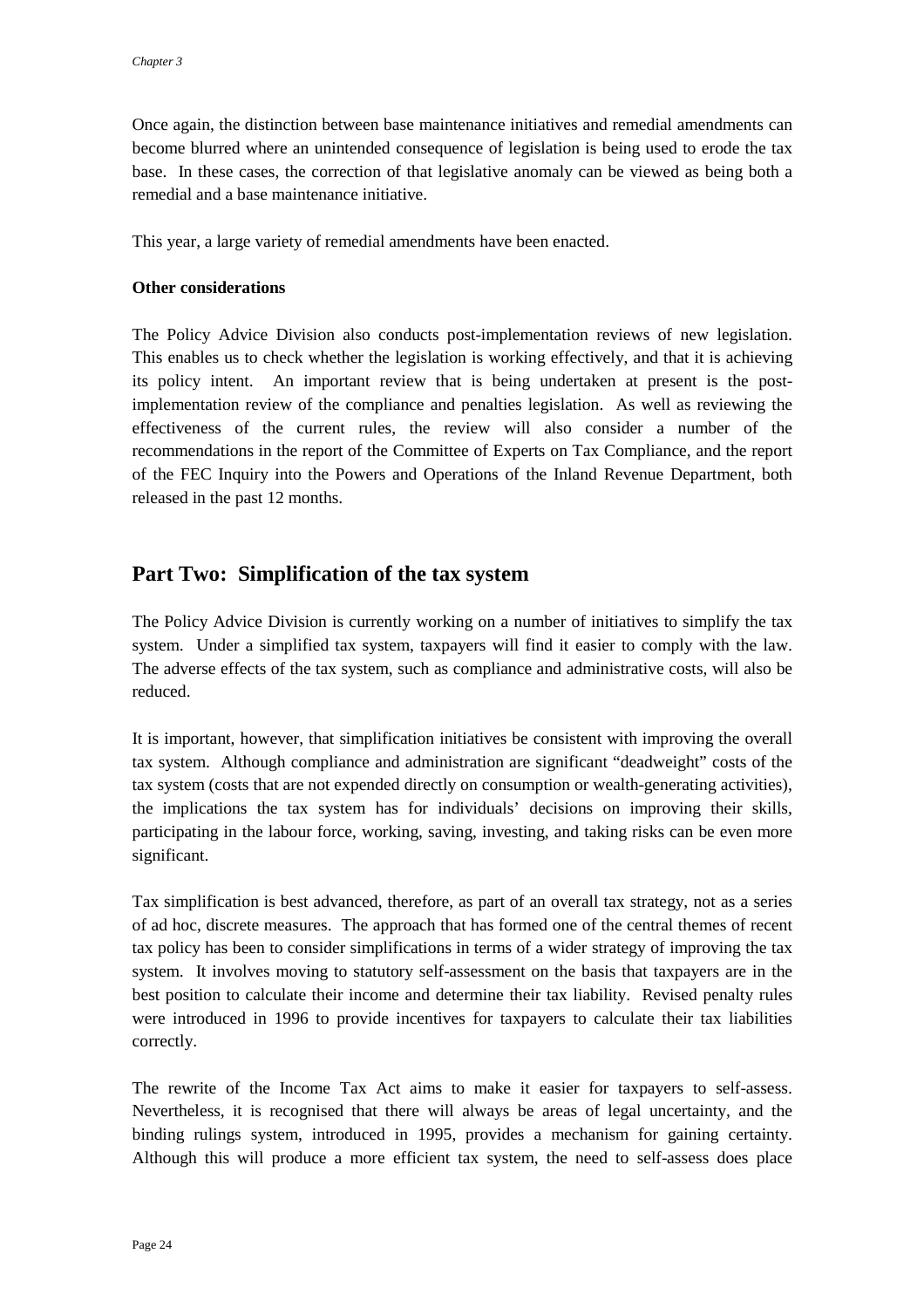<span id="page-30-0"></span>considerable burdens on taxpayers. These were lifted for wage and salary earners by removing the requirement for most of this group to file tax returns from the 1999-2000 year onwards.

Tax simplification work such as that set out in the recent *Less Taxing Tax* discussion document aims to reduce the compliance burden on small businesses, in particular, while continuing to improve the efficiency of the tax system.

This overall strategy of simplifying and improving the tax system is reflected in continuing policy work in four key areas:

- the rewrite of the Income Tax Act:
- tax simplification;
- codification of self-assessment; and
- the GST review

These projects are discussed in greater detail below.

## **Rewrite of the Income Tax Act**

The Rewrite project is a major tax policy initiative aimed at simplifying and clarifying existing tax legislation through the introduction of a coherent structure and plain language drafting. The project is an important initiative for simplifying the tax system, and the rewritten Act is expected to minimise the costs to taxpayers, tax professionals, the judiciary and other groups of using the legislation.

The first phase of the project was completed with the enactment of new Core Provisions in July 1996. The project is now working on Parts C, D and E of the Act (Income, Deductions and Timing), which might appropriately be described as the "engine-house of the Act".

The enactment of the Core Provisions left a number of issues unfinalised, such as ensuring the use of consistent terminology throughout the Act. Although such deficiencies are not fatal – the Act can still be applied effectively  $-$  it is important that the second stage of the project be completed as soon as possible. This would make the Act far simpler to read and apply, and would mean that the greater part of the aim of the Rewrite project, namely the minimisation of the costs faced by taxpayers because of the way the law is expressed, would largely have been achieved.

The Assistant General Manager of the Policy Advice Division is dedicated to managing and ensuring the successful completion of Phase II of the Rewrite project. Work is well advanced, and legislation is expected to be ready to be introduced into Parliament by 31 August 2001.

This introduction date is far later than anticipated when the project first began and has, not surprisingly, been the subject of criticism. The main reason for the later introduction date has been that the project has generated far more work than initially contemplated. It has, for example, identified a number of areas where the policy intent of existing law is unclear and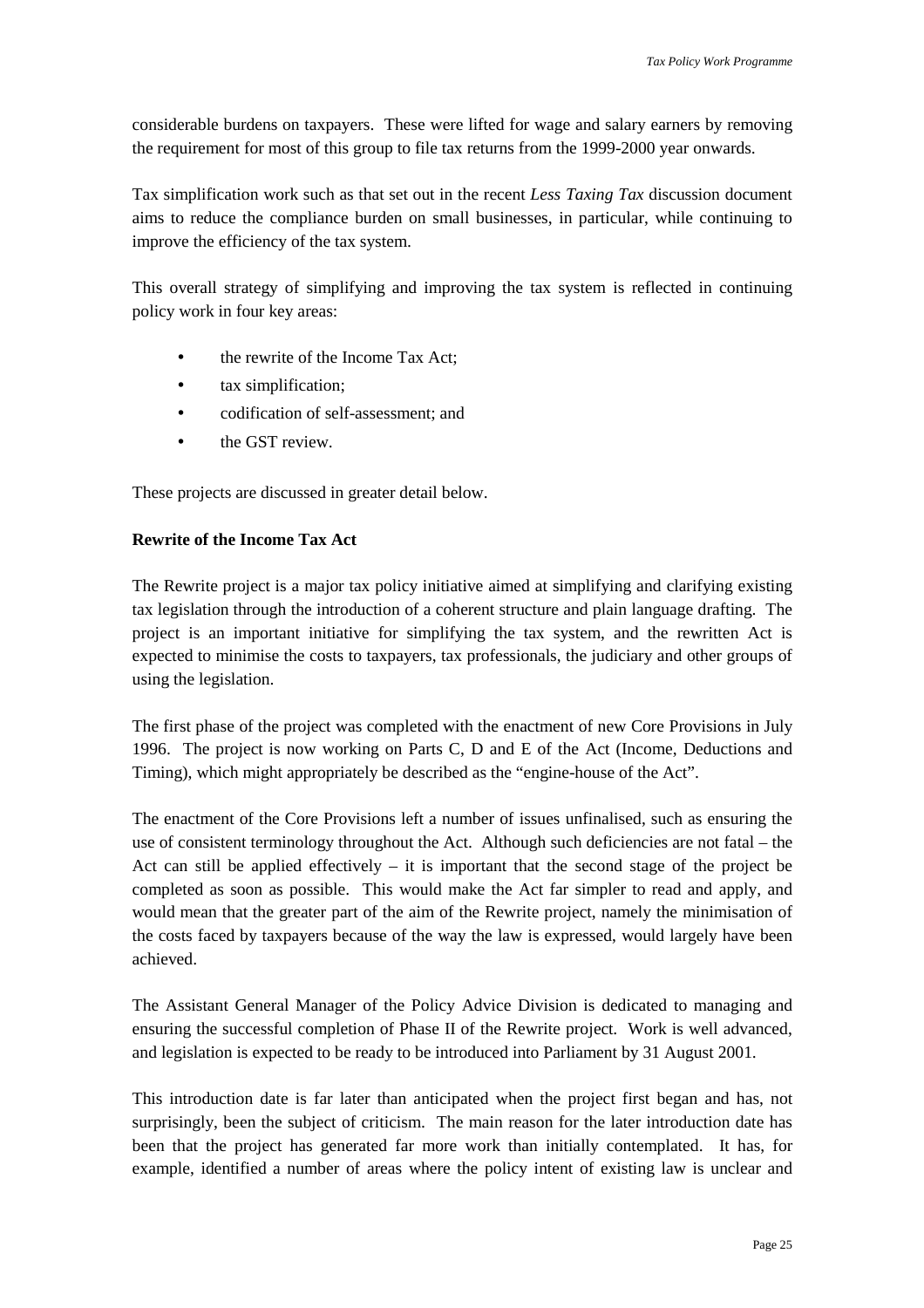<span id="page-31-0"></span>needs to be clarified to enable the legislation to be written plainly. In a couple of cases, this has resulted in significant new projects being initiated – on interest deductibility, distributions and the tax consequences of death.

### *Interest deductibility*

A significant number of New Zealand companies pay interest on money they borrow to further their activities. However, how much of that interest expenditure can be deducted for tax purposes has long been an area of uncertainty, because the law itself often lacks clarity. As a result, companies frequently structure their dealings in such a way as to ensure that the interest expense they incur can be deducted, which leads to increased compliance costs and economic inefficiencies.

The discussion document *Interest Deductions for Companies*, released on 20 September 1999, set out proposals for clarifying and simplifying the rules for interest deductibility for companies. Submissions have now been received, and we expect to report to Ministers on their content early next year.

We are also looking at whether the rules for interest deductibility for taxpayers other than companies can be clarified and simplified. We expect to develop proposals in this area over the next two years.

## *Distributions and the tax consequences of death*

The application of current income tax law to "in kind" distributions of assets, as well the tax consequences on death, are unclear, and have been the cause of uncertainty in the taxpaying community.

We have been consulting with selected private sector representatives on proposals we have developed for dealing with these issues. We will be reporting to Ministers on the outcome of these proposals early next year.

### **Tax simplification**

The tax simplification project is working on measures to reduce the compliance costs faced by taxpayers. Significant progress has already been made – for example, recent legislation removed the obligation of many salary and wage earners to complete tax returns. The focus of the project is now shifting towards business initiatives.

The discussion document *Less Taxing Tax*, also released on 20 September 1999, proposed a series of tax improvements aimed at individuals and small businesses. Three key themes had emerged from the consultation undertaken in preparing that discussion document: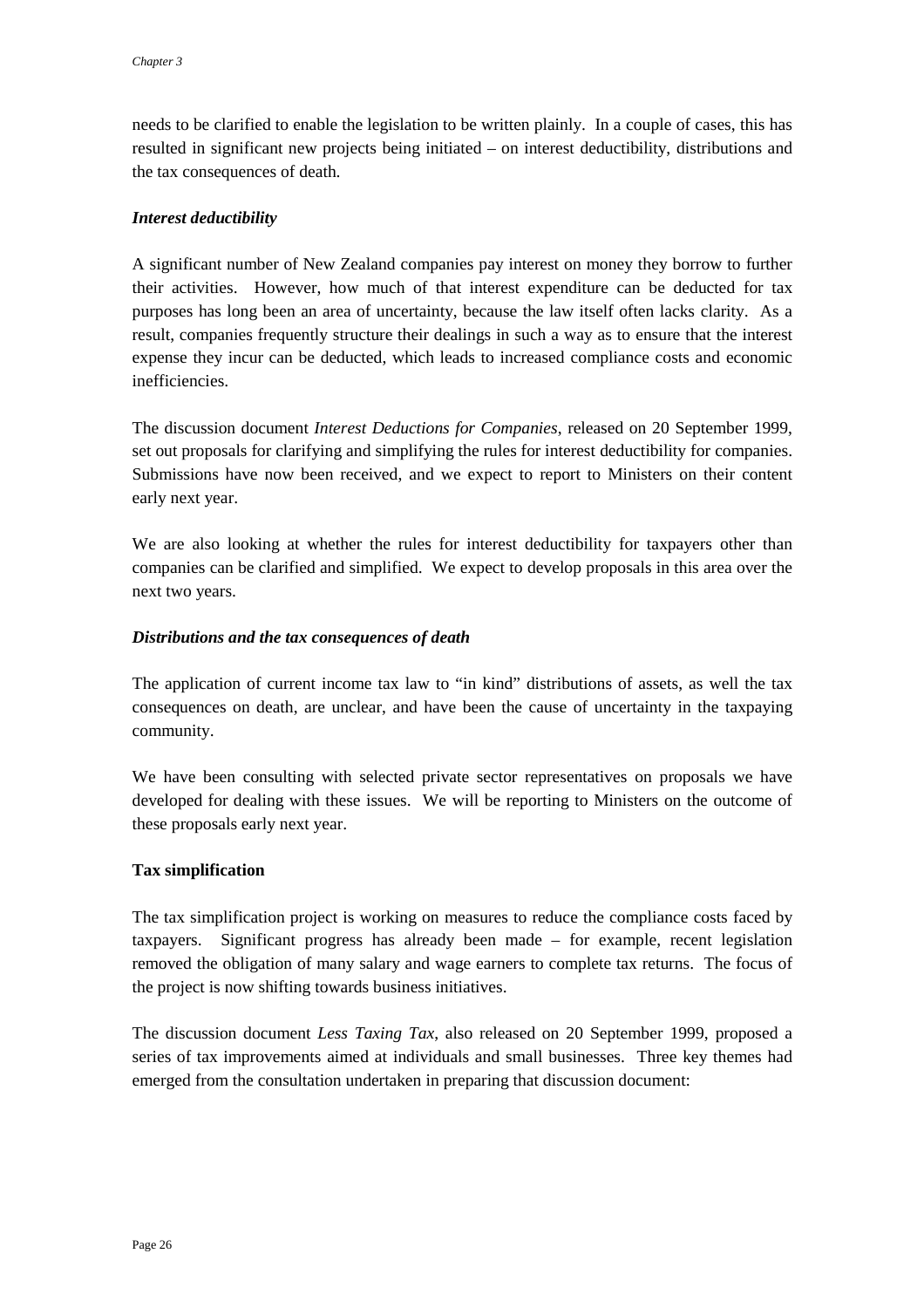- <span id="page-32-0"></span>• Simplification for business taxpayers is unlikely to come from eliminating the forms businesses have to complete. The major problems for business taxpayers do not lie in filling in the forms, but in the amount of work required to obtain the necessary information to calculate tax liabilities.
- For tax purposes, businesses are not a homogenous group like salary and wage earners. Any consideration of tax-related problems of businesses must span a variety of different entities with vastly different processes and systems.
- Some specific taxes and elements of the tax system impose high stress costs on taxpayers. Many of the issues businesses feel strongest about concern tax rules which they neither like nor perhaps understand, such as the depreciation rules, which in fact impose relatively low compliance costs. In other words, there is a strong link between a taxpayer's view of an aspect of the tax system and the perception of the burden that aspect places on the business.

Specific concerns were expressed in relation to provisional tax, calculating year-end income tax requirements, fringe benefit tax, the timing of tax payments, and the compliance and penalties rules.

Submissions have been received and we expect to report to Ministers on their contents early next year.

## *Next steps*

A further, potentially more significant round of small business tax simplification is also under way. This work aims to reduce compliance costs imposed on small businesses by:

- reducing compliance costs imposed on these businesses in meeting their day-to-day tax obligations, such as those imposed by provisional tax, PAYE, GST and fringe benefit tax;
- making it easier to calculate and pay tax, which may involve considering the introduction of minimum thresholds for the application of tax rules, such as for the valuation of trading stock;
- better aligning tax payments and businesses' cash flow, which could ease cash flow management and thereby reduce taxpayer default; and
- reducing the likelihood of penalties being imposed on small businesses that act honestly and in good faith.

To achieve this, consideration is being given to ways that businesses' tax affairs might better be integrated into their business activities. Taxpayers could then meet their tax obligations as a byproduct of running their business rather than it being a dedicated activity in itself. It will be important to recognise, however, that business taxpayers are not homogeneous and that one approach will not work for all. For example, many businesses are interested in more technologically-based solutions in relation to payments, while others consider the current payment systems satisfactory.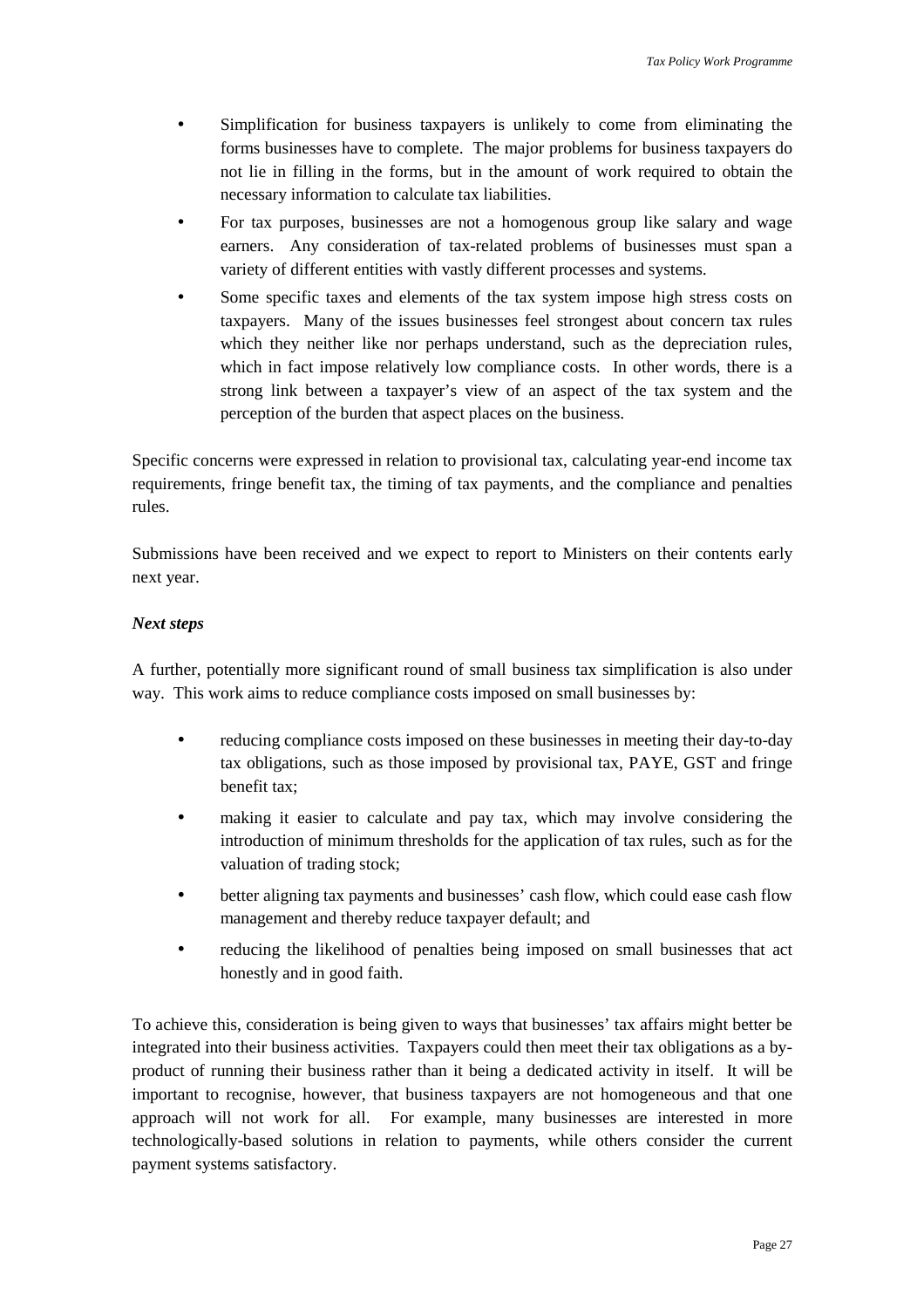<span id="page-33-0"></span>Consideration is also being given to the possibility of expanding, within the tax system, the role of intermediaries such as tax agents, payroll firms and financial institutions. The advance of information technology and the ability to move information at low cost may have created scope for intermediaries to help small businesses meet their obligations, resulting in a potentially new approach to lowering compliance costs.

As part of the proposal development process, we will be considering in detail the simplification proposals contained in the Ralph report on Australian tax reform.

### **Codification of self-assessment**

The 1994 Organisational Review of Inland Revenue identified the adoption by the department of a "substantial" system of self-assessment as a major reform in tax administration, but one that was not reflected in legislation. Rather, existing tax legislation is still written as if it were the Commissioner who actually performed all assessment activities.

Most of the major administrative changes necessary to support a self-assessment system have been implemented in the form of the binding rulings system and the new compliance and penalty rules. The Income Tax Act and Tax Administration Act do, however, need to be amended to reflect the manner in which the tax system is now administered. In doing this, it will be important to ensure that the Commissioner retains overall responsibility for assessing and collecting tax on the Government's behalf, while reflecting the reality that taxpayers and other entities now play an important role in the performance of those activities.

A discussion document outlining the legislative amendments that would be necessary to codify the practice of self-assessment was released in August 1998. A key objective of the proposals set out in the document was to ensure that disputes are dealt with fairly and more quickly. Consequently, the document proposed to reduce to some extent various time periods for taxpayers and the Commissioner to alter assessments.

It is intended that legislation to effect self-assessment will be available for inclusion in a tax bill next year.

### **GST review**

As well as dealing with a number of base maintenance issues, the discussion document *GST: A Review*, released in March 1999, contained the following proposals to simplify GST:

- increases to the registration, simplified tax invoice, payments basis accounting and other thresholds;
- simplification measures for change-in-use adjustments; and
- numerous remedial matters.

It is intended that legislation on these issues will be ready for inclusion in a tax bill next year.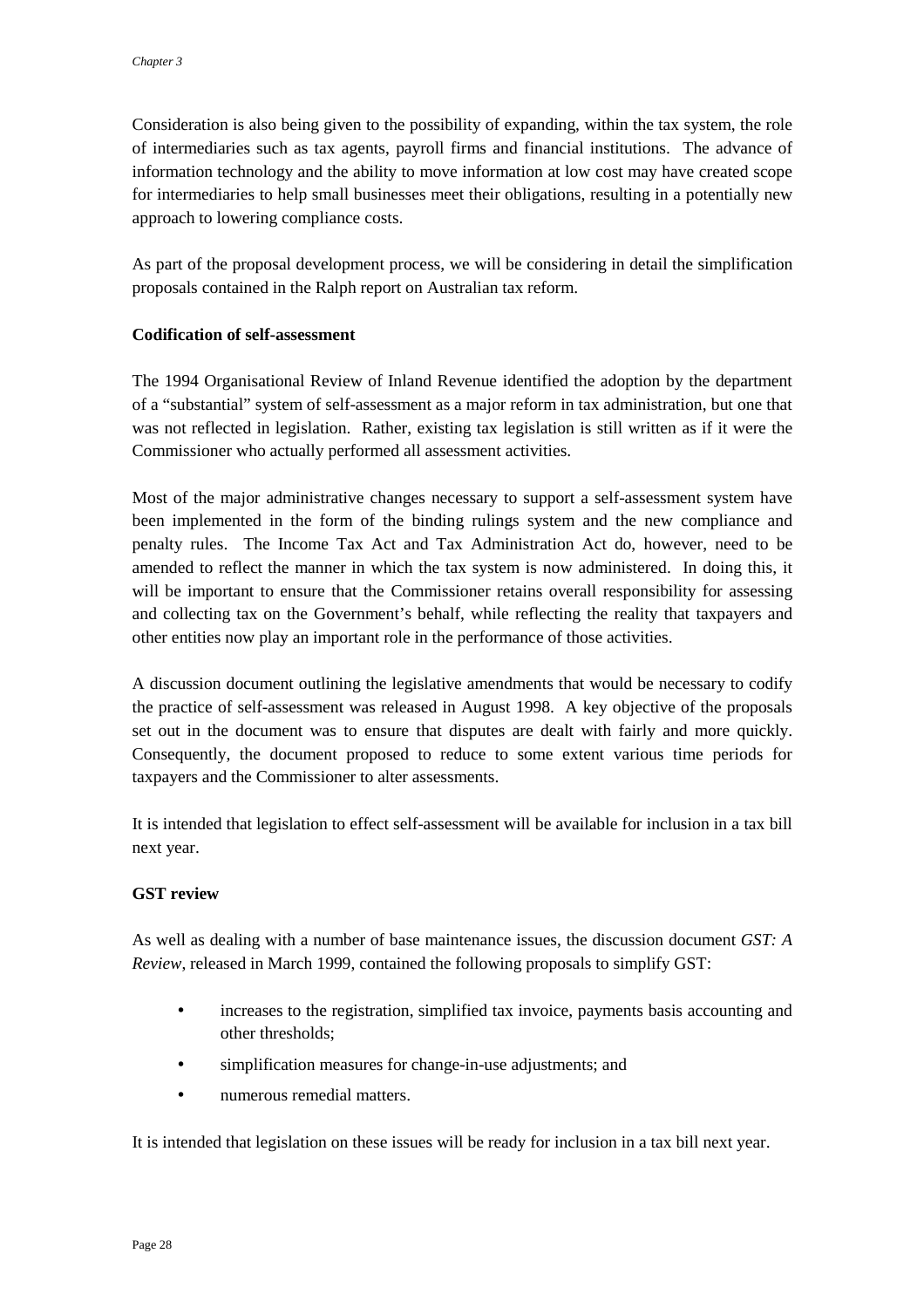## <span id="page-34-0"></span>**Part Three: Tax strategy initiatives**

New Zealand's tax and benefit systems are very complex and interrelate with each other. This can, however, be a significant barrier to:

- Effective policy development. If policy developers do not have a full picture of how things fit together and the consequences of adjusting a small part of the whole, changes that are made to the system could prove to be counter-productive.
- The effective operation of the tax/benefit system. The system is not transparent to taxpayer-beneficiaries because of the complexity of the combined tax and benefit system.

The Policy Advice Division is undertaking work in three key areas that will assist in our understanding of the operation of the tax/benefit system. These are:

- the composition of households' wealth and its relation to the tax system, in conjunction with the Treasury and the Investment Savings and Insurance Association;
- the interface between the taxation and the benefit system; and
- the effect of taxation on the type of entity used for conducting investment.

## **Savings and investment**

The focus of our work on the savings and investment project is not the level of savings in New Zealand, but the forms in which households hold their wealth – housing, shares, bank accounts or otherwise. If the tax system were working efficiently, the risk-adjusted rates of return would be equalised across all forms of holding householder wealth. In practice, however, taxation rules tend to favour some forms of assets over others. For example, a person not subject to the top marginal tax rate faces a lower effective tax rate on a bank deposit than for an investment in superannuation.

Our work on savings and investment is reviewing the impact of tax law on the portfolio of assets held by New Zealand households. This should lead to a better appreciation of the effect of different tax policies on the composition of household wealth.

## **Tax/benefit interface**

The Treasury is looking at the interface between taxes and the benefit system, and the effect of the combined system on work incentives. Policymakers are increasingly aware that tax and benefits are essentially a single system, and that policy should have regard to the effect of the system as a whole. At present, however, the effects of the combined tax/benefit system lack transparency.

The Policy Advice Division is contributing to the Treasury's work.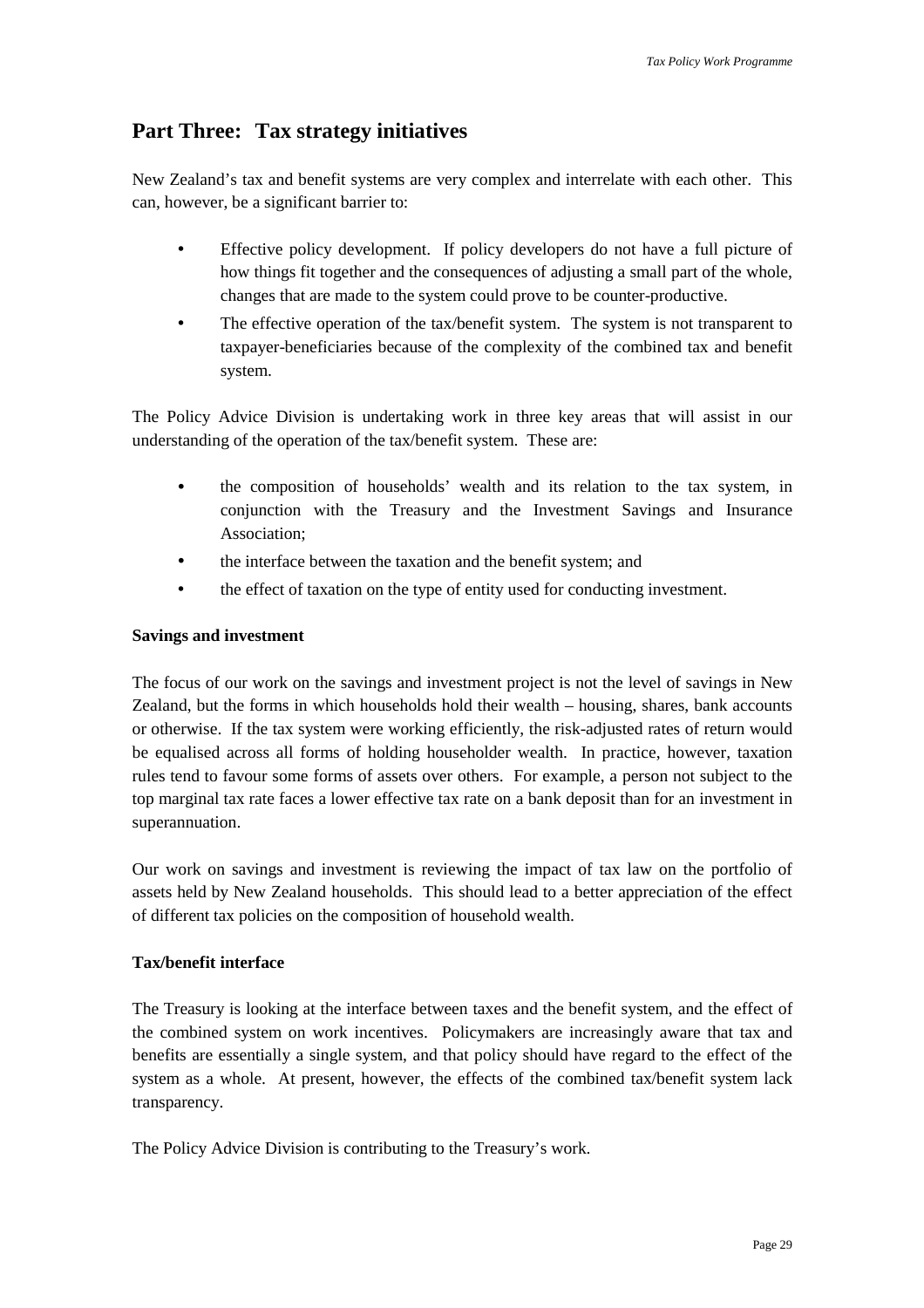## <span id="page-35-0"></span>**Entity taxation**

Several types of entities in New Zealand are subject to their own specific taxation rules. Examples include Maori authorities, qualifying companies, mutual associations and cooperatives, and charities.

One way to encourage efficient savings and investment is to ensure that there is a stable and neutral investment environment. This means that one type of entity should not receive more preferable tax treatment than any other. Consequently, we are working on developing a standard framework for entity taxation – instead of having a number of entity-specific rules, it may be feasible to have a generic taxing framework, with specific rules to address situations where it may be desirable to diverge from the normal pattern.

A related issue concerns the appropriate treatment of charities, and other tax-exempt entities. Chapter 4 of the report by the Committee of Experts on Tax Compliance, released in December 1998, makes a number of recommendations on the tax treatment of such entities. We are reviewing the recommendations in that report.

## *Maori authorities*

Maori authorities are still subject to tax rules that were developed in the 1950s and have not been reviewed since. We are reviewing the current tax treatment afforded to Maori authorities to determine whether it distorts Maori social and economic development and, if so, how those distortions could be addressed. The review will also clarify the public benefit test of charitable status as it applies to iwi and hapu-based structures.

The terms of reference for the review have been issued, and preliminary discussions with national Maori organisations have confirmed their support for such a review. At present, we are consulting with Maori authorities and tax practitioners as part of the policy development phase of the review to gain a better understanding of how Maori authorities operate in practice. The Maori community is, therefore, expecting further developments to occur in this area. We are working toward preparing a discussion document on the issues for release by June 2000.

### **Research and development and carbon charges**

The Policy Advice Division has also been involved in an inter-departmental project for reviewing New Zealand's investment in research and development (R&D).

The review is intended to consider a range of issues, including whether there is underinvestment in R&D in New Zealand, and if so, why and how this may be addressed, the contribution that R&D makes to firm innovation and the performance of the economy, and the tax treatment of R&D in New Zealand and overseas. If the review continues, a steering group that includes private sector representatives will be convened, and it will report to the Government by 31 March 2000.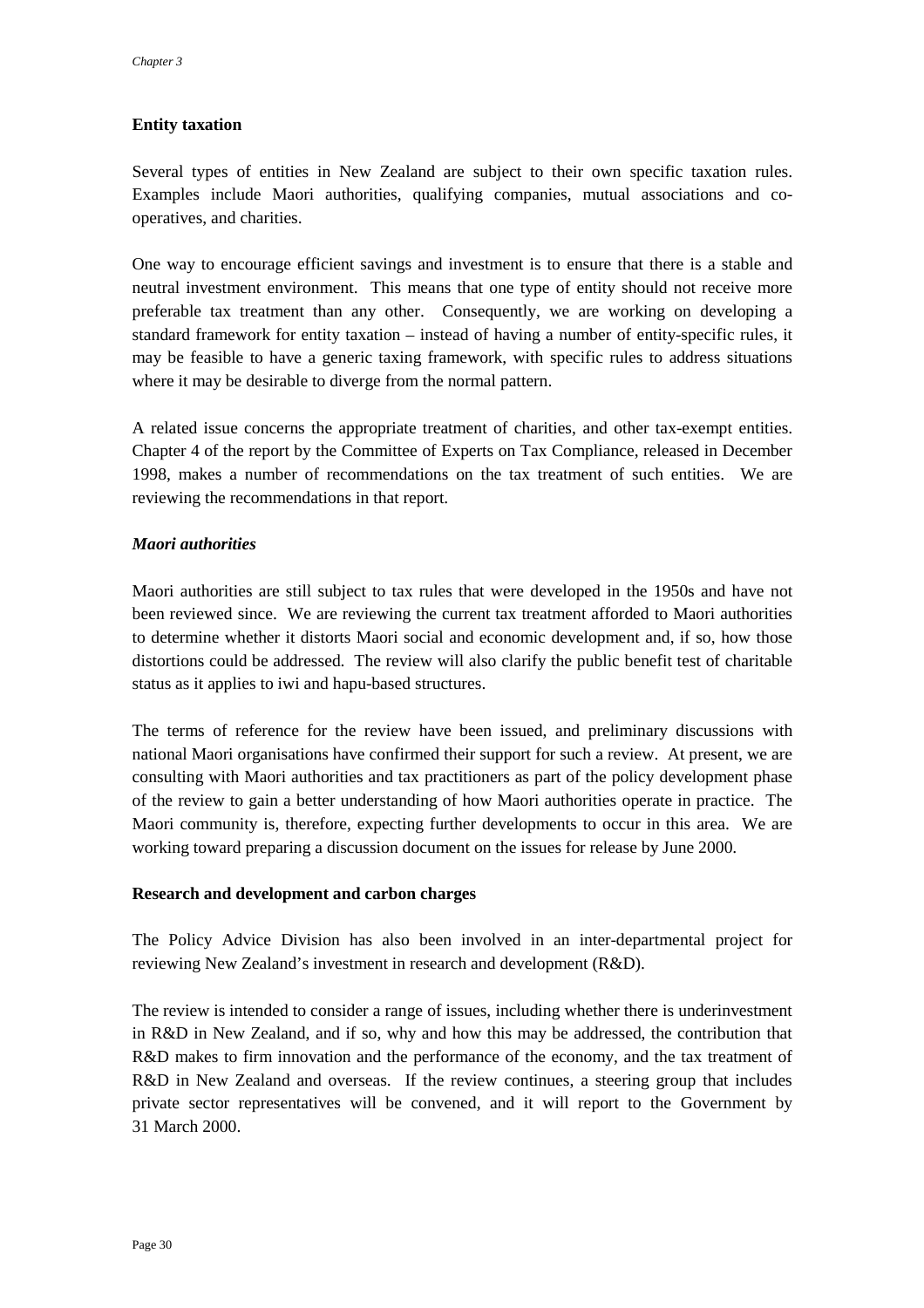<span id="page-36-0"></span>The division is also contributing to inter-departmental analysis of a possible charge or tax on carbon emissions.

## **Part Four: Other Policy Advice work**

A number of important functions undertaken by the Policy Advice Division are critical to the continuing health of the tax administration.

## **Role in implementing major economic reform initiatives**

One area that has the potential to consume significant policy resources is our role in assisting in the implementation of major Government reform initiatives. Typically, these involve the restructuring of Government assets, where assets are shifted from one type of entity to another. Recent examples include the accident compensation, electricity and producer board reforms.

It is easy to underestimate the extent to which such reform initiatives commit our tax policy resources. Tax implications should not be considered as an afterthought, but as an integral part of the reform development process. Our role is most effective and efficient if we are party to Government reform initiatives at their development stage.

## **Social policy role**

Over the last decade, Inland Revenue has been given responsibility for administering key social policy initiatives, including making payments under the Family Support and Family Plus schemes to 185,000 families, administering child support, and collecting student loan repayments. The Policy Advice Division advises the Government on these major social policy mechanisms.

## **International tax initiatives**

Since the late 1980s international tax reform has reduced the extent to which the international tax rules distort the nature of cross-border investment. A key feature of this reform has been to address aspects of the tax system that deterred investment into New Zealand. This has involved reducing the effective marginal tax rates applying to non-resident investment into New Zealand, which has in turn reduced the extent to which these taxes increase the domestic cost of capital.

This has been achieved through a range of initiatives, including:

- The **approved issuer levy rules**, which eliminate non-resident withholding tax when an issuer pays a 2% levy on interest paid on certain registered securities.
- The **foreign investor tax credit (FITC) rules**, which ensure that the total New Zealand tax (company tax plus NRWT) on non-resident equity investment does not exceed 33% (the company tax rate). Before the rules were introduced, foreign investors had to pay full New Zealand company tax as well as non-resident withholding tax.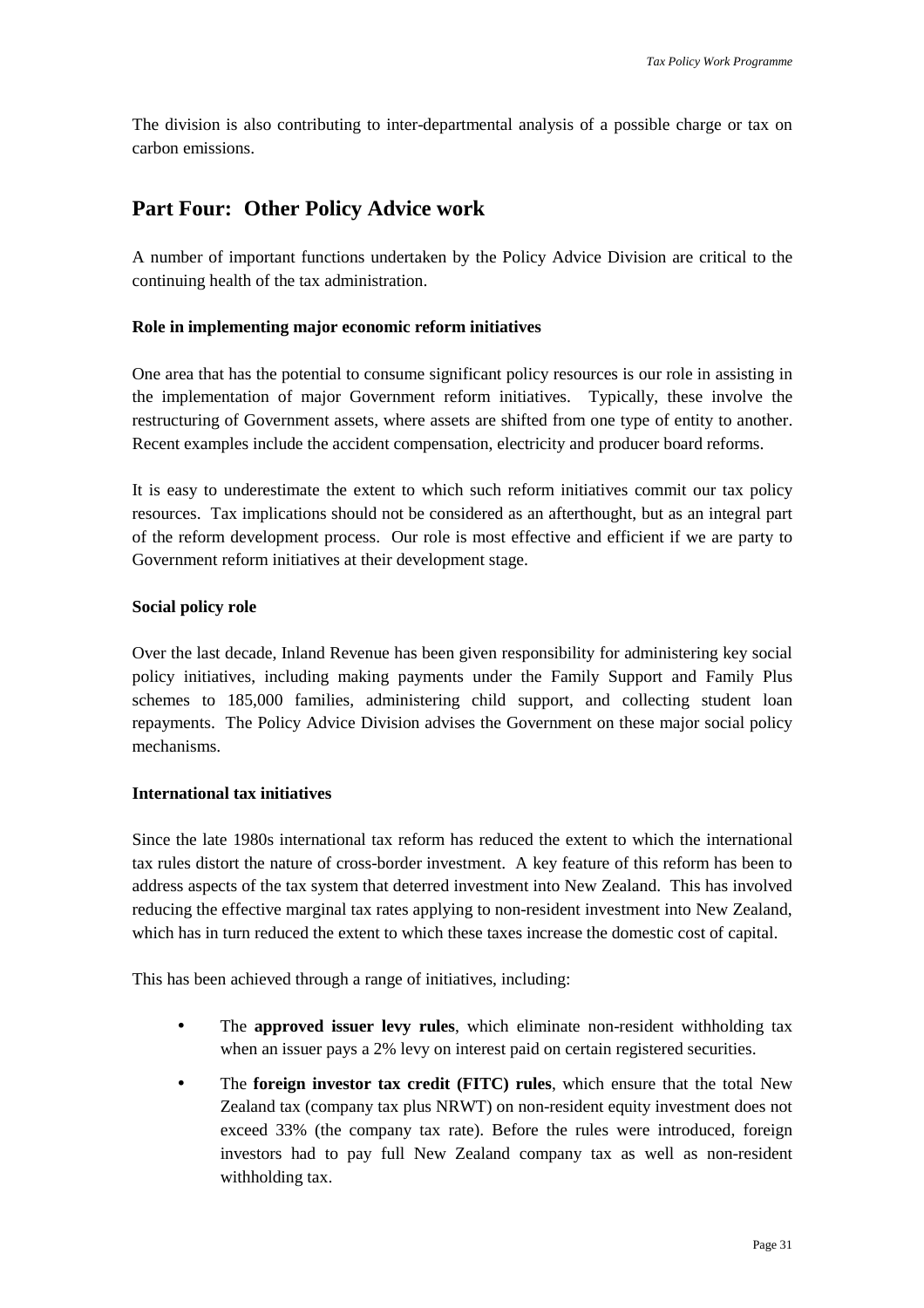- <span id="page-37-0"></span>• The **transfer pricing and thin capitalisation rules**, which improve the accuracy with which the New Zealand sourced income of non-residents is measured, and reduce non-residents' ability to transfer profits out of New Zealand free of tax.
- The **conduit rules**, which reduce the tax paid by non-residents in relation to investments made through New Zealand into third countries.

One issue we are continuing to work on is the implementation of the new transfer pricing rules, which came into force on 1 April 1996. The Policy Advice Division, in consultation with the business community, is continuing work on developing transfer pricing guidelines for New Zealand. It is anticipated that draft guidelines on the remaining issues to be covered (other than the treatment of branches, which has yet to be resolved by the OECD) will be issued early next year.

## *Negotiation and maintenance of DTAs*

As the significant international tax reforms have now been concluded, the international tax team has recently been reorganised into a smaller specialist treaty team. The team is responsible for the negotiation and maintenance of New Zealand's network of double tax agreements (DTAs) with other countries, much of New Zealand's input into tax policy initiatives of the OECD, and the finalisation and publication of New Zealand's transfer pricing guidelines.

New Zealand has a network of 26 DTAs with its main trading and investment partners. The most recent agreement was one concluded with Thailand in 1998.

The focus of DTAs is wider than the elimination of double taxation. They are aimed at reducing tax impediments to cross-border trade and investment and assisting tax administration by:

- eliminating certain forms of double taxation;
- reducing withholding taxes on cross-border investments;
- exempting certain short-term activities in the host state from income tax;
- providing certainty of treatment:
- providing dispute resolution procedures; and
- enabling information to be exchanged between tax administrations.

We are in the process of negotiating agreements with Japan and Russia. The negotiations with Japan are seeking to replace the 1963 agreement between the two countries, which has become outdated. The negotiations with Russia have resulted in an agreed text between the two countries, and all that remains for the agreement to come into force is for it to be signed and ratified by the respective Governments.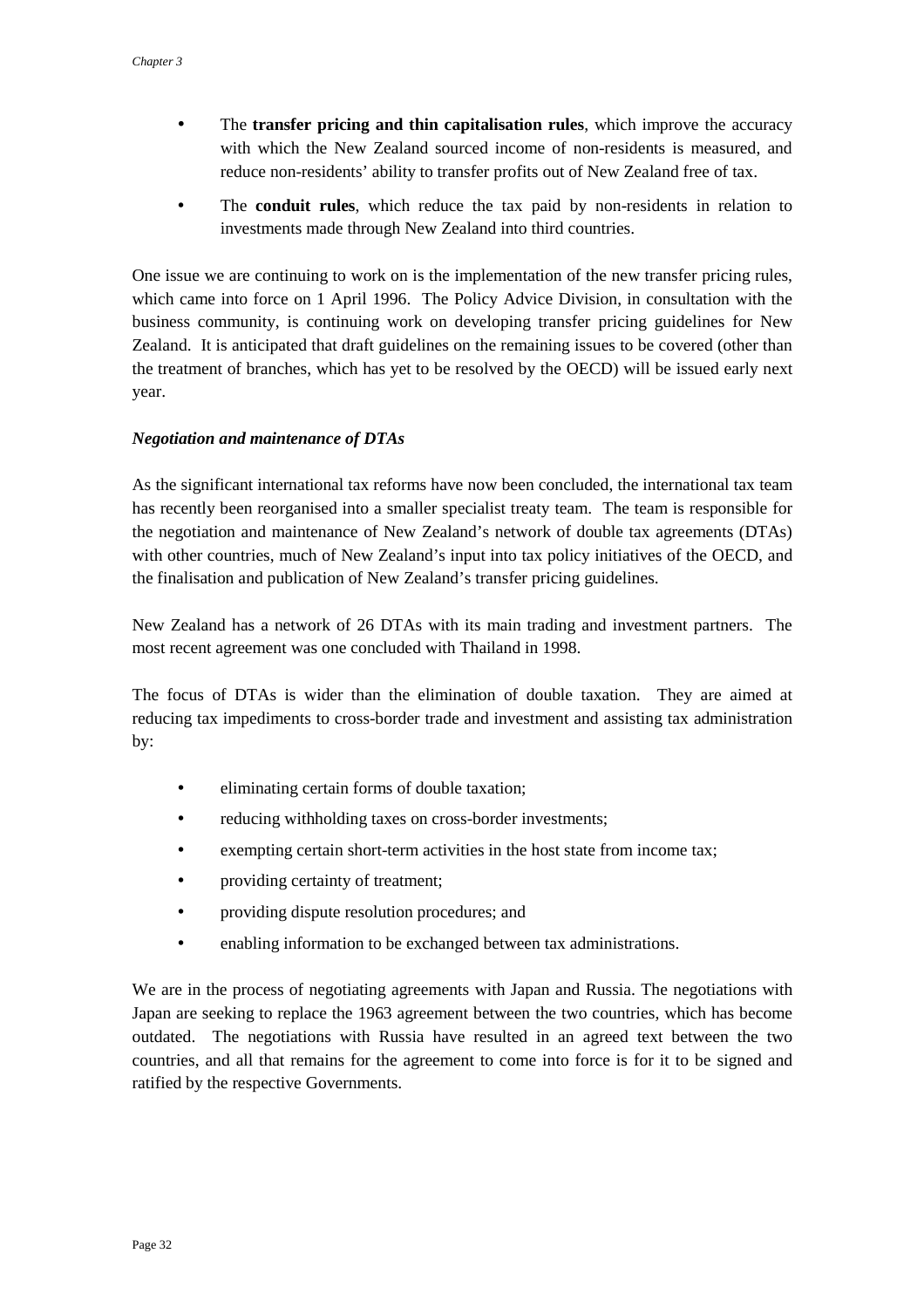<span id="page-38-0"></span>We expect negotiations in the near future to focus on Latin America. At present, we do not have any DTAs with countries in this region, but it is becoming an increasingly important area in New Zealand's international trade developments. We also anticipate that there will be an increasing demand for mutual assistance in the collection of tax agreements – this is where we assist another country to collect its tax and it in turn assists in collecting ours. An agreement with the Netherlands for the collection of tax is in the process of being completed. It is possible, however, that future agreements might also deal with child support and/or student loans. (An agreement with Australia for the reciprocal collection of child support becomes effective from 1 July next year.)

A large part of our treaty team's DTA work involves negotiating remedial amendments to our existing treaties, at either our request, or the request of our treaty partners. For example, we have recently negotiated protocols to revise existing DTAs with China, India and Korea. These protocols removed the ability of investors to exploit tax sparing provisions<sup>3</sup> in those treaties in an unintended manner. The protocol with India also reduced the withholding rates faced by New Zealand investors into India, which has positive benefits for our business community. A number of other protocols are awaiting finalisation or are being negotiated.

As well as maintaining our agreements, the treaty team also provides a range of treaty services including notifying our treaty partners of changes in tax law in New Zealand, documenting our existing DTAs, and enhancing our DTA interpretation services.

The treaty team is also involved in:

- contributing to OECD initiatives; and
- monitoring developments on the implications of cross-border electronic commerce.

### **Other day-to-day work of the Policy Advice Division**

The Police Advice Division provides advice in a number of other areas.

### *Advice on the tax implications of other legislation*

We are responsible for providing advice on the tax consequences of a range of Government initiatives. In 1999, for example, we commented on:

- the tax implications of various Government payments to Maori;
- New Zealand Defence Force Operational Allowances: East Timor:
- the Children's Health Camps Board Dissolution Bill 1999:
- the insolvency review and priority debts; and
- producer board reform.

 $\overline{a}$ 

 $3$  Tax sparing provisions permit foreign tax credits to be claimed in certain situations where tax has not been paid to the foreign state. Their purpose is to prevent tax concessions aimed at attracting foreign capital, which are granted in developing countries, being clawed back by the country of residence of the investor.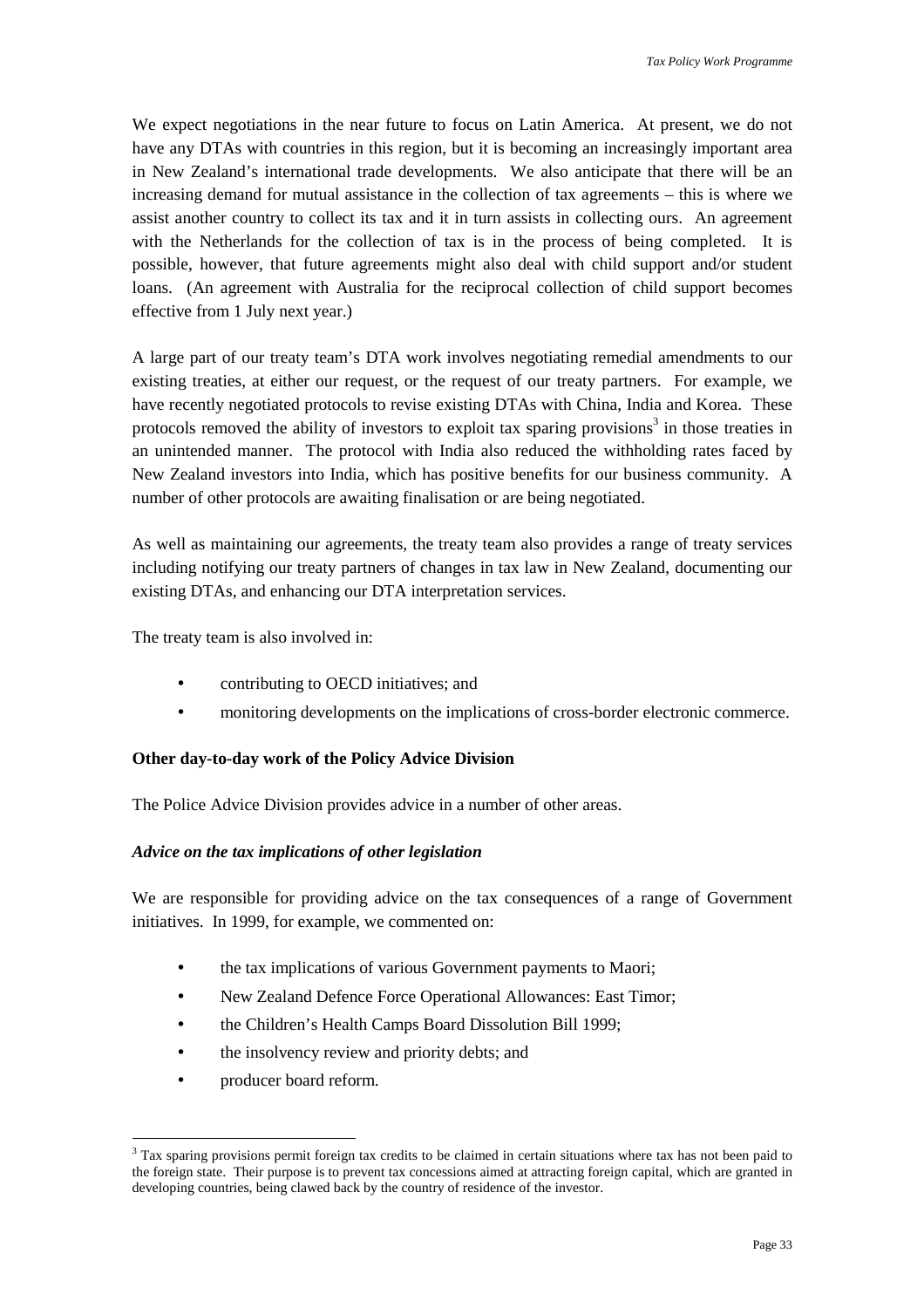## <span id="page-39-0"></span>*Advice on other initiatives*

The Policy Advice Division is responsible for providing advice on a range of Government initiatives that do not have purely tax implications. In 1999, for example, we commented on:

- the local government funding review;
- the review of credit unions;
- the implications of the Human Rights Act for the Revenue Acts; and
- Public Trust Office restructuring.

## *Continuing work*

Other continuing work of the Policy Advice Division includes:

- the preparation of taxation amendments, including the drafting of legislation;
- the development of accrual determinations, which explain how the rules for determining income and expenditure from financial arrangements apply to specific financial instruments;
- the provision of policy advice on applications for binding rulings;
- revenue forecasting and analysis;
- operating the Ministerial Services Unit;
- assisting the Government to meet various statutory obligations including:
	- confirmation of annual tax rates;
	- setting the deemed rate of return for foreign investment fund rules; and
	- setting interest rates for the "use of money", fringe benefit tax, and student loans;
- answering questions on tax and social policy.

## **Reports on the tax system**

Two reports that have featured prominently in the media in the last 12 months are the report by the Committee of Experts on Tax Compliance (December 1998) and the report on the Finance and Expenditure Inquiry into the Powers and Operations of the Inland Revenue Department (October 1999).

A number of tax policy recommendations were made in these two reports. In most cases, these recommendations have been readily incorporated into existing tax policy projects. Only in a couple of cases has it been necessary for recommendations to be considered outside of existing projects.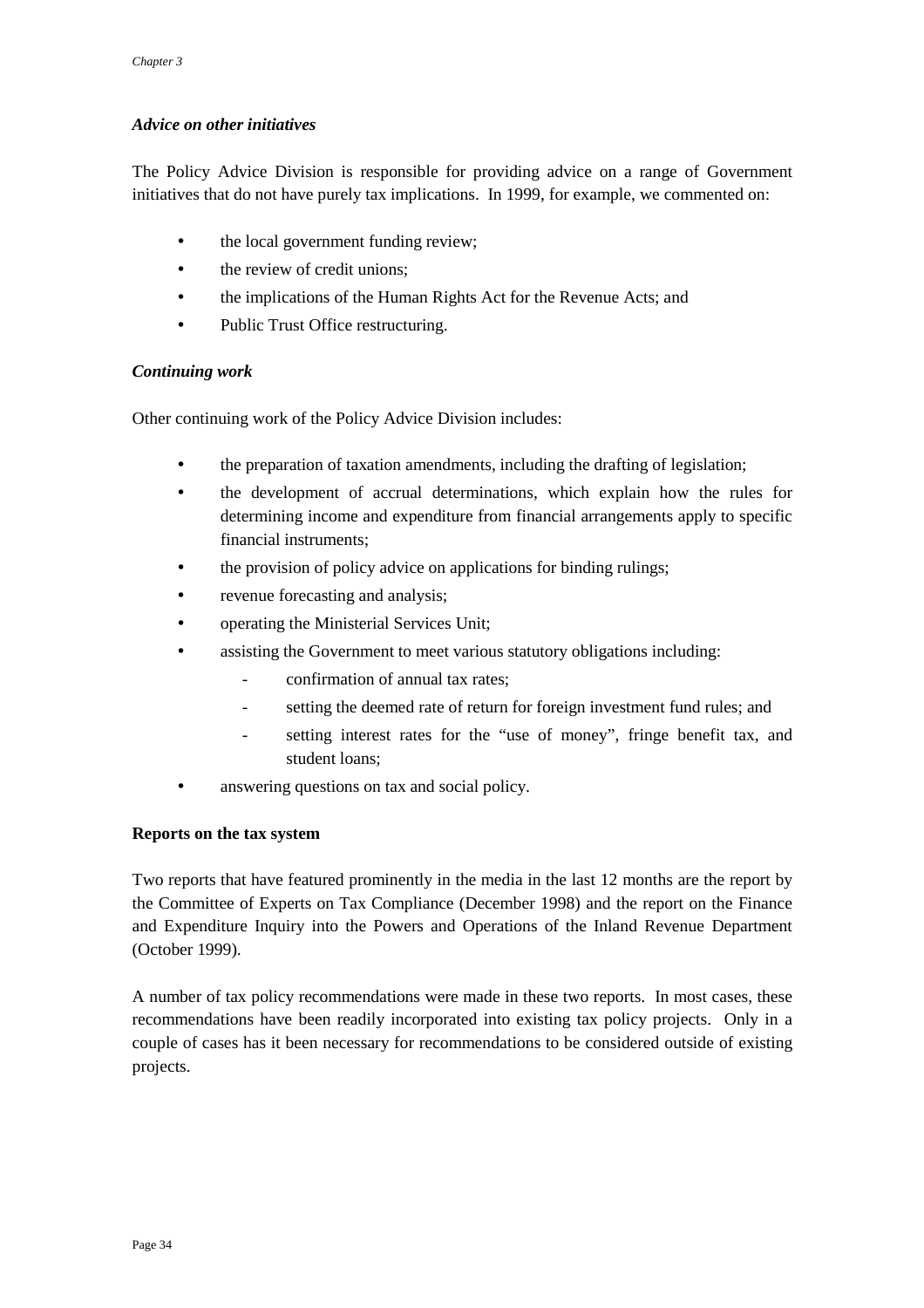## **Chapter 4**

# <span id="page-40-0"></span>**Overview of the New Zealand Tax System**

*The tax system the Policy Advice Division works with*

## **Developments since 1984**

Since 1984 successive Governments have introduced a wide range of reforms to the New Zealand tax system. The reform process was driven by the recognition that the New Zealand tax system was not delivering sufficient revenue to finance the Government's expenditure initiatives, the tax system created significant economic distortions, and it consisted of a range of sales taxes that were complex and cumbersome to administer.

The principles that have been followed in reforming the tax system included:

- The economic decision-making process should be determined by economic substance rather than tax considerations.
- The tax system should minimise the opportunities for avoidance.
- The tax system should have low administrative and compliance costs.

![](_page_40_Figure_9.jpeg)

## **FIGURE 5:** THE CHANGING COMPOSITION OF THE NEW ZEALAND TAX BASE FROM 1984 TO 1999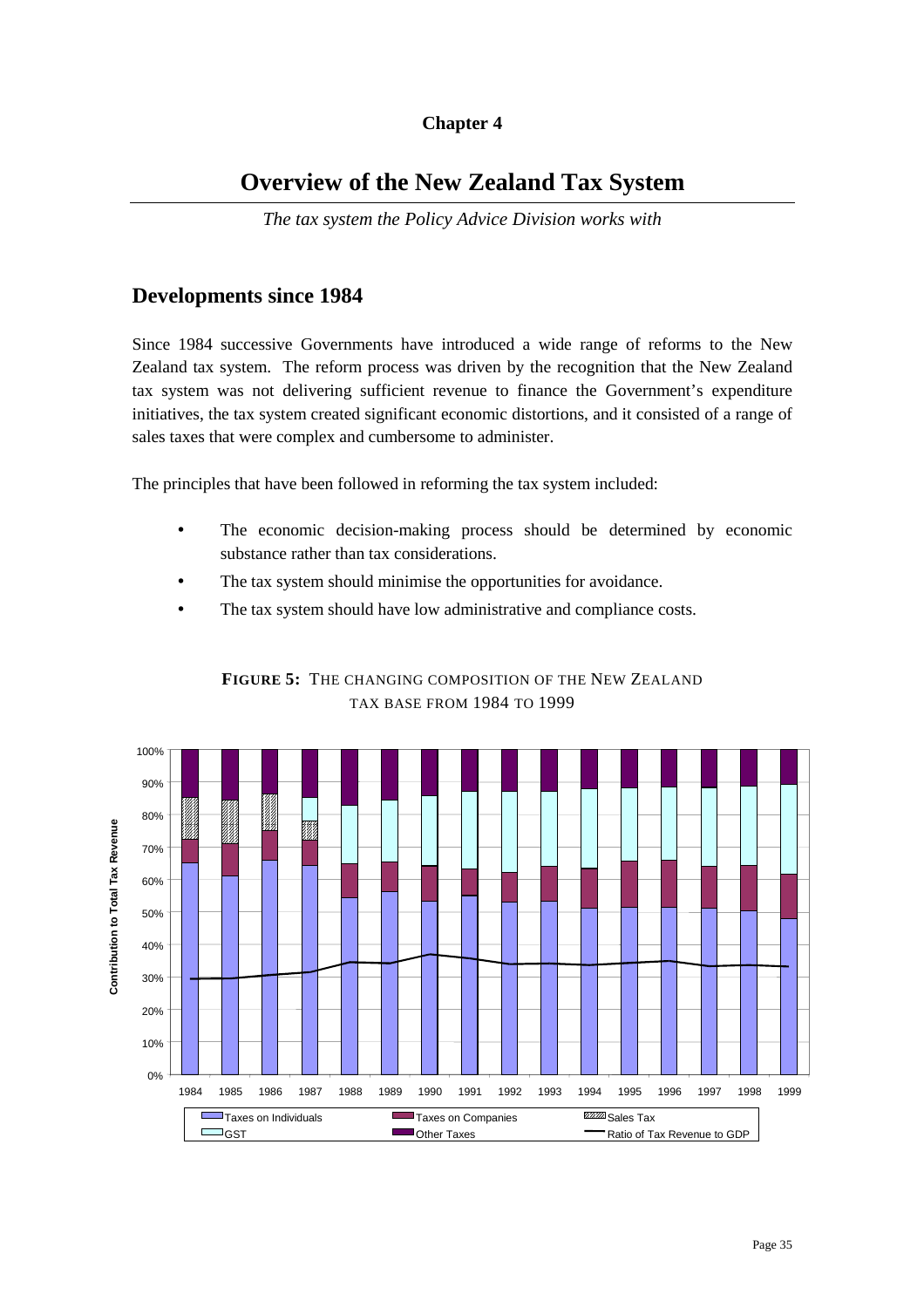<span id="page-41-0"></span>Reform of the tax system has resulted in a fundamental shift in the composition of the tax base. The tax base has changed from relying on taxes on individuals' income to generate two-thirds of total revenue in 1984, to one by the early 1990s in which taxes on consumption and companies played an increasingly important role. By the end of this reform period, the contribution to total revenue of taxes on individuals' income had dropped to just over half, while the introduction of GST raised the contribution of taxes on consumption from 13% to 25%. The changing composition of the New Zealand tax base is shown in figure 5.

Through the nineties the process of continuing reform focused on maintenance of the company tax base, so that by the mid-1990s taxation from companies had grown from 7% in 1984 to 14% in 1995. Since 1995 tax reform has primarily involved decreases in the marginal income tax rates of individuals, to the point where in 1999, only 45% of total revenue was from the direct taxation of individuals.

Over the period 1984 to 1999 the ratio of tax to GDP increased from 29% to 33%. Total tax revenue rose from \$10.7 billion to \$32.9 billion.

## **Broadening the tax base and lowering marginal income tax rates**

The main focus of the tax reform programme in the late 1980s was on broadening the tax base and lowering marginal income tax rates. Broad-base tax systems reduce the economic distortions between different forms of earnings, savings, investment and consumption decisions and are an effective defence against tax avoidance. A low marginal income tax rate reduces the incentive for tax planning schemes and increases the reward from increased work effort.

The company income tax rate was aligned to the same level as the top rate for individual income tax. Aligning the corporate income tax rate with the top individual income tax rate encourages entrepreneurs to focus on expanding the profitability of their businesses rather than designing and using tax planning schemes.

Broadening the individual income tax base involved:

- removing most income exemptions and tax rebates such as the First Home Mortgage Interest Rebate;
- introducing rebates and assistance measures that are income or family targeted;
- reducing marginal income tax rates for example, reducing the top income tax rate from 66 cents in 1984 to 33 cents in 1988; and
- introducing a fringe benefit tax.

For companies, broadening the income tax base involved:

- abolishing a wide range of business incentives that were administered through the tax system, such as export incentives;
- removing the general income tax exemptions for inter-company dividends;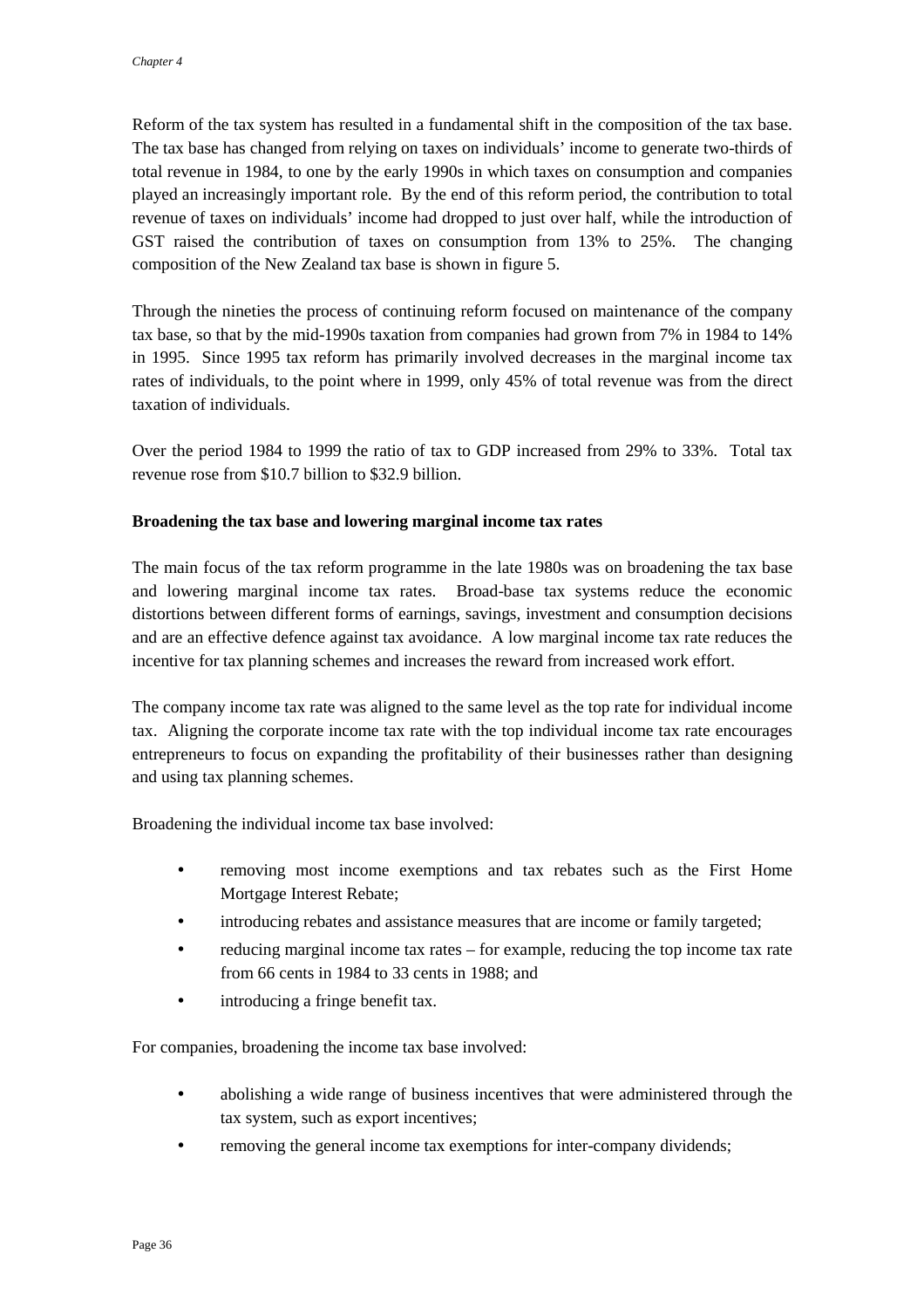- <span id="page-42-0"></span>• introducing comprehensive rules for taxing financial arrangements (the accrual rules) and accounting for foreign-sourced income; and
- introducing an imputation credit scheme for company dividends to eliminate the double taxation of company income distributed to shareholders.

### **Replacing wholesale taxes with a comprehensive GST**

In October 1986, New Zealand replaced its diverse range of wholesale taxes with a comprehensive goods and services tax (GST) at a rate of 10%. GST was increased in July 1989 to 12.5%, in response to the need to raise greater revenue to finance the Government's expenditure initiatives.

### **Greater use of withholding taxes**

In the late 1980s and early 1990s the tax reform programme started shifting into initiatives aimed at improving the overall efficiency with which the tax system operates.

The use of withholding taxes recognises that collecting tax at the source of income reduces the scope for tax evasion and non-payment and that entities such as financial institutions and employers are often in a better position than Inland Revenue to collect tax.

New withholding taxes introduced during the reform process comprised:

- a withholding tax on residents' interest (now levied at 19.5% or 33%);
- a withholding tax on residents' dividends levied at 33%; and
- a dividend withholding payment levied at 33% on dividends paid by foreign companies to resident companies.

These new withholding taxes, in conjunction with non-resident withholding tax (NRWT) on dividends, interest and royalties, comprise 5% (\$1.7 billion) of the total tax revenue for the year ended June 1999. Each of the withholding taxes has been included in either taxes on individuals or taxes on companies, depending on where their incidence falls.

### **Reforming other taxes**

Reforms to other tax types have included:

- repealing estate and stamp duties;
- repealing land taxes:
- progressively removing and reducing import tariffs and customs duties; and
- increasing excise rates on alcohol and tobacco.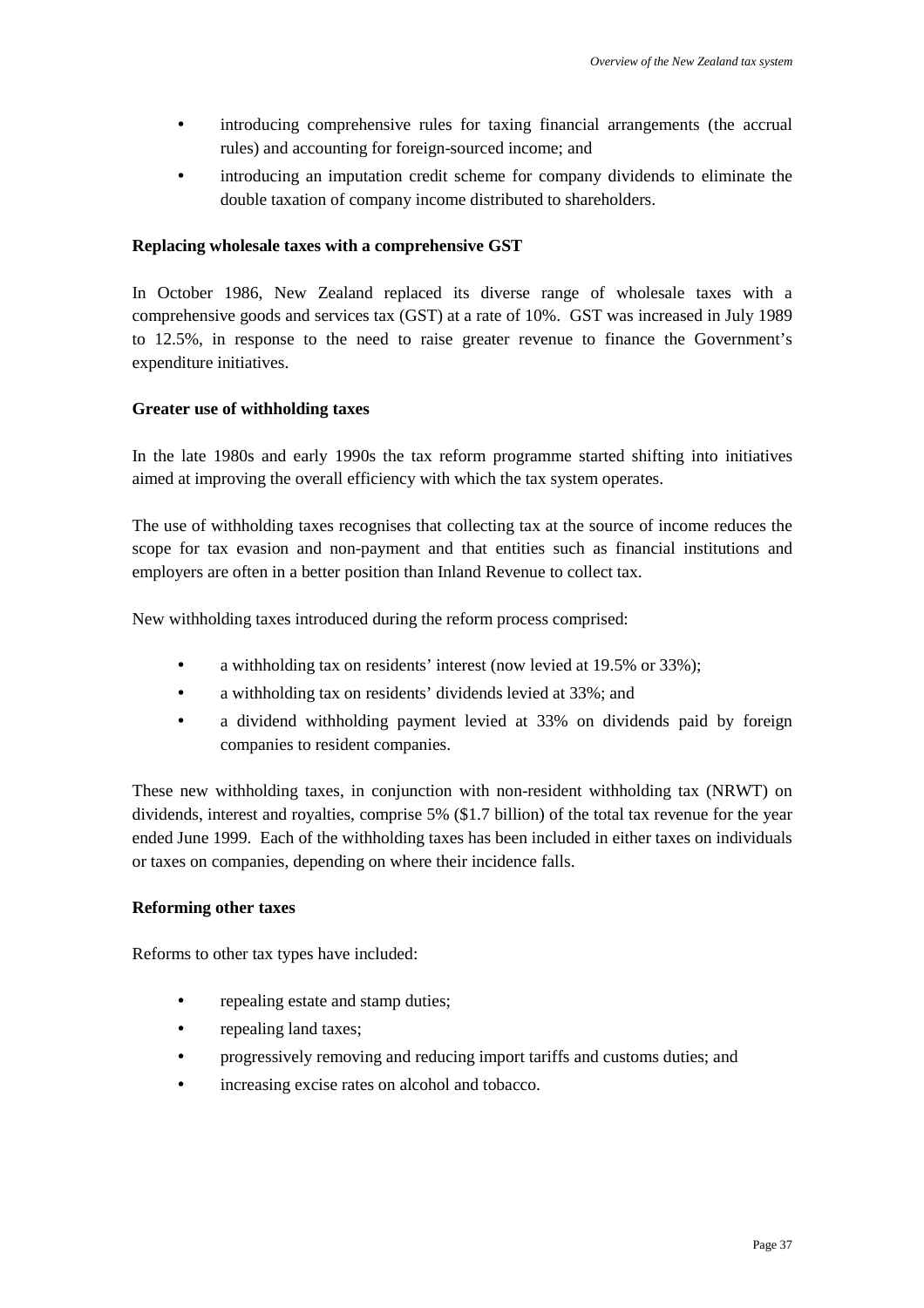## <span id="page-43-0"></span>**Simplifying and clarifying the tax system**

By the early 1990s, increasing concern was being expressed about the complexity of tax legislation and its implications for administrative and compliance costs.

The process of tax reform had produced numerous piecemeal amendments to the Income Tax Act, significantly increasing its complexity. This not only increased administrative costs, but it also increased compliance costs in view of the increasing role that taxpayers were playing in the assessment and collection of tax.

As a result, since the early 1990s the tax reform programme has included initiatives aimed at reducing compliance costs.

In the early 1990s this involved the implementation of a range of initiatives recommended in 1989 by the Tax Simplification Consultative Committee.

More recent initiatives have included:

- restructuring the Income Tax Act and rewriting its Core Provisions in order to assist taxpayers to determine, calculate and satisfy their tax obligations;
- introducing a binding rulings system to clarify the manner in which tax legislation applies to the particular activities of taxpayers; and
- removing the need for many salary and wage earners to file income tax returns.

The incentives for taxpayers to comply with their tax obligations have also been enhanced through the implementation of:

- base maintenance and anti-avoidance measures;
- improved compliance and penalties legislation; and
- improved procedures for resolving disputes between Inland Revenue and taxpayers.

## **Aspects of the current New Zealand tax system**

### **Taxation of individuals**

### *Salary and wage earners*

Taxation of salary and wages is by source deductions (PAYE, for "pay as you earn"), which account for \$12.3 billion (37.3%) of all taxes collected. Employers are required to forward to Inland Revenue PAYE deductions made on behalf of their employees. Until 1999, many salary and wage earners were required to file an IR5 income tax return to reconcile their annual income, if their main sources of income were from salary and wages, interest, or dividends.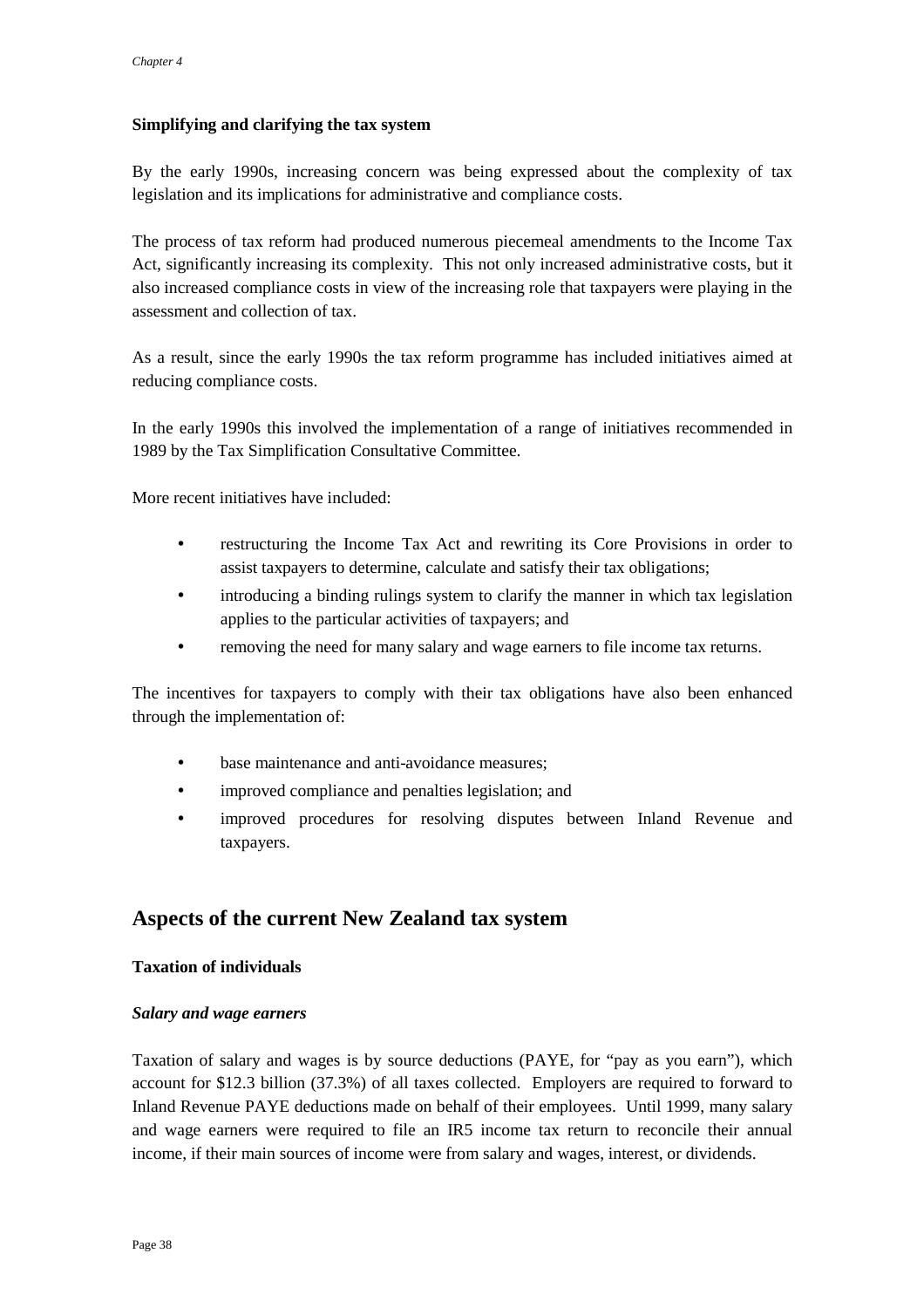<span id="page-44-0"></span>For the 1999-2000 income year, most of the 1.2 million salary and wage earners will no longer have to file an IR5 return. Because most taxpayers have tax withheld at source from salary and wages, interest and dividends, Inland Revenue has enough third party information to generate a tax return without input from the taxpayer. Some of those involved in the student loan, child support and family support schemes will, however, still be required to furnish Inland Revenue with information, given the additional information required under these schemes.

Changes to individual statutory tax rates occurred in June 1996 and June 1998. Before the 1996-97 income year, individuals' rates were 24% up to \$30,875, and 33% beyond. The current tax scales are 19.5% up to \$38,000, and 33% beyond. These changes are estimated to have reduced income tax from individuals by \$2.5 billion.

## *"Other Persons"*

This category consists of revenue collected from individuals who have sources of income other than salary and wages. These comprise the self-employed, shareholder employees, partners and anyone who has significant other income that has not had tax withheld, such as rental income. Such persons may be required to pay provisional tax in the form of three equal payments made throughout the year based on the previous year's income, provided their residual income tax liability exceeds \$2,500. Of the 800,000 taxpayers in this category, approximately 200,000 pay provisional tax, while the rest have relatively small sources of other income.

## *Rebates*

New Zealand has a minimal number of rebates available to individuals. Those that are available include:

- the **low income earner rebate**, which has the effect of generally reducing the effective tax rate to 15% on income below \$9,500;
- a **transitional tax allowance** for certain employees working more than 20 hours per week (maximum of \$728 reducing by 20 cents per dollar of income between \$6,241 and \$9,880);
- a **charitable donations rebate**; and
- a **housekeeper/childcare rebate**.

Taxpayers who are children are exempted the first \$1,040 of non-investment income.

## *Family assistance*

Family assistance is provided to low-income families with dependent children by way of Family Support and the Family Plus package. Family Support is administered by both Inland Revenue and Work and Income New Zealand, with entitlement depending on the number and ages of the children. Family Plus entitlement entails a further degree of independence from welfare-related state support, and is administered entirely by Inland Revenue. The Family Plus package has three separate components: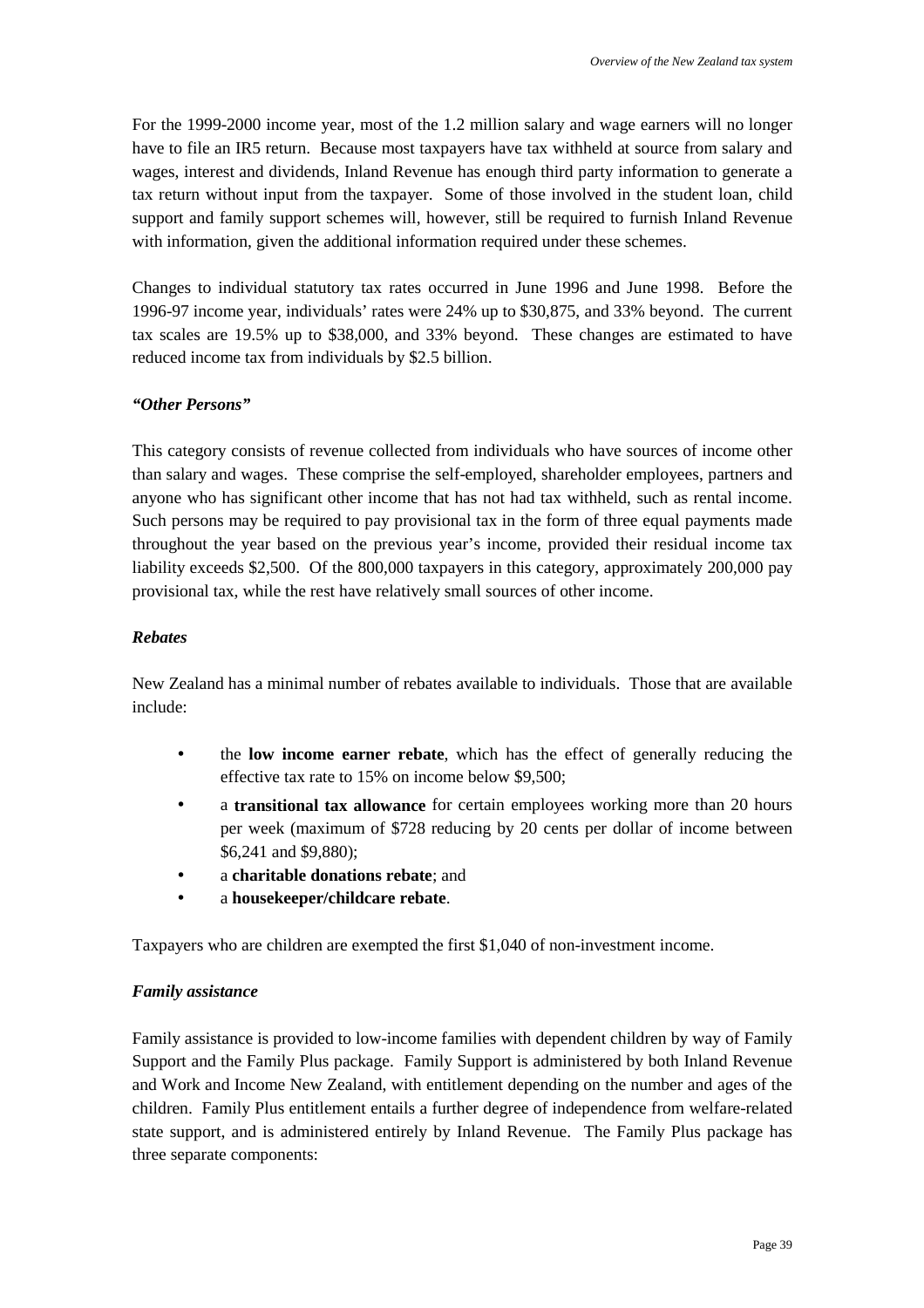- <span id="page-45-0"></span>• The family tax credit is available to families where one or both parents are in fulltime work. It provides a guaranteed income level, net of tax, below which a family's income cannot fall. If a family's income falls below the guaranteed level, the Government tops up the difference.
- The child tax credit is \$15 per child per week, provided the family is not in receipt of a welfare benefit, and has not received accident compensation for a period greater than three months.
- The parental tax credit is a new initiative which took effect from 1 October 1999. For families who also qualify for the child tax credit, it provides a payment of \$150 per week for eight weeks after the birth of each child.

Family assistance targets low-income families, so the combined entitlements are abated for incomes exceeding \$20,000. Entitlements may be received fortnightly based on estimated earnings, or as a lump sum at the end of the year.

Inland Revenue administers payments of \$600 million to 185,000 families through these schemes. The average payment in 1998 was \$3,400.

### **Student loans**

Inland Revenue is also responsible for collecting student loan repayments, primarily through the PAYE system for salary and wage earners. Those who are earning over the repayment threshold (\$14,716 for 1999-2000) are required to pay 10% on the portion of their salary over the threshold. For income over \$50,000, the rate rises to 15%.

## **Child support**

Inland Revenue also administers child support. Non-custodial parents are assessed for child support payments based upon their taxable income minus a living allowance according to their current living status (whether they are single or married, have dependants and so on). The repayment rates are 18% for one dependant child, rising to 30% for four or more. Inland Revenue forwards payments to the custodial parent when she or he is not in receipt of a social welfare benefit.

## **Company taxation**

Company taxes are levied on all New Zealand resident companies, local government trading enterprises (LATES), unit trusts, superannuation funds and on non-resident companies that derive income from New Zealand in the form of business profits, dividends, interest income or royalty payments.

The are four types of company taxes.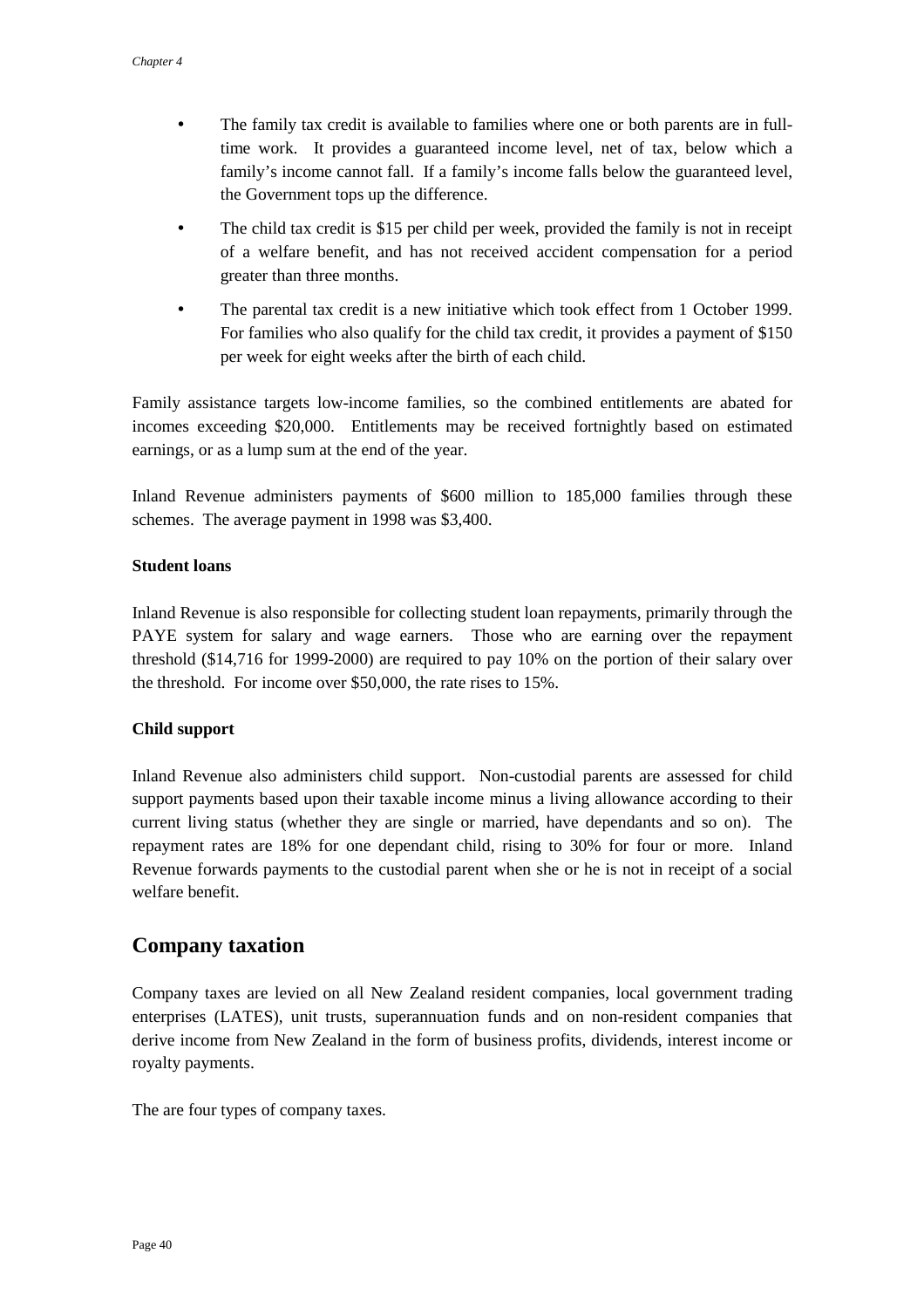## <span id="page-46-0"></span>**Income tax**

Company income tax is levied at 33% of taxable income. New Zealand resident companies are taxed on their world-wide income, with a credit allowed for tax paid overseas. Non-resident companies operating and investing in New Zealand are taxed only on their New Zealandsourced income.

New Zealand operates an imputation credit system to prevent the double taxation of company profits, once when earned by the company and then again when the profits are distributed to the shareholder. Imputation credits are provided to the company when income tax is paid, which can be attached to dividends to offset tax payable by that shareholder.

About 160,000 companies, LATES, unit trusts and superannuation funds file income tax returns. Of these, 50,000 pay no tax because they are able to offset any income against losses, and 60,000 have no income. Income tax from the remaining 50,000 companies totalled \$3.7 billion in the year to June 1999.

### **Tax losses**

Provisions in the Income Tax Act 1994 allow companies, unit trusts and superannuation funds to offset losses generated in previous income tax years against income in future income tax years. Figure 6 shows the make-up of corporate tax losses in New Zealand since 1992. The ability to use previous losses is subject to continuity requirements for shareholder ownership. If these provisions are breached the losses expire.

![](_page_46_Figure_7.jpeg)

## **FIGURE 6:** TOTAL TAX LOSSES FOR COMPANIES, UNIT TRUSTS AND SUPERANNUATION FUNDS IN 1999 DOLLARS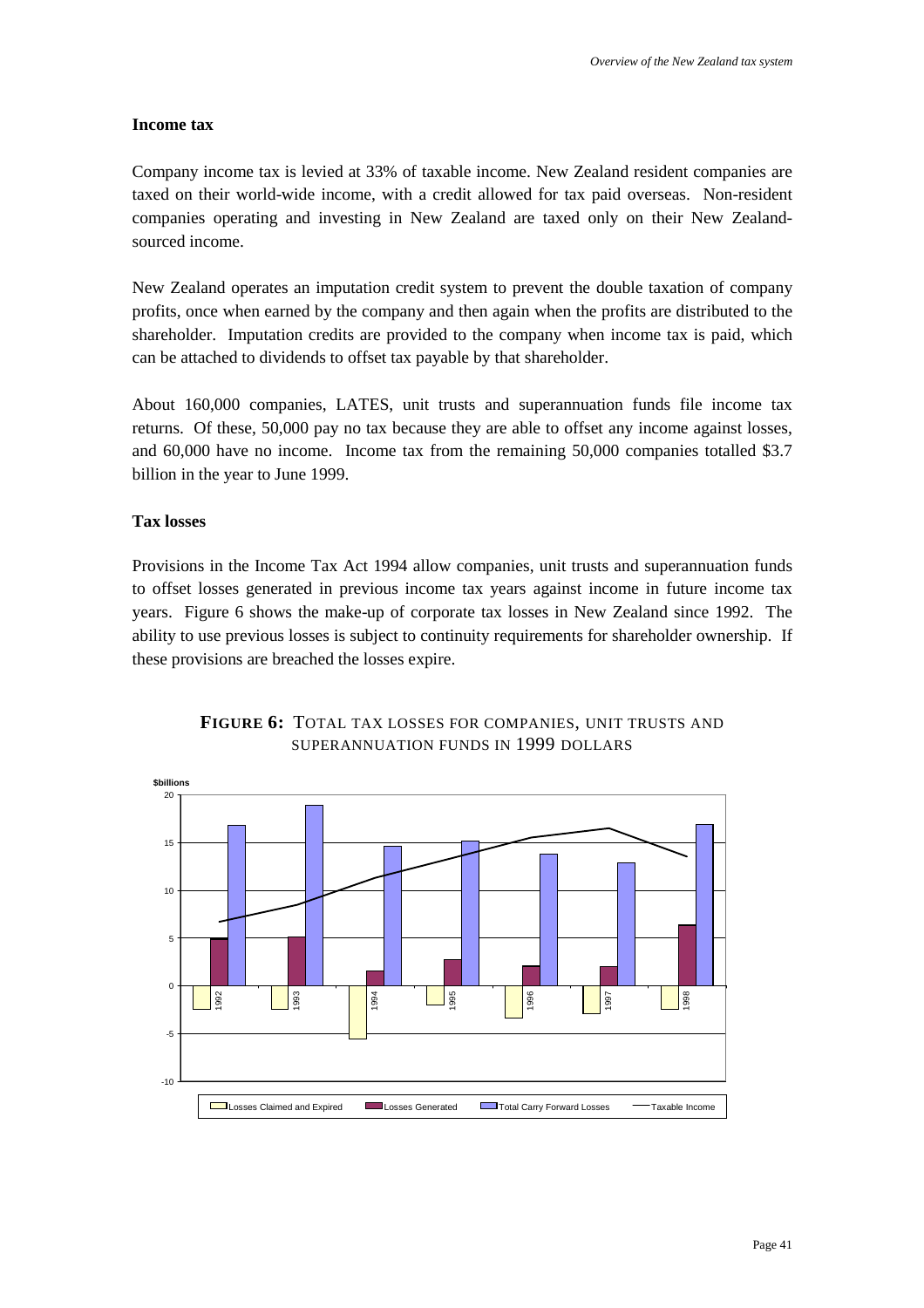<span id="page-47-0"></span>The total tax losses carried forward at the end of the 1997-98 income tax year were \$16.8 billion. Although the value of tax losses is high, the ability of the business community to use them is limited. Many of the losses are sitting in companies that have no income and cannot be used. A fair indication of the value of losses that can be offset against income in future income tax years is the total value of losses generated in the most recent income tax year. In the 1997- 98 income tax year, \$6.3 billion of losses were generated.

### **Loss attributing qualifying companies (LAQCs)**

The rules on loss attributing qualifying companies (LAQCs) allow companies meeting defined criteria to pass losses generated in the income tax year on to their shareholders. The objective of the LAQC rules is to place the shareholder in a LAQC in the same tax position as a partner in a partnership.

![](_page_47_Figure_4.jpeg)

![](_page_47_Figure_5.jpeg)

Since the introduction of the LAQC rules in the 1993-94 income tax year, there has been substantial growth in the number of companies using them and in the total value of losses passed through to shareholders, as illustrated in figure 7. In total, \$1.4 billion in losses have been passed through to shareholders since the introduction of the rules.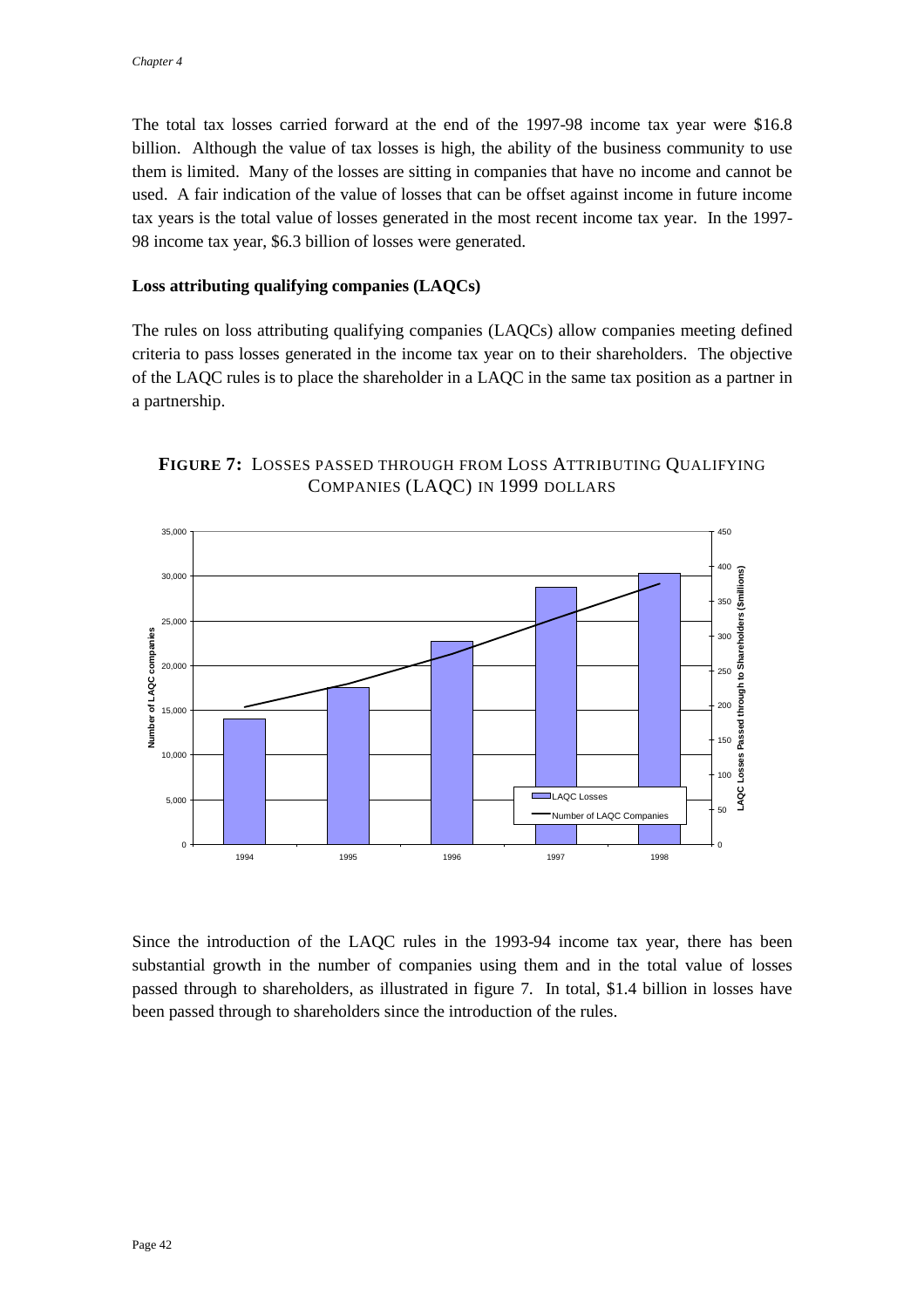### <span id="page-48-0"></span>**Non-resident withholding tax (NRWT)**

NRWT is levied at either 10, 15 or 30% on interest, royalty and dividend payments made to non-residents. About 3,000 companies pay NRWT on behalf of non-residents.

Relief from double taxation on dividend distributions to non-resident shareholders (company profits first subject to income tax and the dividend distribution subject to NRWT) is provided through New Zealand's foreign investor tax credit (FITC) rules. They extend the benefits of New Zealand's imputation system to non-resident shareholders of New Zealand companies through the payment of a supplementary dividend.

For certain registered securities, resident borrowers are subject to an approved issuer levy (AIL) of 2%. There is then no obligation to deduct NRWT from interest paid to offshore investors on these securities.

For the year to June 1999, revenue from NRWT totalled \$717 million, and revenue from AIL totalled \$46 million.

### **Foreign dividend withholding payments**

When companies, unit trusts and superannuation funds derive dividend income from overseas, they are required to deduct a dividend withholding payment on behalf of their shareholders. The withholding rate is 33 cents in the dollar. A credit for the foreign dividend withholding payment is deducted from the shareholder's liability once the dividend is passed on. This is similar to the way imputation credits can be passed on to shareholders.

Revenue from foreign dividend withholding payments totalled \$8 million for the year to June 1999.

### **Withholding tax on residents' dividends**

Companies deduct withholding tax when dividends paid to New Zealand shareholders have insufficient imputation or dividend withholding payment credits attached to offset the tax liability in the hands of the shareholder. Withholding tax on residents' dividends is levied at 33%.

Withholding tax on residents' dividends totalled \$63 million in the year to June 1999.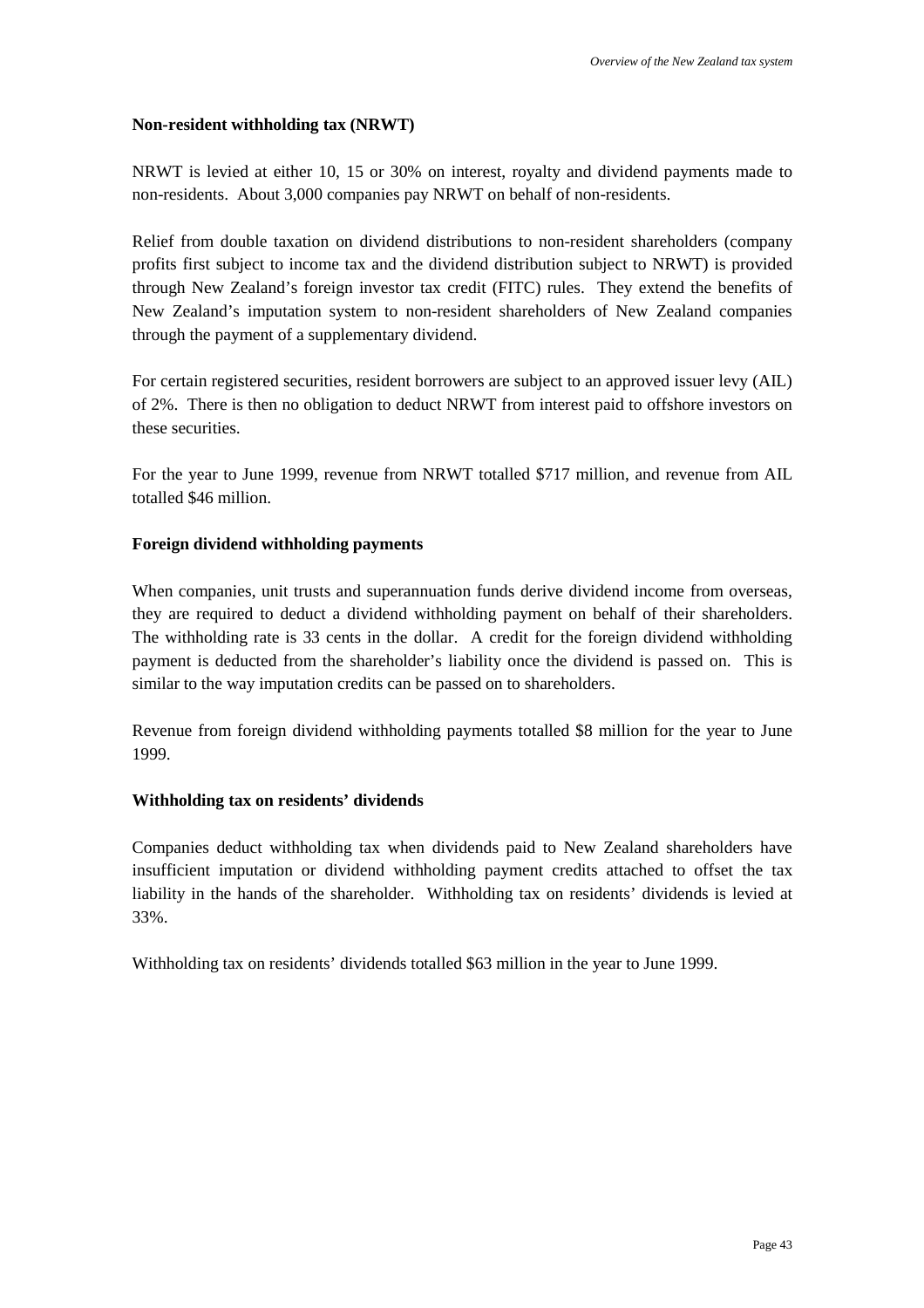### <span id="page-49-0"></span>**Sources of New Zealand's income tax revenue by industry sector**

The size of the productive industries in New Zealand and the contribution that these industries make to the total business income  $\text{tax}^4$  collected varies widely, as shown in figure 8. The largest productive industry in New Zealand, as measured by Statistics New Zealand production statistics, is the manufacturing industry. This industry comprises approximately 20% of the total  $GDP<sup>5</sup>$  of New Zealand in the year to March 1998. It contributed 11% of the total business income tax and 19% of the total PAYE.

## **FIGURE 8:** INDUSTRY DISTRIBUTION OF NEW ZEALAND'S INCOME TAX REVENUE YEAR ENDED MARCH 1998

![](_page_49_Figure_4.jpeg)

The finance and business services industries made the largest contribution (39%) towards business income tax and 19% of the total PAYE. This sector contributes 16% of New Zealand's GDP. This suggests that New Zealand's business income tax base is very sensitive to the health of our banking sector and the income derived by superannuation funds, life insurance companies and unit trusts

## **Taxation of savings**

The New Zealand tax system is designed to minimise distortions to the investment choices of investors, by taxing all savings on a *taxed-taxed-exempt* basis, which operates as follows:

 $\overline{a}$ 

<sup>&</sup>lt;sup>4</sup> Business income tax includes company income tax and income tax levied on self-employed income, partnership income and shareholder salaries.

<sup>&</sup>lt;sup>5</sup> GDP excluding estimates for Owner Occupied Dwellings and Unallocated.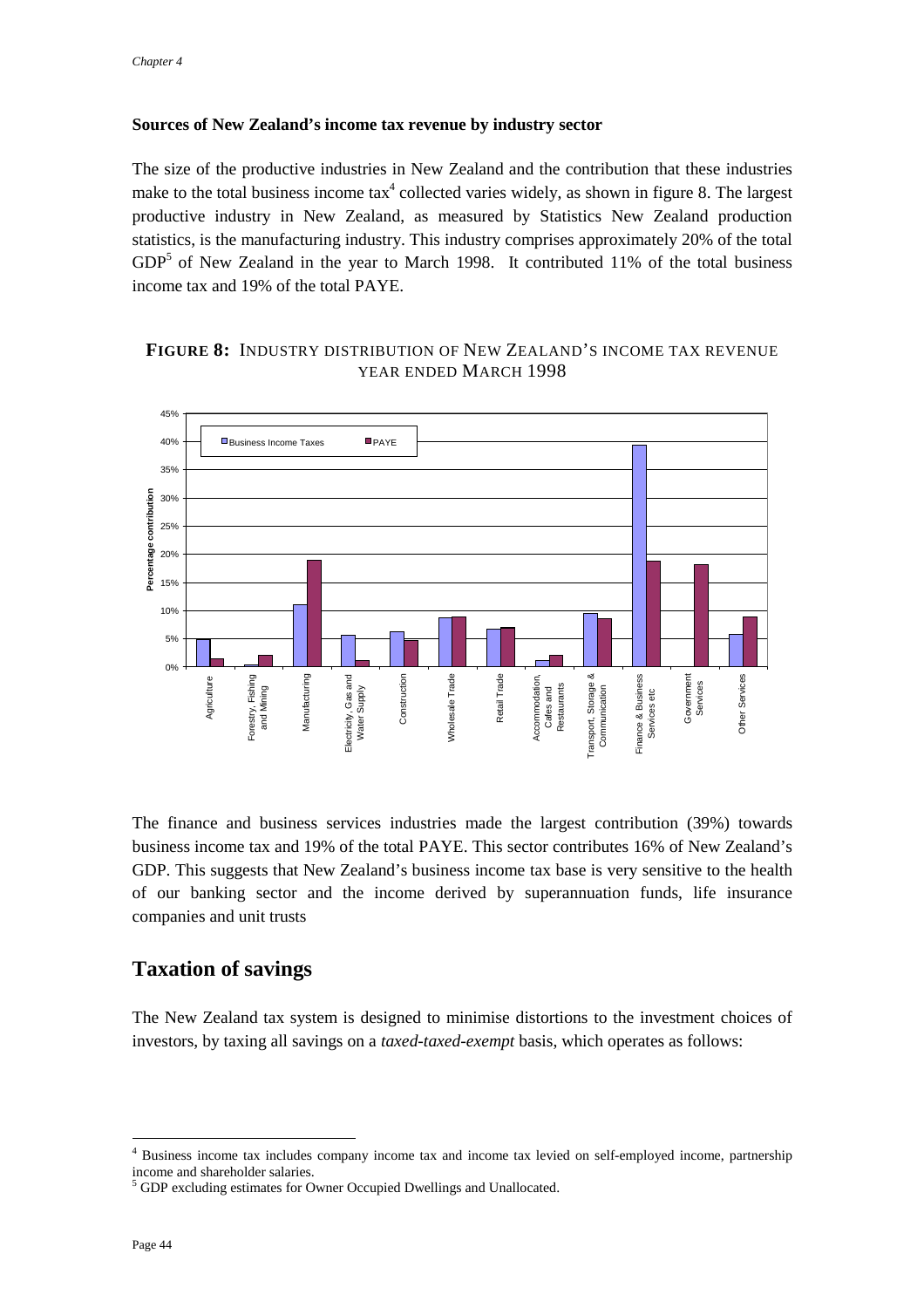- <span id="page-50-0"></span>• Contributions by an investor to an investment entity are made out of *taxed* income.
- The investment entity is subject to **tax** on income derived from the use of the investor's funds.
- Withdrawals and distributions of the tax-paid investment income are *non-taxable* in the investor's hands.

This ensures that income earned from investing in superannuation funds, unit trusts and life insurance products is taxed on the same basis as income earned from investing in companies.

In the year to 30 June 1999, taxation of superannuation funds, unit trusts and life insurance products raised \$720 million.

## **Goods and Services Tax**

The rate of GST is 12.5%, and GST accounts for just over 25% of Crown Revenue. About 450,000 entities are registered for GST.

All persons or businesses who are engaged in a taxable activity on a continuous or regular basis must register for GST, if their annual gross income from their taxable activity is over \$30,000. Below this level, registration is voluntary. Those who register must forward to Inland Revenue on a regular basis their net GST (GST charged on supplies made minus GST claimed on costs incurred). If the net figure is negative, this amount is refunded. Those who do not register cannot charge GST or claim GST refunds.

GST has a comprehensive base, in that few goods or services are exempt. Imports are subject to the same GST rate as domestically produced goods. Exports are zero-rated.

## **Other taxes and duties**

### **Fringe benefit tax**

Fringe benefit tax is payable at a rate of 49% on the value of fringe benefits employers provide to employees and shareholder-employees. This rate was set so employers face the same cost in providing fringe benefits that they would in making an equivalent taxable payment to an employee on the top 33% marginal tax rate.

There are four main categories of taxable fringe benefits:

- motor vehicles;
- low-interest loans;
- free, subsidised or discounted goods and services; and
- employer contributions to sick, accident or death benefit funds, superannuation schemes, and specified insurance policies.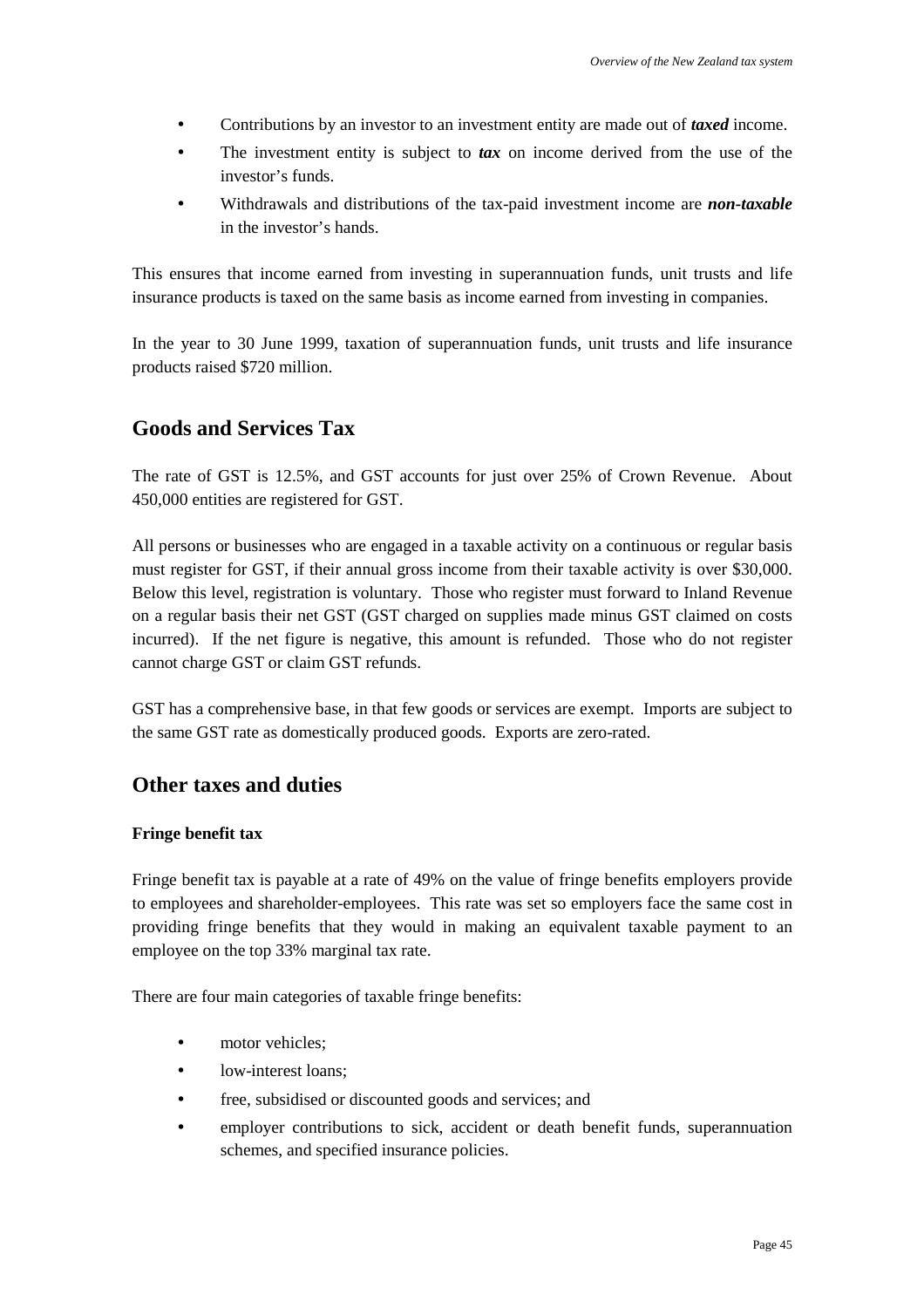<span id="page-51-0"></span>Fringe benefit tax raised \$323 million in the 1998-99 year.

## **Gaming duty**

Gaming duty consists of totalisator duty, lottery duty, gaming machine duty and casino duty. These duties raised \$157 million in the 1998-99 year.

Totalisator duty is payable at the rate of 20% of the betting profits of a racing club or totalisator agency board. Lottery duty is payable at the rate of 5.5% of the nominal value of all gaming activities carried out by the New Zealand Lotteries Commission. Gaming machine duty, at the rate of 20%, is payable on the profits from a gaming machine or dutiable game. Casino duty is payable by licensed casino operators at the rate of 4% on the "casino win" of all authorised games conducted or played in the casino.

## **Other duties**

In recent years, estate, stamp and credit card transaction duty have been repealed, while revenue from gift duty has fallen to \$2 million. Cheque duty, levied at 5 cents per cheque, raises \$12.5 million.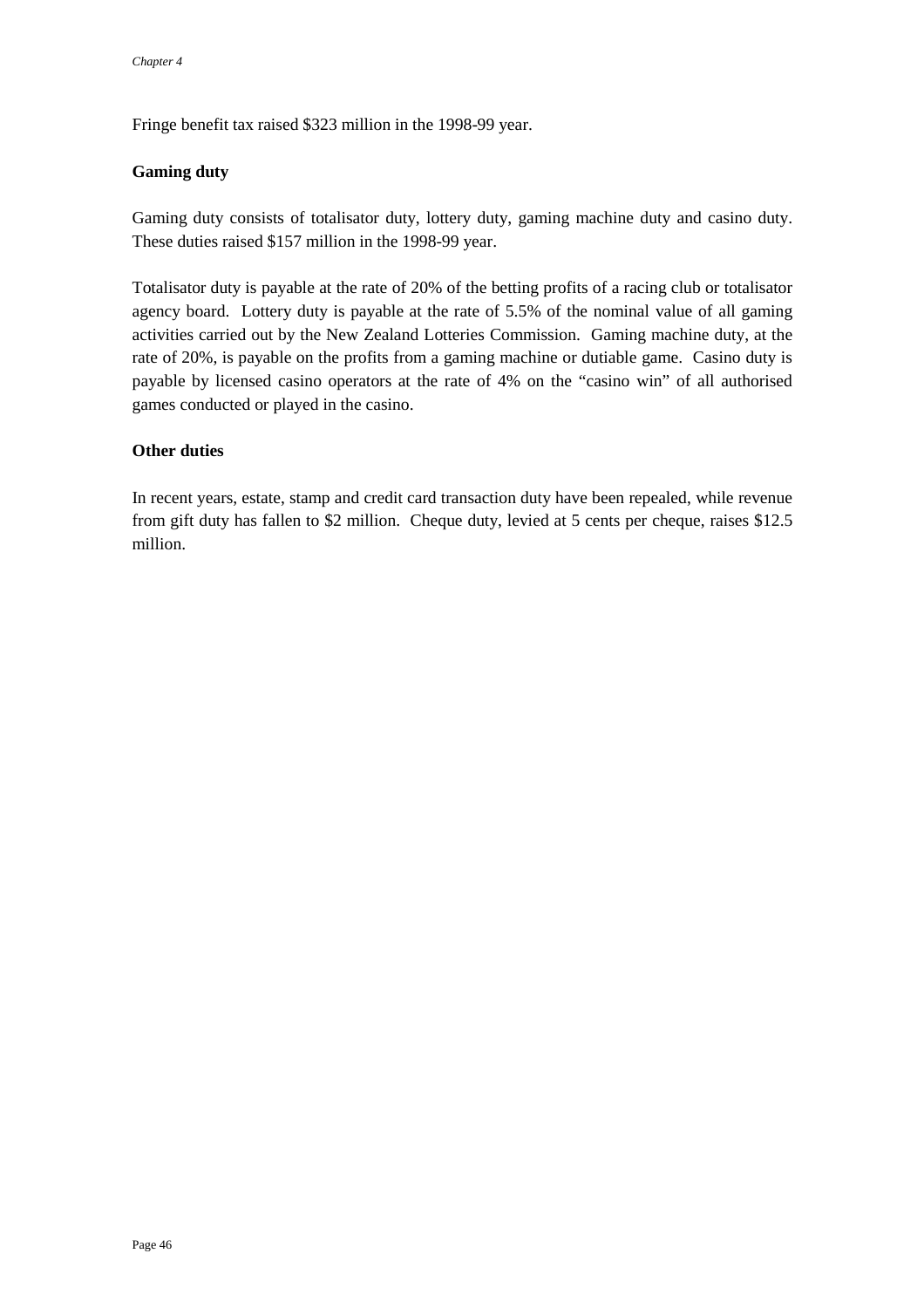# **Appendix A**

## **Revenue Strategy Agreed in 1996**

## <span id="page-52-0"></span>**Aims of the Government's tax policy**

New Zealand's best interests are served by a tax system which:

- secures the revenue the Government needs to pay for its expenses, to reduce its debts and to allow future cuts in tax rates;
- reduces economic growth as little as possible, consistent with the need to raise revenue. This means that it interferes as little as possible with the decisions of individuals, companies and other entities;
- is fair, with all taxpayers making an equitable contribution, based on their ability to pay;
- minimises opportunities for avoidance and is vigorously enforced, with effective penalties for non-compliance; and
- has low compliance and administration costs.

## **The tax system**

To achieve the above aims, the Government believes that both direct and indirect taxes should be made as broad-based as possible, as far as compliance costs allow. Broad-based taxes reduce distortions between different forms of earnings, saving, investment and consumption and are an effective defence against tax avoidance.

The Government will:

- actively maintain the current income tax and GST tax bases. This involves stopping opportunities for abusive tax behaviour by identifying and closing tax loopholes, and by vigorous enforcement. It may also involve broadening the tax bases where that is desirable for maintaining the bases or for reducing any significant economic distortions;
- review penalties for non-compliance;
- clarify tax laws so that honest taxpayers can more easily calculate their correct tax liability; and
- simplify the tax system and reduce filing requirements.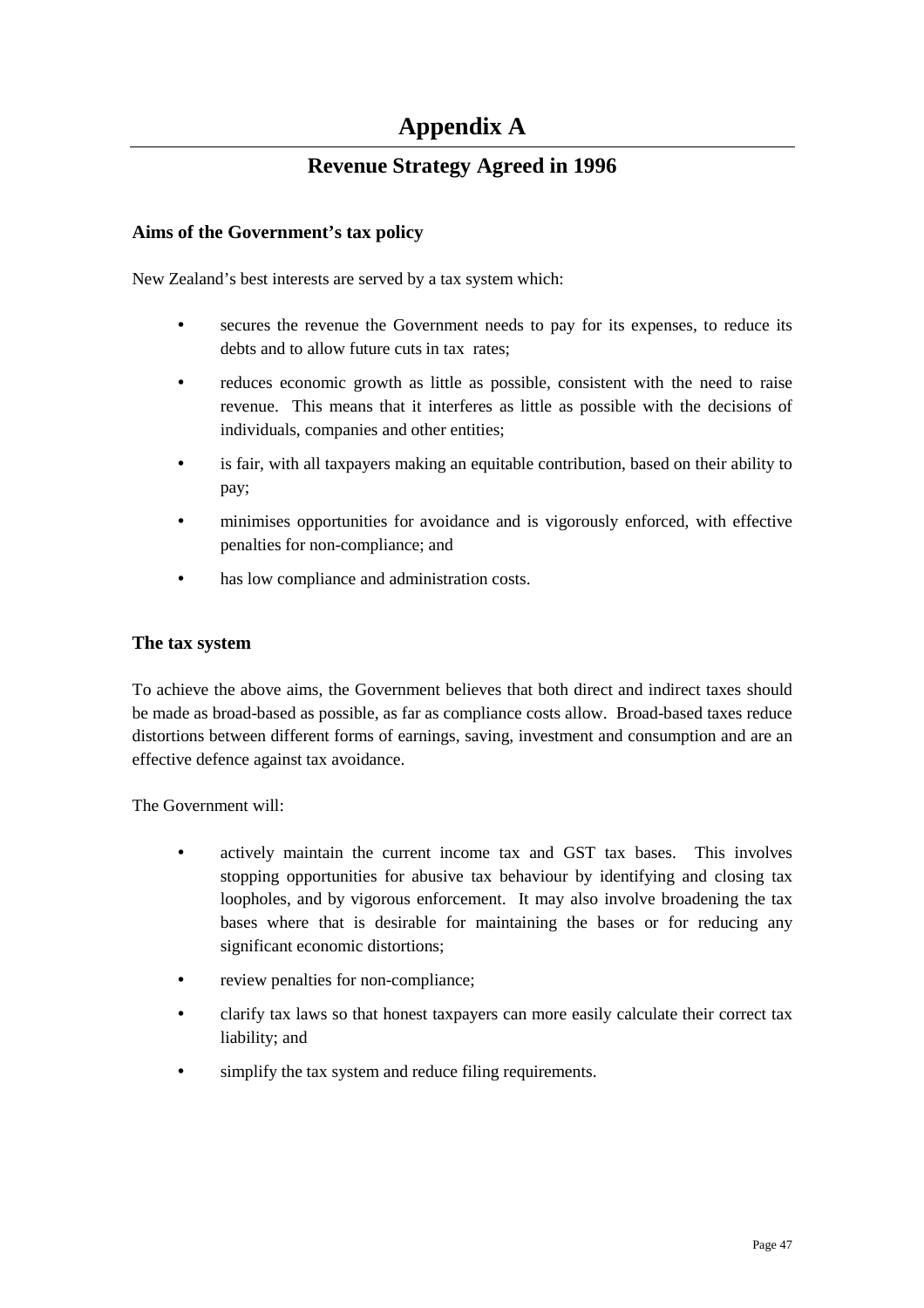## **Tax rates**

Tax rates will be kept as low as possible, subject to budget requirements. Tax cuts will focus on lowering the rates of tax on income.

## **The tax policy process**

The Government will apply the Generic Tax Policy process recommended by the review committee chaired by Sir Ivor Richardson. In particular, consultation will continue to be part of the implementation of all major initiatives.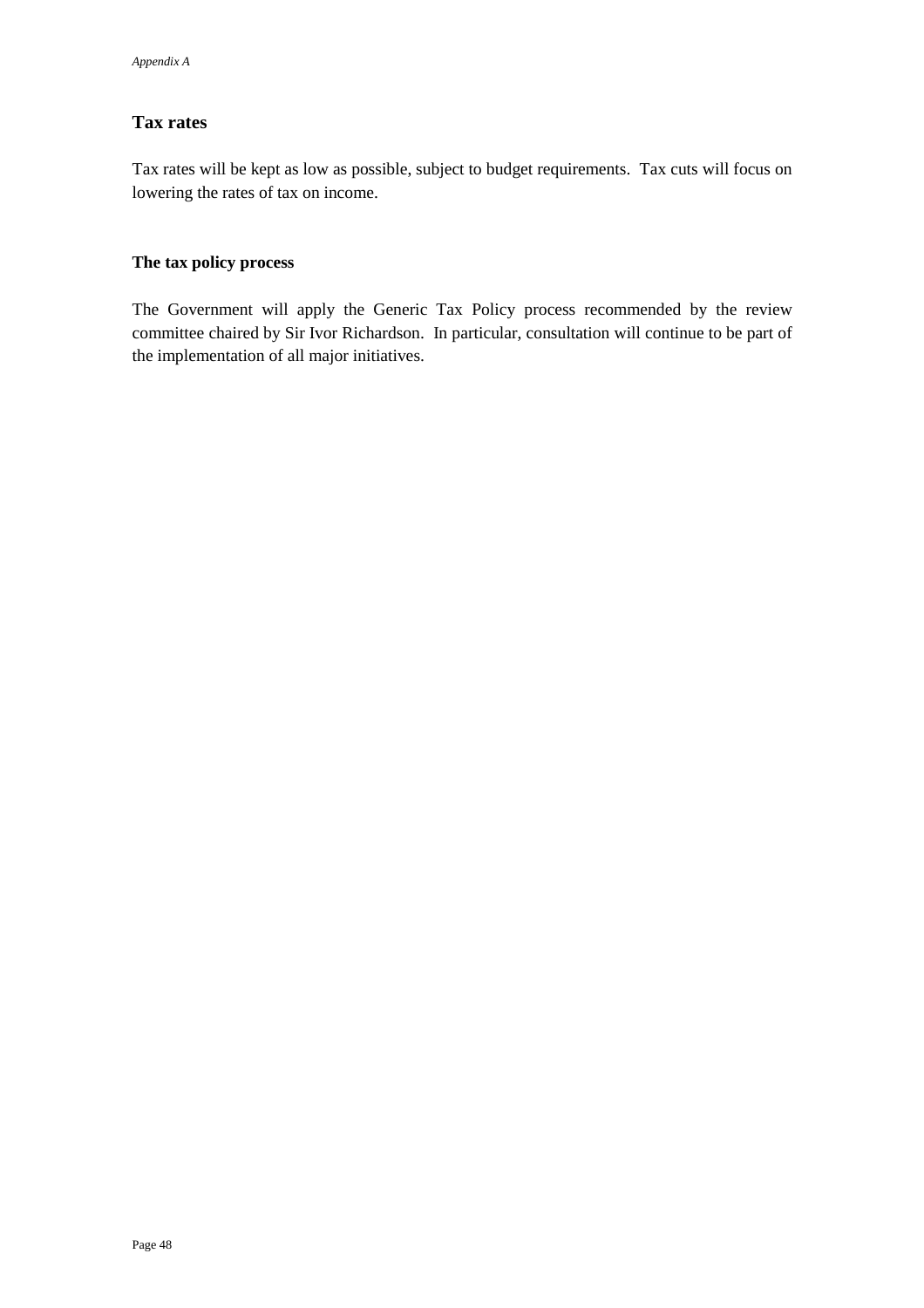# **Protocol between Inland Revenue and the Treasury**

<span id="page-54-0"></span>Set out below is the protocol agreed between Inland Revenue and Treasury for the preparation and presentation of tax policy advice by officials:

- Officials' process will be based on the GTPP proposed by the IRD Review Committee, adapted as appropriate to meet the circumstances of a particular issue. This will ensure that all departments are aware of, and working to, the same work programme timetable, and that the responsibility of the departments for leading or supporting through all phases of particular projects will be allocated according to the comparative advantages of the departments, and consistent with the generic process. While the process is intended to be generic, the presumption should be that it be followed unless a good case can be made in the particular instance for an alternative course of action. The aim will be to ensure that both the accountabilities are clearly defined and that Ministers can be assured of contestable advice throughout the process.
- Officials' primary duty is to provide Ministers with free and frank advice and not to represent the view of any particular Minister. In dealing with parties outside Government, for instance in the course of consultative processes, the duty of officials is to describe accurately the views of the Government and the rationale for Government policy.
- On all tax policy issues it is essential that Ministers have available to them the information and perspectives of both the Inland Revenue Department and the Treasury, of the Department of Prime Minister and Cabinet as chair of the Officials Tax Committee, and on occasions of other departments that have a legitimate interest in the particular policy issue. It will be the responsibility of whichever of Inland Revenue or the Treasury is leading on a particular issue to ensure that other relevant departments are consulted.
- On all matters of significant policy content, officials' advice should be presented to both the Treasurer and the Minister of Finance and Revenue at the same time and in a joint paper, normally prepared by the Officials Tax Committee under the chairmanship of the Department of Prime Minister and Cabinet. Such papers should contain all relevant information and options relating to the particular issue, officials' analysis of that information and those options, and officials' advice. Where officials wish to offer differing advice on a significant issue, the reasons for the differences should be clearly identified.
- No surprises. Each department concerned will keep the other(s) informed on work for which it has primary responsibility. On matters which departments agree are of administrative or minor detail, the department with the lead responsibility may report directly to Ministers but, in doing so, will ensure the other department(s) has adequate opportunity to consider the issue and provide comment.